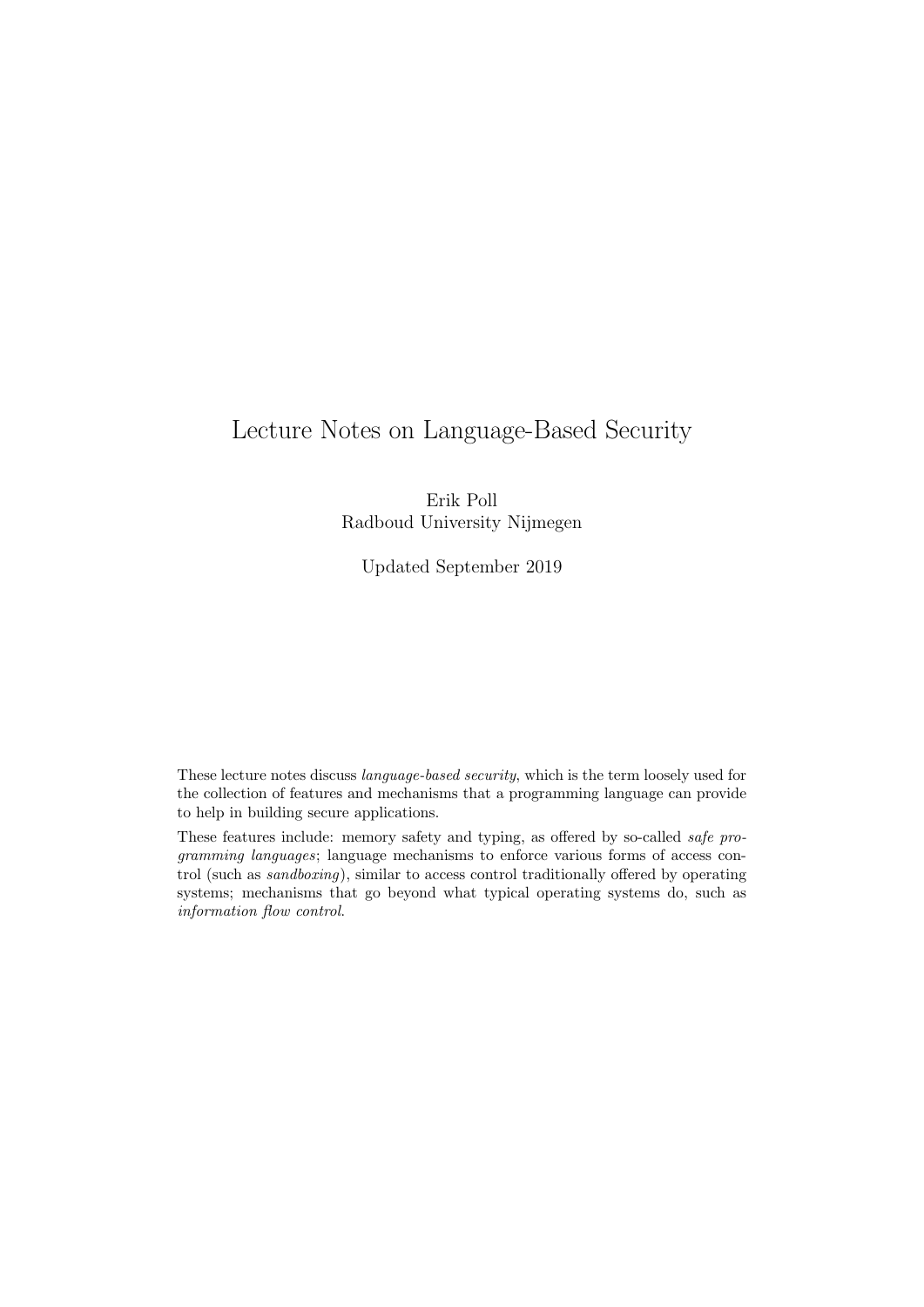# **Contents**

| 1                |                                                   | Introduction<br>$\overline{\mathbf{4}}$                                                                  |                |  |  |  |
|------------------|---------------------------------------------------|----------------------------------------------------------------------------------------------------------|----------------|--|--|--|
| $\boldsymbol{2}$ | $\overline{7}$<br>Operating system based security |                                                                                                          |                |  |  |  |
|                  | 2.1                                               | Operating system abstractions and access control                                                         | $\overline{7}$ |  |  |  |
|                  | 2.2                                               |                                                                                                          | 10             |  |  |  |
|                  | 2.3                                               |                                                                                                          | 10             |  |  |  |
| 3                | 12<br>Safe programming languages                  |                                                                                                          |                |  |  |  |
|                  | 3.1                                               |                                                                                                          | 13             |  |  |  |
|                  |                                                   | 3.1.1                                                                                                    | 14             |  |  |  |
|                  | 3.2                                               |                                                                                                          | 15             |  |  |  |
|                  |                                                   | 3.2.1                                                                                                    | 15             |  |  |  |
|                  |                                                   | 3.2.2                                                                                                    | 16             |  |  |  |
|                  |                                                   | 3.2.3<br>Stronger notions of memory safety $\dots \dots \dots \dots \dots \dots \dots$                   | 16             |  |  |  |
|                  | 3.3                                               |                                                                                                          | 17             |  |  |  |
|                  |                                                   | 3.3.1                                                                                                    | 18             |  |  |  |
|                  |                                                   | 3.3.2                                                                                                    | 18             |  |  |  |
|                  |                                                   | 3.3.3                                                                                                    | 19             |  |  |  |
|                  | 3.4                                               |                                                                                                          | 19             |  |  |  |
|                  |                                                   | 3.4.1                                                                                                    | 20             |  |  |  |
|                  |                                                   | 3.4.2                                                                                                    | 20             |  |  |  |
|                  |                                                   | 3.4.3                                                                                                    | 21             |  |  |  |
|                  | 3.5                                               |                                                                                                          | 22             |  |  |  |
|                  |                                                   | 3.5.1                                                                                                    | 22             |  |  |  |
|                  |                                                   | Constant values and immutable data structures<br>3.5.2                                                   | 23             |  |  |  |
|                  |                                                   | Language-based access control                                                                            | 26             |  |  |  |
| 4                | 4.1                                               |                                                                                                          | 26             |  |  |  |
|                  | 4.2                                               | Why do language-based access control? $\ldots \ldots \ldots \ldots \ldots \ldots \ldots$                 | 27             |  |  |  |
|                  | 4.3                                               |                                                                                                          | 29             |  |  |  |
|                  | 4.4                                               |                                                                                                          | 29             |  |  |  |
|                  |                                                   | Policies for language-based access control in Java<br>4.4.1                                              | 30             |  |  |  |
|                  |                                                   | 4.4.2                                                                                                    | 30             |  |  |  |
|                  |                                                   |                                                                                                          | 33             |  |  |  |
|                  | 4.5                                               | Things that can go wrong $\dots \dots \dots \dots \dots \dots \dots \dots \dots \dots \dots \dots \dots$ | 33             |  |  |  |
|                  |                                                   | The need for defensive programming $\ldots \ldots \ldots \ldots \ldots \ldots \ldots$<br>4.5.1<br>4.5.2  |                |  |  |  |
|                  |                                                   |                                                                                                          | 34<br>35       |  |  |  |
|                  |                                                   | 4.5.3                                                                                                    |                |  |  |  |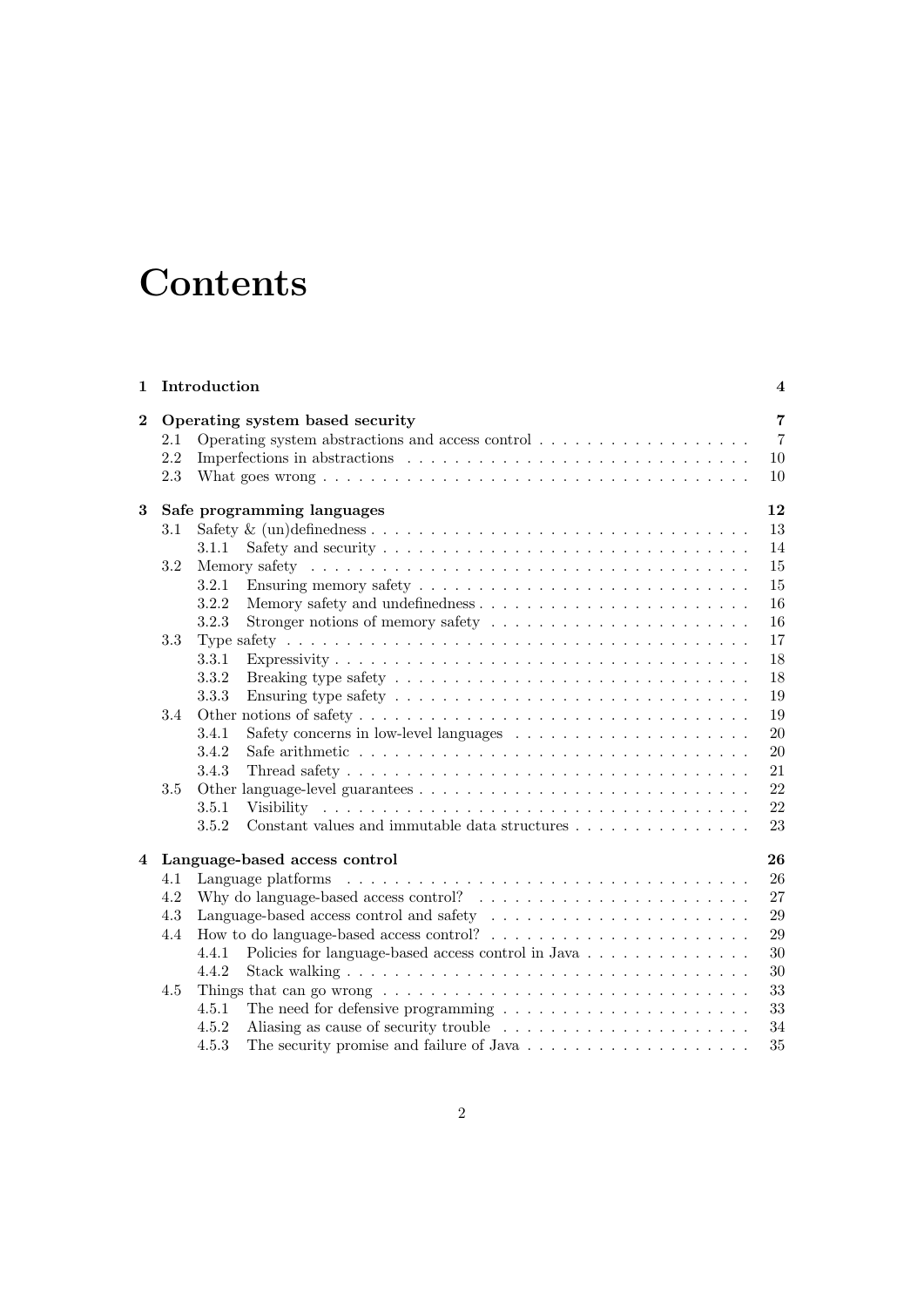|  | 5 Information flow | 39 |
|--|--------------------|----|
|  |                    |    |
|  |                    |    |
|  |                    |    |
|  |                    |    |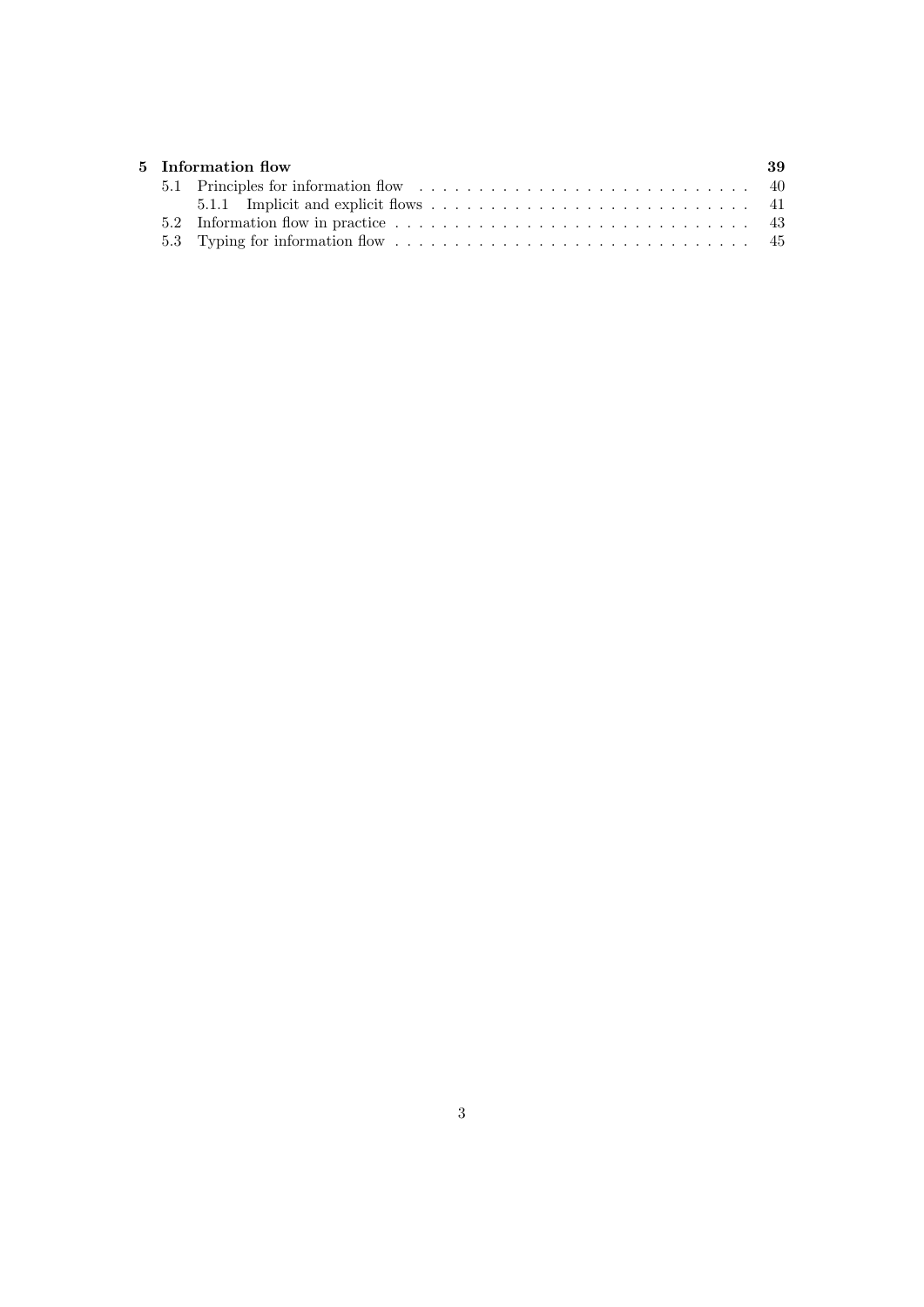# <span id="page-3-0"></span>Chapter 1 Introduction

Software is at the root of many security problems in IT systems. In fact, with the possible exception of the human factor, software is the most important cause of security problems. The various types of malware that plague our computers typically enter systems and then escalate their privileges by exploiting security defects in software, or simply by using 'features' in software that turn out to have nasty consequences.

Insecure software can be written in any programming language. Still, the programming language can make a big difference here, by the language features it provides – or omits –, and by the programmer support it offers, in the form of type checkers, compilers, run-time execution engines (like the Java Virtual Machine), and APIs. This may allow some desired and securityrelevant properties to be enforced and guaranteed by the language or 'the platform'. It may also make the programs more amenable to various forms of program analysis. This is what language-based security is about.

The prime example of how programming language features can be a major source of insecurity is of course memory corruption. Memory corruption errors can arise if a programming language does not check array bounds, allows pointer arithmetic, or makes programmers responsible for doing their own memory management. Unfortunately some of the most popular programming languages around, notably C and  $C_{++}$ , suffer from this. In so-called 'safe' programming languages, as discussed in Chapter [3,](#page-11-0) this category of security flaws can be largely or even entirely ruled out. Programming languages can offer other forms of safety. For instance, the type system of a programming language can enforce some safety guarantees. Here type systems can offer different levels of expressivity and they can provide different levels of rigour when it comes to catching typing mistakes.

Programming languages not only differ in safety guarantees they provide, they also differ in features and building blocks for implementing security functionality, such as APIs or language features for access control, cryptography, etc. Sandboxing to control the access of untrusted – or less trusted – code, as used in Java and discussed in Chapter [4,](#page-25-0) is a well-known example of a programming language mechanism specifically designed for security.

The notion of information flow, explored in Chapter [5,](#page-38-0) provides another way to specify and enforce security policies of programs, which goes beyond more traditional forms of access control or type systems can achieve.

There are many more forms of program analysis than discussed in these lecture notes that can help to combat certain categories of security flaws. Static analysis tools aka source code analysers do such analyses at or before compile time, i.e. statically. Such analysis tools can exists for any programming language, but some programming languages will be easier to analyse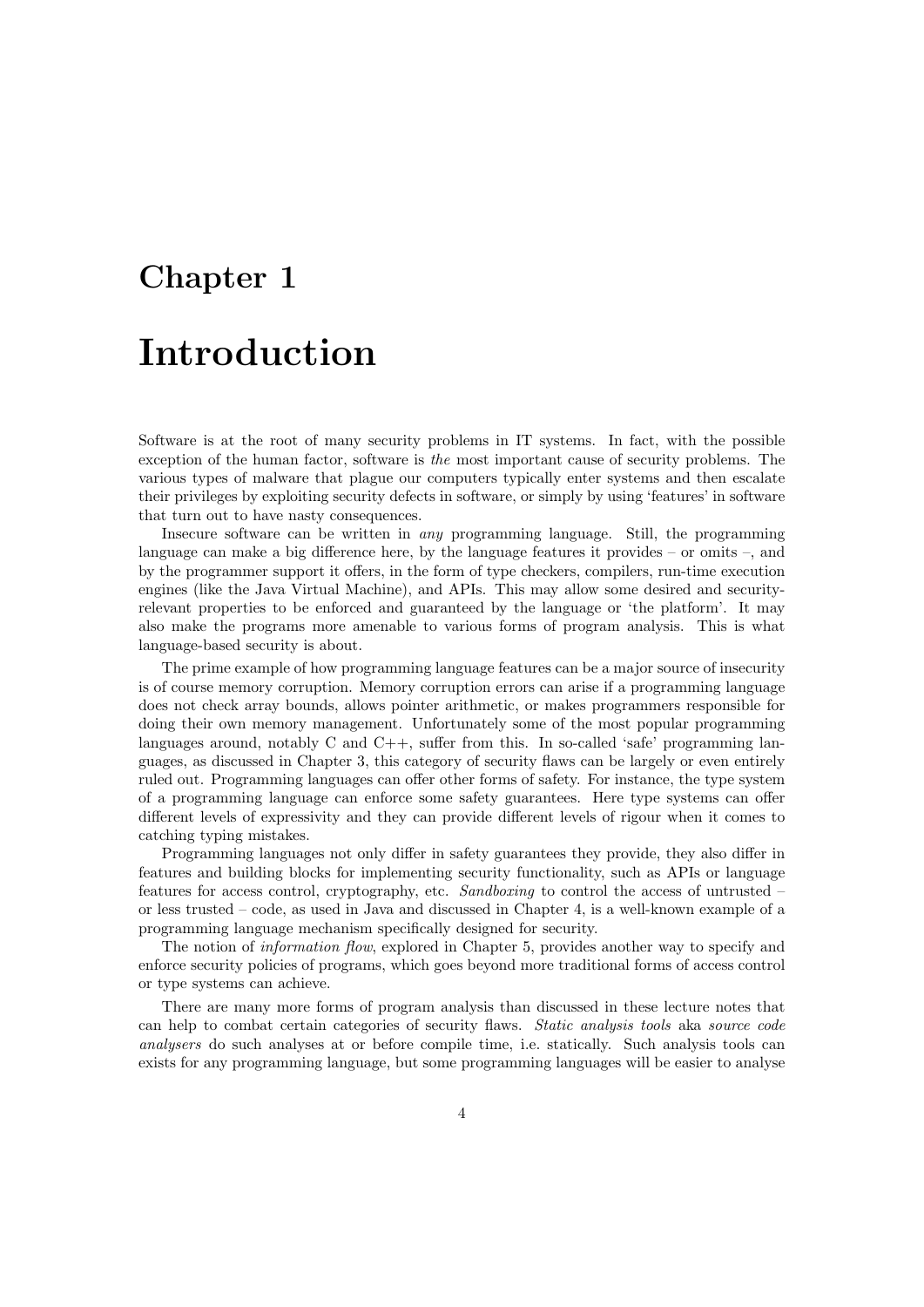than others. The analyses can be integrated into IDEs (Integrated Development Environments) or compilers, though compilers typically perform static analysis in order to produce more efficient code, so efficiency rather than security is the primary motivation here. The term SAST (Static Application Security Testing) is sometimes used for static analysis tools specifically aimed at looking for security flaws. The term DAST (Dynamic Application Security Testing) is then used for dynamic analysis tools for security, i.e. for *security testing* tools<sup>[1](#page-4-0)</sup>.

Powerful forms of program analysis that go beyond type checking include *symbolic execu*tion, where a program is executed with symbolic values for inputs instead of concrete values [\[5\]](#page-49-0), and program verification, where mathematical proofs are used to guarantee properties of a program, which can then include very expressive properties. Such mathematical proofs can even be embedded into the program code, resulting in Proof-Carrying Code (PCC) [\[21\]](#page-50-0).

### **Overview**

Chapter [2](#page-6-0) notes briefly reviews the main security mechanisms provided by the operating system, namely (i) *compartmentalisation* and *access control* built around the notion of process, and, more fundamentally, (ii) the *abstractions* (incl. the notion of process) on which programming languages have to build. Chapter [3](#page-11-0) then looks at how 'safe' programming languages can support writing secure programs. Chapter [4](#page-25-0) discusses *language-based access control*, where the programming language provides a sandboxing mechanism to provide more fine-grained access control in which different parts of a program are subject to different security policies. Chapter [5](#page-38-0) explores the notion of information flow, which allows even more fine-grained access control, taking into account the source where data comes from and/or the destination where it may flow to.

### Implementation bugs versus design flaws

When discussing security vulnerabilities in software, it is common to distinguish **implementa**tion bugs and design flaws. Implementation bugs, also called coding defects, are low-level implementation defects in the code – effectively, mistakes introduced by the programmer who wrote the code. Design flaws are more fundamental problems, that exist prior to any line of code being produced and irrespective of the precise way it has been implemented. In practice, it may be hard to draw a precise border between these categories. For example, broken access control in an implementation may be due to a simple programming mistake in the coding phase that resulted in an access control check which is incorrect or accidentally omitted in the code. However, the way in which access control is organised in an application – and possibly supported by the programming language – can make such bugs more or less likely. For instance, having access control decisions scattered throughout the code in an ad-hoc matter makes problems much more likely, and this could be considered a design flaw. Access control problems can also be introduced at a very high design level, by completely overlooking the need for any access control.

<span id="page-4-0"></span><sup>1</sup>The term 'testing' is normally used to refer to dynamic techniques, so purists are right to complain that the 'T' in SAST is incorrect and the 'D' in DAST is superfluous.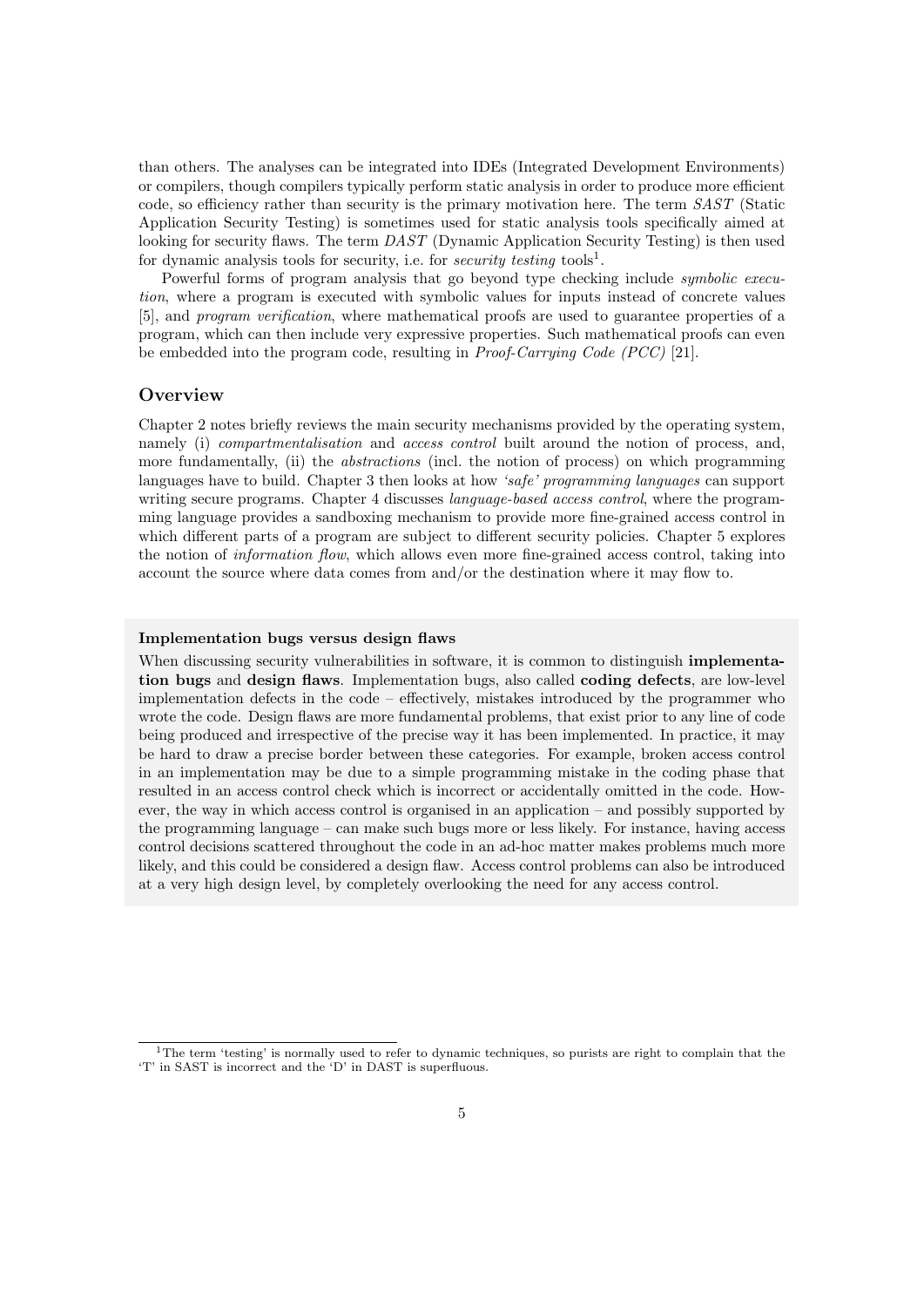### Common security vulnerabilities and design flaws

There are various lists of common security vulnerabilities in software, for example

- the OWASP TOP 10 ([https://www.owasp.org/index.php/Category:OWASP\\_Top\\_Ten\\_](https://www.owasp.org/index.php/Category:OWASP_Top_Ten_Project) [Project](https://www.owasp.org/index.php/Category:OWASP_Top_Ten_Project));
- the book 'The 24 Deadly Sins of Software Security' [\[15\]](#page-49-1), which includes a nice systematic overview of which programs may be affected and how each sin can be spotted in a code review or by testing, and
- the CWE/SANS TOP 25 Most Dangerous Software Errors ([http://cwe.mitre.org/](http://cwe.mitre.org/top25) [top25](http://cwe.mitre.org/top25)).

There have also been attempts to come up with lists of common higher level design flaws, as opposed to more concrete coding mistakes. One example is the Top Ten Software Security Design Flaws [\[2\]](#page-49-2).

Checklists like the ones above are very useful, but don't ever be tempted in thinking that such lists are complete and cover everything that can go wrong. The categorisation of flaws attempted in MITRE's CWE (Common Weakness Enumeration, <http://cwe.mitre.org>), as a companion to the better-known CVE list of concrete instances of security flaws, has been growing steadily over the years and now includes over 800 weaknesses and categories of weaknesses. This is clearly way more than any person can remember and way more than might be practical as a checklist to use when programming.

#### Secure functionality versus security functionality

Note there is a difference between *secure functionality* and *security functionality*. The security functionality of an application concerns security-related features such as access control, authentication, logging, etc. Some applications, such as TLS implementations, firewalls, anti-virus solutions, have as primary aim to provide security functionality. But *any* functionality an application provides may contain security vulnerabilities that an attacker can exploit: so not only does the security functionality need to be correct, but *all* the functionality needs to be secure.

In the end, security should be understood as an emergent property of the code as a whole, and not as some collection of features. Beware of anyone that claims the code is secure 'because' it uses encryption, 'because' it is written in programming language X, or 'because' it uses rolebased access control, etc. When it comes to software security – or indeed, security in general – there are no silver bullets.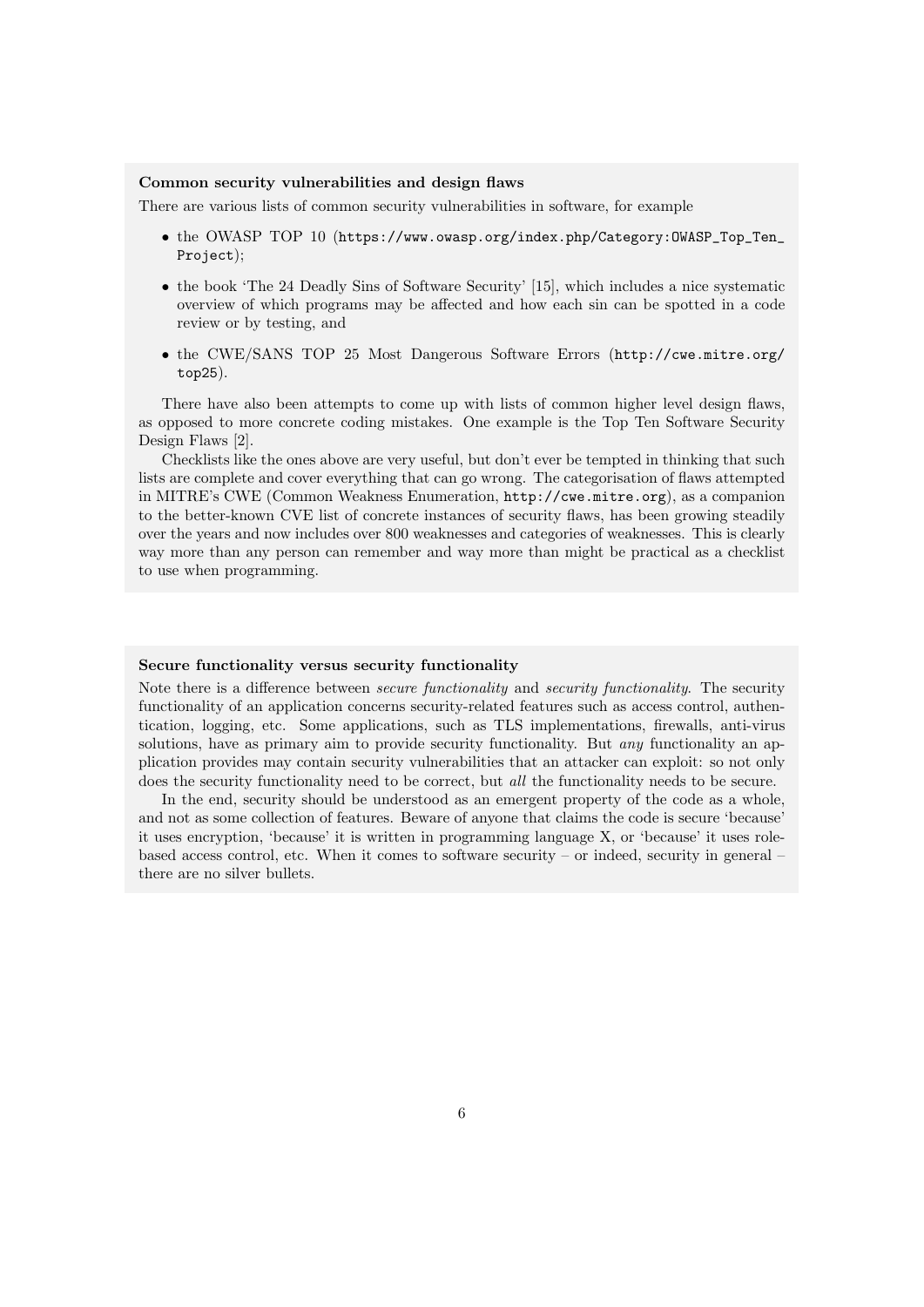# <span id="page-6-0"></span>Chapter 2

# Operating system based security

Before we consider what role the programming language can play in providing security, it is useful to take a step back and consider the role an operating system (OS) traditionally plays in providing security, and look at

- the security mechanisms that operating systems traditionally provide, through separation and various forms of access control;
- what the basis for this access control is:
- the role that abstractions play here.

# <span id="page-6-1"></span>2.1 Operating system abstractions and access control

The operating system provides an interface between the hardware and programs executing on this hardware, and also an interface to the human user (see figure [2.1\)](#page-7-0). Here the hardware includes the CPU and the memory, plus a range of other I/O devices, typically including a hard disk, a keyboard, a display, and a network connection.

The operating system provides useful abstractions to hide a lot of the underlying complexity. For example, the operating system uses segmentation and page tables to provide virtual memory, and programs can then use a virtual address space for storing data without having to worry about where in memory or where on the hard disk the data actually resides (see figure [2.2\)](#page-7-1). Another example is that the operating system provides a file system to programs and users, which hides the details of how the files are stored over various sectors of the hard disk.

The central abstraction that the operating system provides is that of a process. Each program in execution gives rise to a process, and the operating system tries to create the illusion that this process has exclusive access to the CPU (through time slicing) and to the computer's memory, and typically to far more memory than is physically available as RAM (through segmentation and paging).

As part of this abstraction, the operating system tries to ensure separation between the different processes, so that programs cannot interfere with each other. The prime example here is that processes have their own address space that others cannot touch, which is obviously crucial for security. A process that tries to access memory outside its address space will crash with a so-called segmentation fault. This way the operating system provides some encapsulation of processes. Processes can still interfere with each other when competing for the shared resources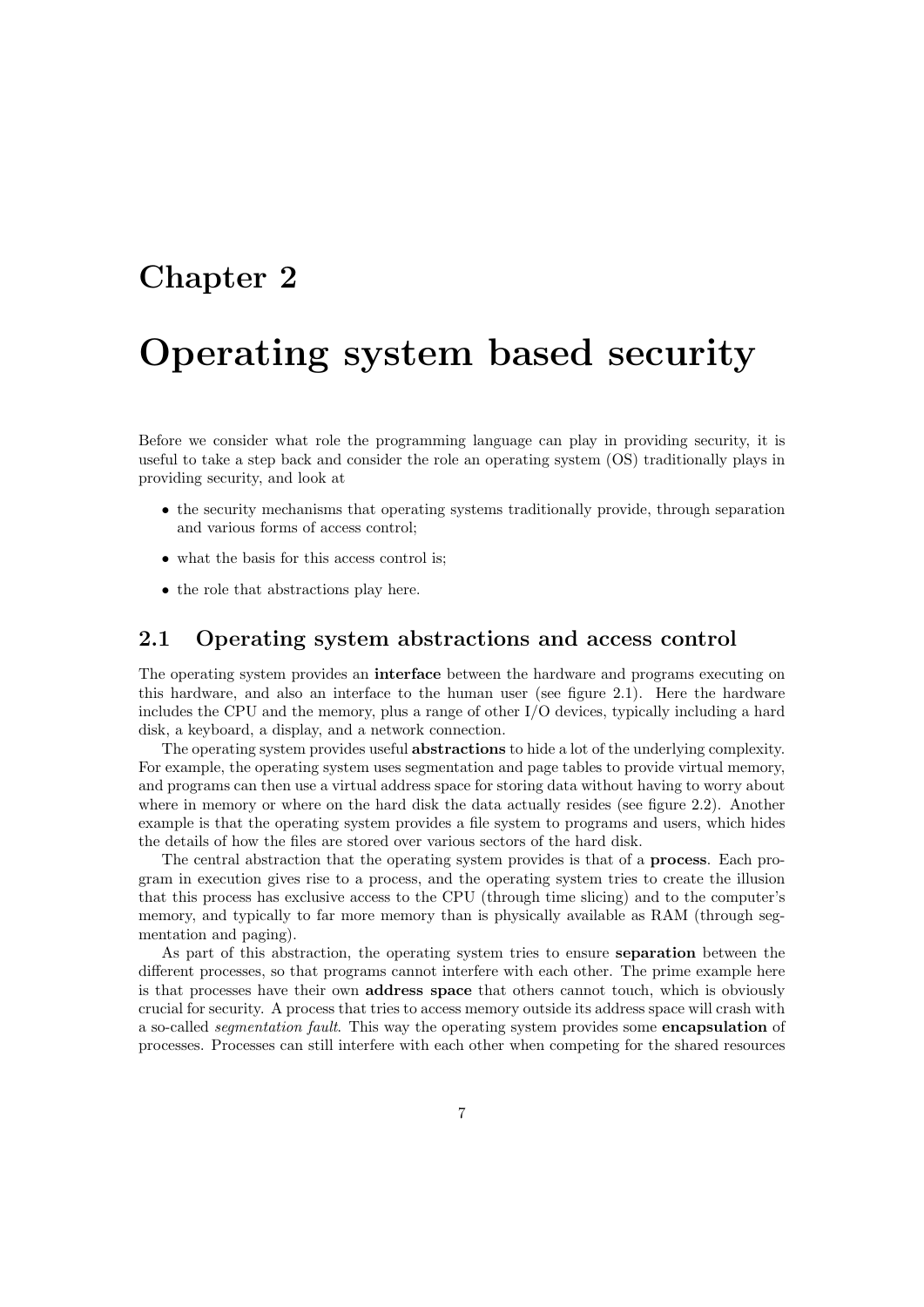<span id="page-7-0"></span>

Figure 2.1: The infrastructure on which programs are built.

<span id="page-7-1"></span>

Figure 2.2: The different abstraction layers provided by programming language and operating system.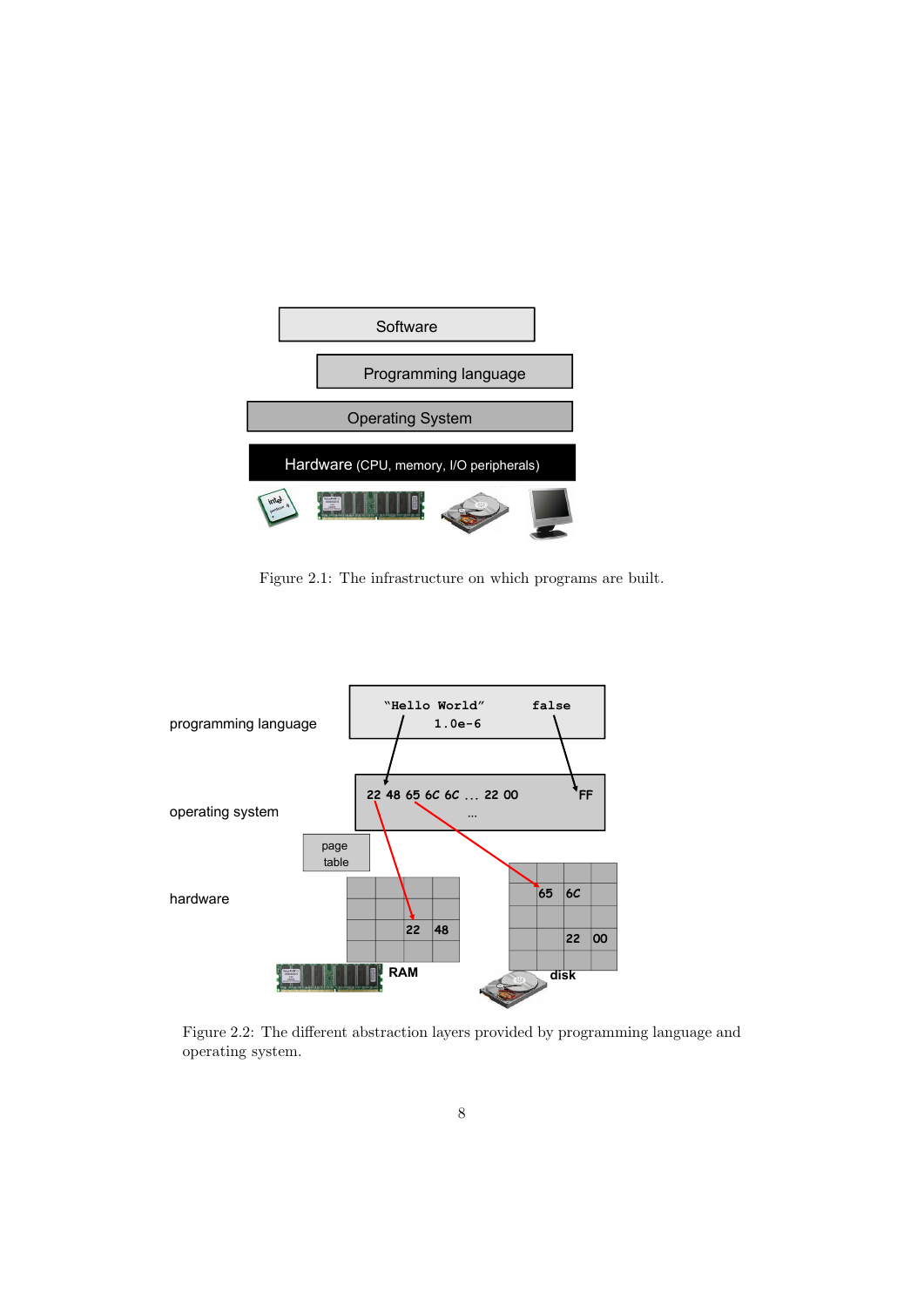<span id="page-8-1"></span>

Figure 2.3: Classical operating system security controls: separation between processes and access control of system resources.

of the computer: e.g., a program that claims a lot of memory or a lot of CPU time could interfere with the progress that another process can make.

The operating system also provides security by enforcing **access control** for many of the abstractions it introduces<sup>[1](#page-8-0)</sup>. The prime example here is the file system, where different users  $$ and the programs they start – have different access rights for reading or writing certain files. Traditionally, access control provided by the operating system is organised by user and by process, where processes typically inherit the access rights of the user that started them, although modern operating systems will offer some ways to tweak this.

Figure [2.3](#page-8-1) illustrates the security mechanisms discussed above.

The abstractions provided by the operating system play a crucial role in any access control for them: if someone gets access to the raw bits on the hard drive, any access control provided by the file system is gone. Access to the data that is used to provide these abstractions needs to be tightly controlled: if someone can modify page tables, all guarantees about memory separation between processes by the operating system can be broken. This means that the code responsible for creating and maintaining these abstractions has a special responsibility when it comes to security. Such code needs special privileges, to get low-level access that other code does not have. Any bugs in this code can lead to serious security vulnerabilities; this code has to be trusted, and hopefully it is trustworthy. This has led to the distinction between user mode and kernel mode, which most operating systems provide. Part of the code that belongs to the operating system is executed in kernel mode, giving it complete and unrestricted access to the underlying hardware. So the access rights of a process do not only depend on the user that started that process, but also on whether the process is executing kernel or user code, which may

<span id="page-8-0"></span> $10f$  course, the memory separation between processes can also be regarded as a form of access control.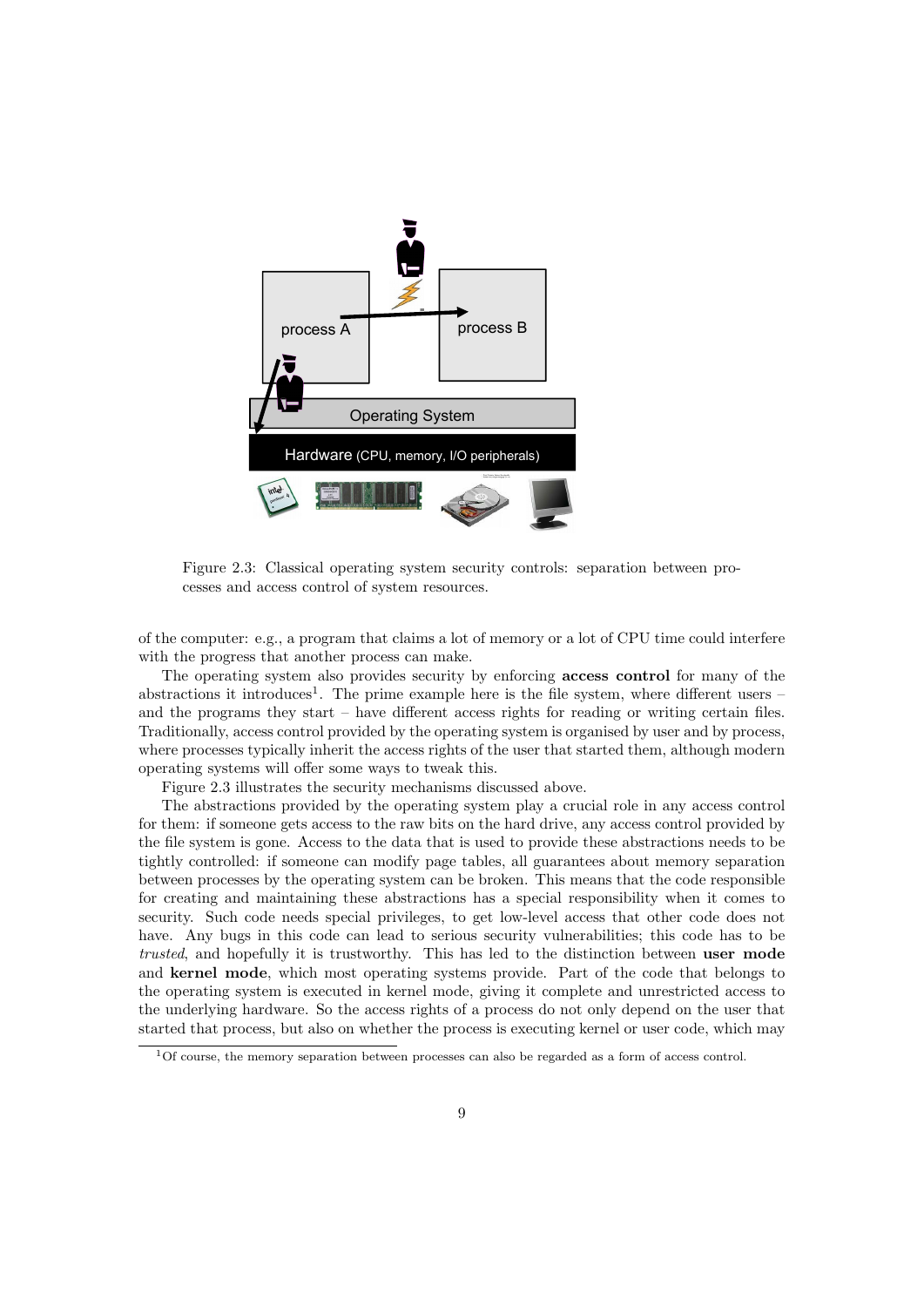vary in time.

### <span id="page-9-0"></span>2.2 Imperfections in abstractions

The abstractions that the operating system provides – and the illusion of each process having exclusively access to its own CPU and memory that it tries to provide – are not perfect. Such imperfections may lead to security vulnerabilities.

For example, a process may be able to detect that some of its memory is in fact swapped out to disk, based on the response time of certain operations. This property was used to break password security of the TENEX, an operating system developed in the early 1970s: depending on the response time of some incorrect password guess, it was possible to work out if the first  $n$ characters of the password guess were correct, by making sure only these first n characters were in main memory, and the rest were swapped to disk.

Another example is that by observing the contents of freshly allocated memory, a process can observe the contents of memory that used to belong to other processes. This is a classic way of snooping on other users in multi-user systems.

An example given in [\[13\]](#page-49-3) shows the unexpected ways in which these imperfections can lead to security problems. In 1993 it was observed that every tarball<sup>[2](#page-9-2)</sup> produced on UNIX Solaris 2.0 contained a fragment of the password file – /etc/passwd on UNIX systems – at the very end. The way that this happened was as follows:

- 1. To find out the owner and group permissions for the tar file to be created, the password file was consulted. (The password file tells which group a user belongs to.) This meant this file was read from disk, and stored in RAM. This RAM was then released.
- 2. Then the tar file was created. For this RAM memory was allocated. Because of the way memory allocation worked, this memory included the memory that had just before been used for the password file. And because memory is not wiped on allocation or de-allocation, this memory still contained contents of the password file.
- 3. The size of a tar file is always a multiple of a fixed block size. Unless the actual contents size is precisely a multiple of this block size, the block at the end will not be completely filled. The remainder of this block still contained data from the password file.

As tar files are typically used to share files over the internet the security implications are clear. Fortunately, in Solaris 2.0 the file /etc/passwd no longer contained hashed and salted passwords, these were in a separate file (the shadow password file).

A quick fix to the problem is replacing a call to malloc (which allocates memory) in the code of tar by a call to calloc (which allocates memory and zeroes it out). That only fixes this particular instance of the problem, and people always use malloc by default rather than calloc because it is faster. One can think about more fundamental solutions to this kind of problem, e.g., always zeroing out memory on allocation, or always zeroing out memory upon de-allocation if the memory contained sensitive data.

# <span id="page-9-1"></span>2.3 What goes wrong

The way that security vulnerabilities normally arise in operating systems is more mundane than the tarball example above. It typically happens due to

<span id="page-9-2"></span> $2A$  tarball is a file produced by the tar utility for archiving and compressing directories, similar to zip.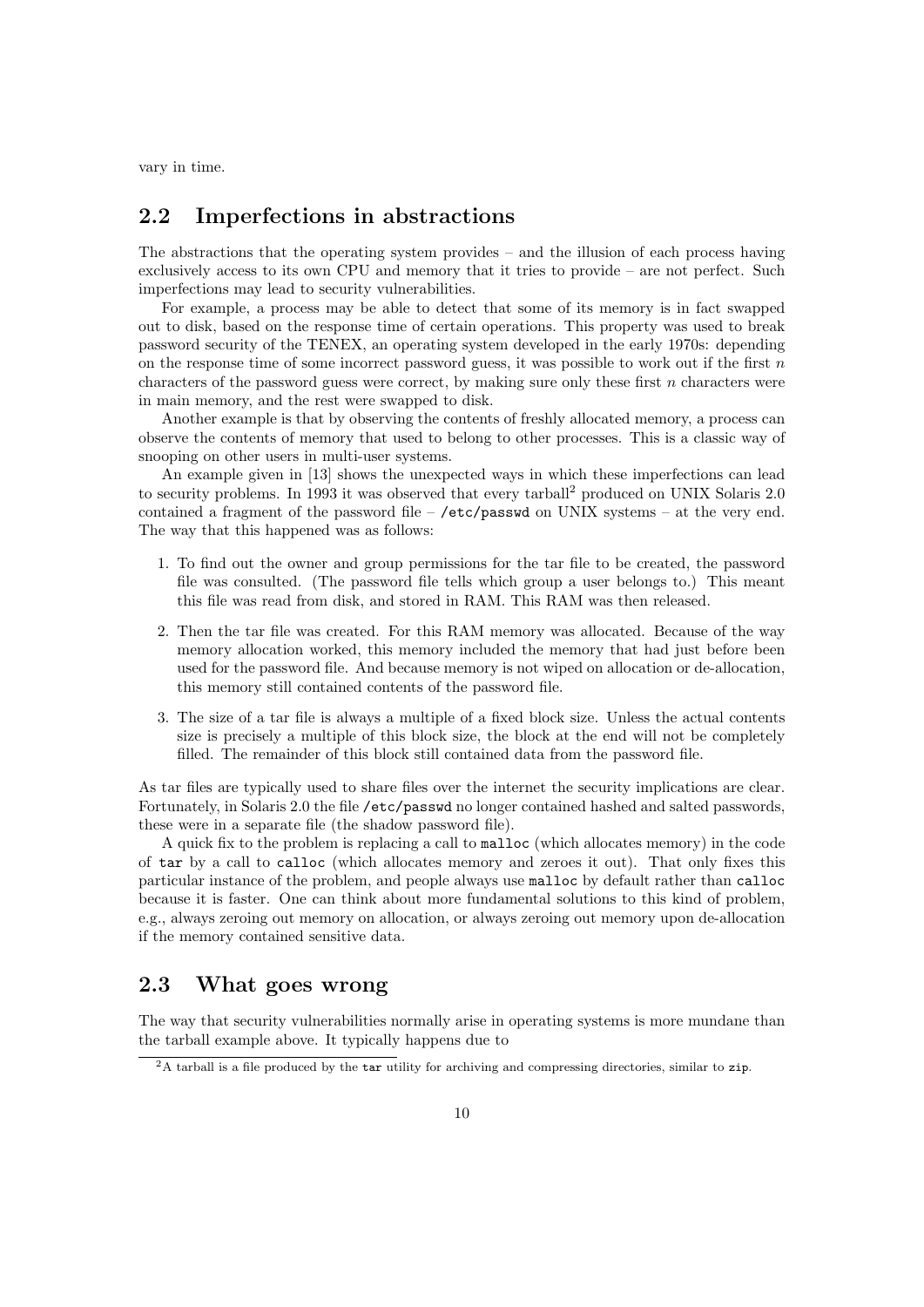### • software bugs

Especially buffer overflow weaknesses in high priority library calls by the operating system are notorious examples of software bugs.

Modern operating systems come with very large APIs for user applications to use. Many of the system calls in this interface run with very high privileges. The standard example is the login function: login is invoked by a user who has not been authenticated yet, and who should therefore not be trusted and only be given minimal permission; however, the login procedure needs access to the password file to check if the given password guess is correct, so needs very high privileges. A buffer overflow weakness in login can possibly be exploited by an attacker to do other things with these privileges.

#### • complexity

Even if the operating system API was implemented without any bugs, the sheer complexity of modern operating systems means that users will get things wrong or run into unforeseen and unwanted *feature interaction*, where interplay of various options introduces security vulnerabilities.

E.g, introductory textbooks on operating systems typically illustrate the idea of operating system access control with read, write, and execute permissions, with users organised in groups, and one super-user or root who has permissions to do anything; but real-life modern operating systems offer dozens of permissions and all sorts of user groups with different privilege levels. The advantage is that this enables very fine-grained access control, the disadvantage is that people get it wrong and grant unwanted access right. See [\[12\]](#page-49-4) for an interesting account of how major software vendors got Windows access control wrong.

Note that here there is this a fundamental tension between the *Principle of Least Privilege*, and the more general KISS principle, Keep it Simple, Stupid. (Good reading material on these and other design principles for security is available at [https://buildsecurityin.](https://buildsecurityin.us-cert.gov/bsi/articles/knowledge/principles/358-BSI.html) [us-cert.gov/bsi/articles/knowledge/principles/358-BSI.html](https://buildsecurityin.us-cert.gov/bsi/articles/knowledge/principles/358-BSI.html).) The Principle of Least Privilege says only the minimal privileges needed should be given; the more finegrained access control is, the better this principle can be followed. But the downside is that the more fine-grained access control becomes, the more complex it becomes, and the more likely it becomes that people make mistakes. In line with the KISS principle, access control is easier to get right if it involves large-coarse chunks of all-or-nothing access, also known as compartmentalisation.

One can try to combine these design principles by including several layers of access control, in line with the design principle of Defense in Depth, where different layers provide simple and coarse compartments or more fine-grained access control within such a compartment.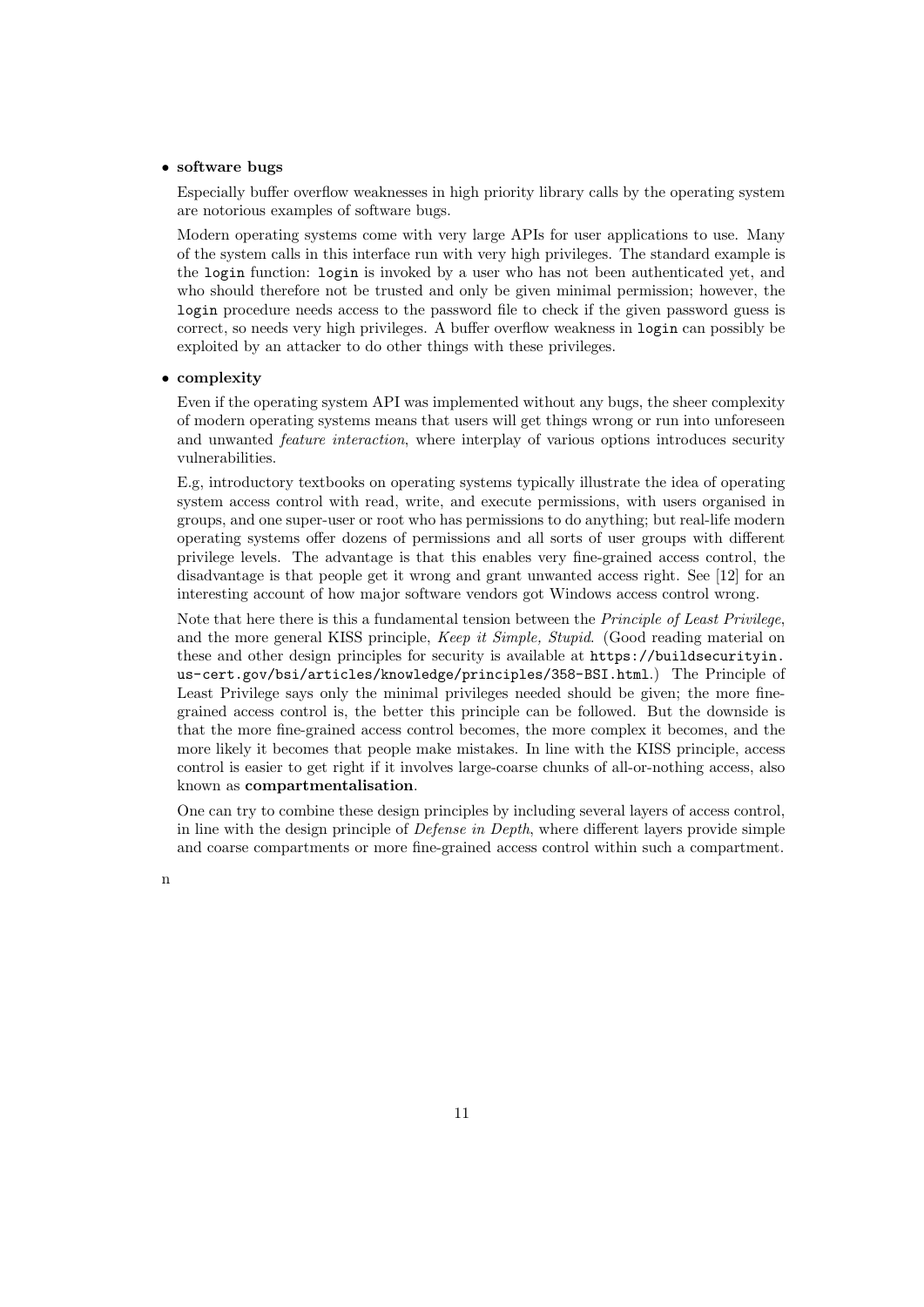# <span id="page-11-0"></span>Chapter 3

# Safe programming languages

A fundamental way in which a programming language can help in writing secure programs is by being 'safe'. This chapter investigates what safety means here, and discusses the various flavours of safety, such as memory safety, type safety, and thread safety.

Precisely pinning down what safety means is tricky, and people have different opinions on precisely what constitutes a safe programming language. Usually, by a safe programming language people mean one that provides memory safety and type safety, but there are other forms of safety, as we will see. Safe programming languages provide some guarantees about the possible behaviour of programs, which can protect against security vulnerabilities due to unwanted behaviour. In essence, the central idea is:

In a safe programming language, you can trust the abstractions provided by the language.

An alternative characterisation, which is a bit more concrete, is:

In a safe programming language, programs always have a precise and well-defined semantics.

An important goal of safety is that safety makes it possible to reason about programs in a modular way: i.e., to make it possible to make guarantees about the behaviour of certain 'parts' of a program without knowing the rest of it. Here, depending on the programming languages, these 'parts' can be functions and procedures, objects, classes, packages, or some other notion of module.

In a safe programming language, it is possible to understand the behaviour of a program in a modular way, and to make guarantees about part of a program by inspecting only that part and not the entire program.

The following sections will explain these general ideas in more detail, and give more specific examples. We begin by considering the issue of undefinedness, before turning to the more specific notions of memory safety and type safety.

### Undefinedness & fuzzing

Leaving the meaning of some language constructs undefined under some circumstances is a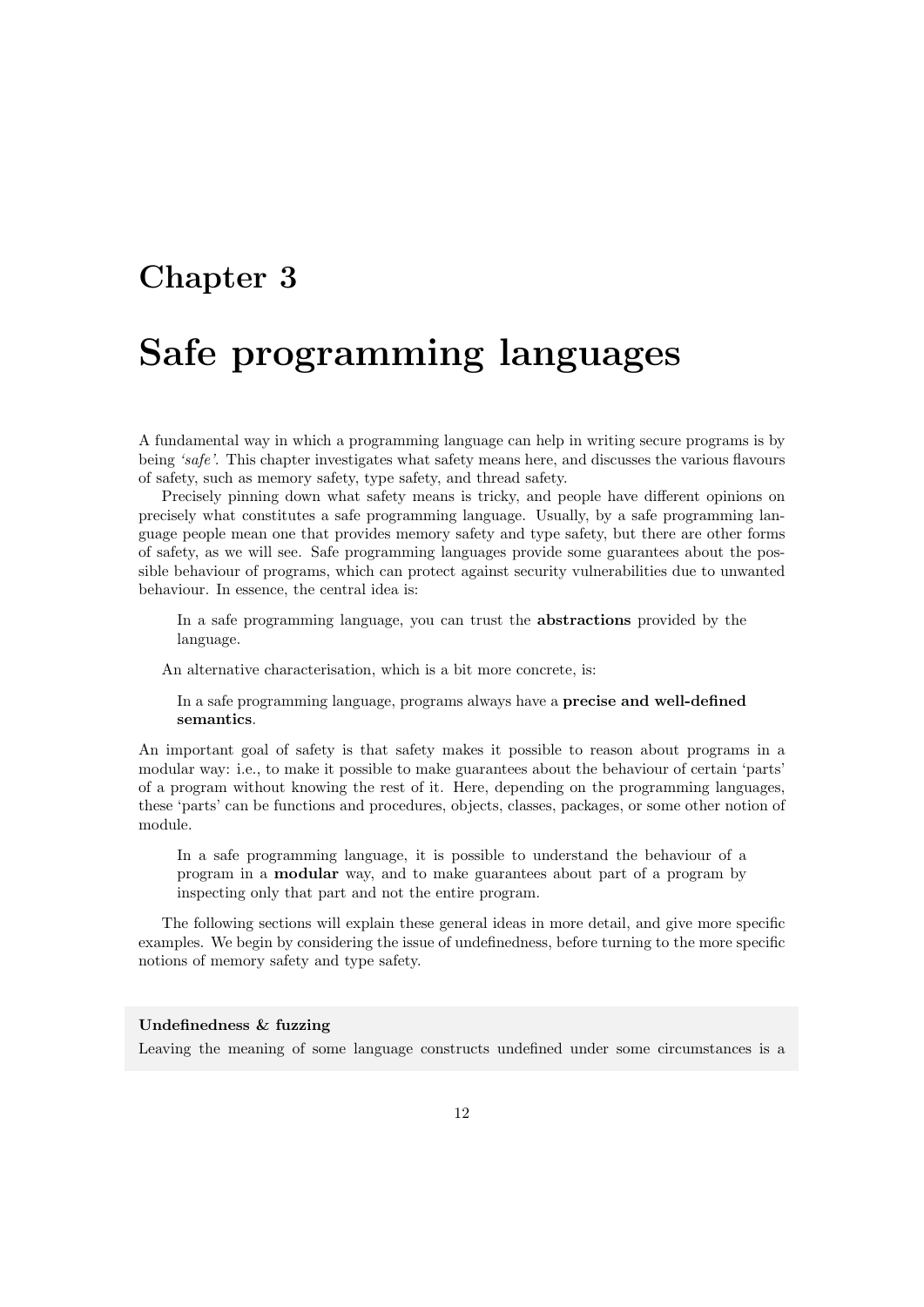potential cause of security problems. More generally, leaving things undefined in the specification of any system is a potential cause of trouble. Indeed, a standard technique to find security loopholes is to try out how a system behaves under the circumstances where the specification does not say how it should. The system might just crash, which might cause a Denial-of-Service (DoS) vulnerability (though under some circumstances crashing might be the safe thing to do). But you may discover all sorts of surprising – and possible insecure – behaviour.

The test technique of **fuzzing** is based on this idea. In fuzzing, software is tested by sending invalid, unexpected, or simply random inputs to an application in the hope of detecting security or robustness problems. Fuzzing with very large input strings can be used to hunt for buffer overflows: if an application crashes with a segmentation fault on some very long, but completely random, input string, you have found a potential security vulnerability.

Fuzzing is a very effective technique, especially if a program accepts some complex input format, for instance a complex file format (say, HTML, PDF, .docx, JPEG, MPEG, MP3, X.509, . . . ) or a complex protocol anywhere in the protocol stack (say, TCP/IP, HTTP, SMB/CIFS aka Samba, Bluetooth, Wifi, GSM, 4G/LTE, 5G, . . . ).

Note that just about any program supports some complex input language or format, and often more than one. The complexity of these input languages is an important underlying root cause – if not the ultimate root cause – of security vulnerabilities. To make matters worse, there are many of these complex input languages, protocols, and formats and their specifications are often unclear. All this results in bugs in the (typically hand-written) code for parsing and processing these languages, bugs that go on to cause security problems. These security problems are by their very nature easy to trigger for an attacker, as they arise in code responsible for input handling. This observation had led to *LangSec* (Language-theoretic Security) approach (<http://langsec.org>, [\[22,](#page-50-1) [4\]](#page-49-5)) that tries improve security by adressing these root causes.

# <span id="page-12-0"></span>3.1 Safety & (un)definedness

Many program statements only make sense under certain circumstances. For example, the statement

 $a[i] = (float) x;$ 

only makes sense if in the current execution state a is an array in which we can store floats, i has an integer value within the array bounds, and  $x$  can sensibly be converted into a float value. If one of these conditions is not met, then it is unclear what the semantics of this statement should be.

There are roughly two approaches that programming languages can take here:

1. One approach is to accept that a program statement may be executed when it does not really make sense. The semantics of the statement is undefined in these cases: essentially, anything may happen.

It is then the obligation of the programmer to ensure that statements are only ever executed in situations where they make sense.

What actually will happen in the undefined cases is down to the compiler and the platform responsible for the actual execution. This platform is the raw hardware (i.e., the CPU) in the case the compiler produces native code. It can also be the (software) execution engine used to execute programs in some intermediate language (e.g., a VM executing bytecode) and the hardware on top of which this engine runs.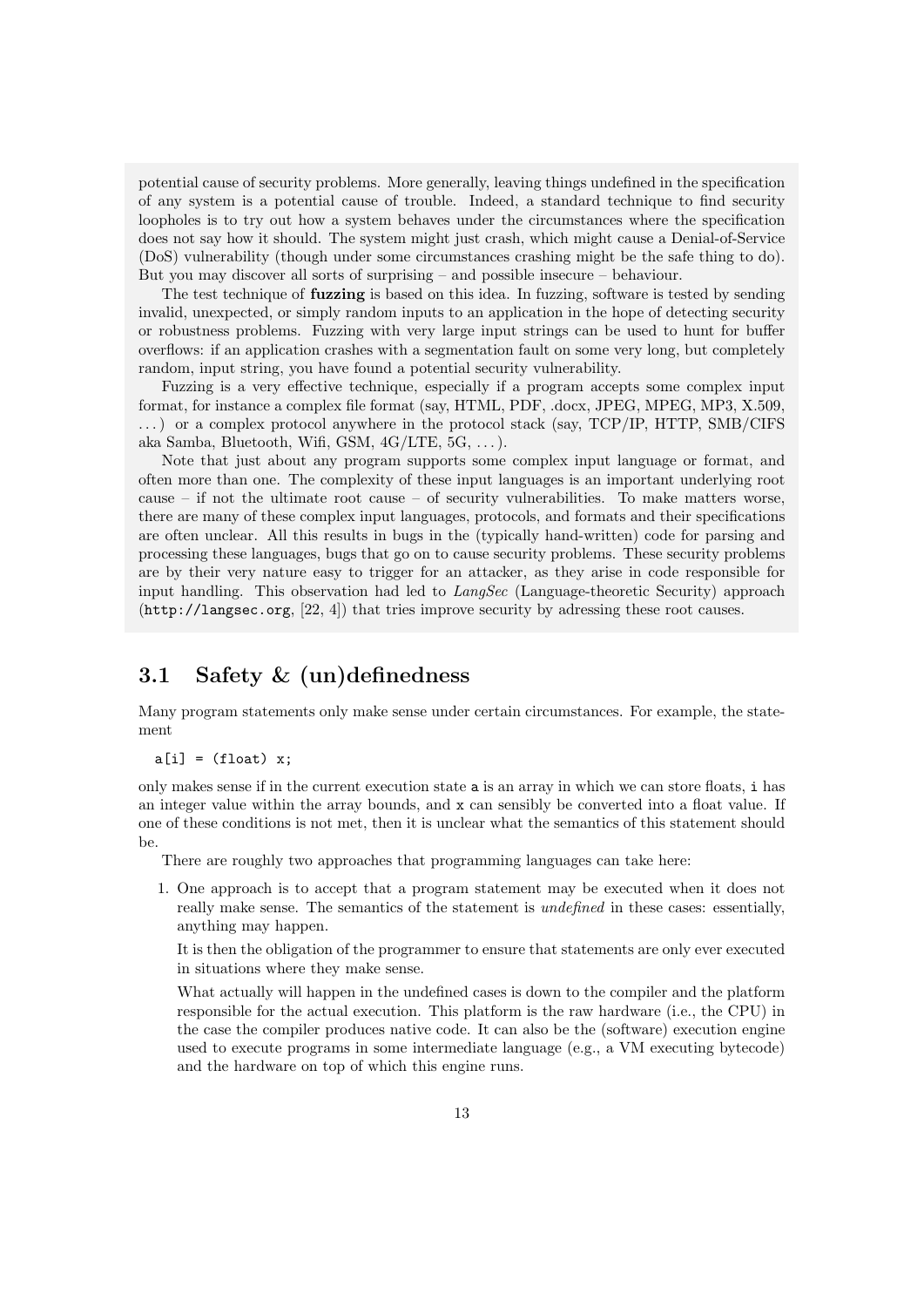2. The other approach is that the language ensures that a statement is only ever executed when it makes sense, or, when it does not, signals some error in a precisely defined manner, for example by throwing an exception.

It is now the obligation of the language to somehow prevent or detect the execution of statements when this does not make sense. This can be through measures at compile-time (e.g., type checking), at run-time (by some execution engine that monitors for these conditions, or by the compiler including some checks in the code it produces), or a combination of the two.

The first approach leads to an unsafe programming language. The second approach leads to a safe programming language.

In safe languages, the semantics of a program – or any program fragment – is always precisely defined; even in cases where it does not make sense, it is precisely defined what error will be reported.

C and  $C_{++}$  are the prime examples of unsafe languages. Java and  $C_{+}$  are meant to be safe, but still have some unsafe features. For instance, the Java Native Interface (JNI) allows Java programs to call native machine code, and pointer arithmetic is allowed in  $C#$  in code blocks that are marked as unsafe. So Java and  $C#$  programs are only safe if these features are not used. Most functional programming languages, such as Haskell, ML, or LISP, are safe, as are most logic programming languages, such as Prolog. There is a clear trend towards safer programming languages, with for instance in JavaScript, Scala, PHP, Python, Ruby, and Go. Even the newer languages aimed at low-level system programming, such as Rust and Swift, are designed with safety in mind, even though such languages typically sacrifice safety for speed.

The main advantage of the unsafe approach is speed. Execution of a safe language typically involves some run-time monitoring that slows execution down.

An important disadvantage is *security*. If the programmer is not very careful and just one program statement is executed in a state where it does not make sense, we have no way of knowing what may happen: it may re-format the hard disk, sent all your private email correspondence to wikileaks, etc. This means we can no longer make any security guarantees about the program.

Conflicts between security and some practical consideration such as speed (or 'convenience') are common. Almost always people sacrifice security in favour of the short-term practical advantage, and then live to regret the consequences in the long term. Four decades after the introduction of  $C$  – and the decision not to do bounds checking in  $C$  – people are still fixing buffer overflows in C programs on a daily basis, even though ALGOL 60 introduced bounds checking as mechanism to prevent this problem over half a century ago.

### <span id="page-13-0"></span>3.1.1 Safety and security

It is possible to write insecure programs in any programming language. But without safety, writing secure programs gets a lot harder.

Consider a procedure login(uname,passwd) written in some unsafe programming language. Only if this procedure is very carefully written to check for any of the error conditions that would lead to undefined behaviour, we can make some guarantees about it (for instance to return true iff it is given a matching username and password).

If not, then we need to know the precise circumstances in which the procedure is called in order to make any guarantees. In the best case, this is a lot of work: we have to check all the places in the code where login is called, and check that these calls cannot trigger any undefined behaviour. When doing this, we should be careful not to make any assumptions on user input that the program may receive. For non-trivial programs this quickly becomes infeasible to check.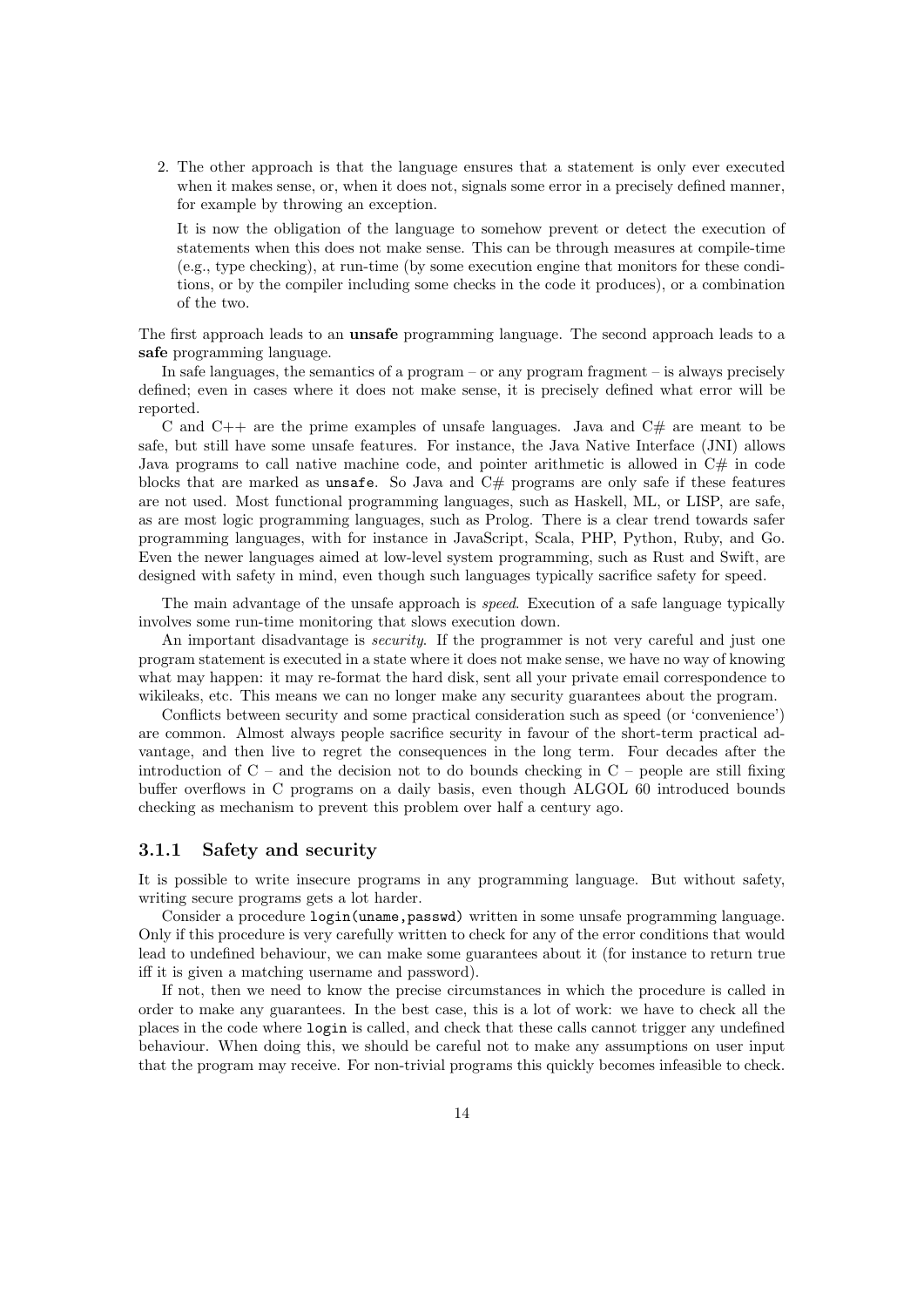Note that this reveals a fundamental problem with unsafe languages, apart from any security issues: we cannot always understand code in a modular fashion. E.g., we may not be able to know what the procedure login will do without knowing the precise context in which it is called.

Things get worse if the procedure is part of some library that may be called from many places, or if login is an operating system call that may be called by any application program. In these cases we do not know the specific circumstances of calls to login, so we cannot rely on these to avoid running into undefined behaviour.

### <span id="page-14-0"></span>3.2 Memory safety

One important form of safety is memory safety. A programming language is memory-safe if programs are guaranteed to only access memory locations that they are permitted to access. Language features that break memory safety – or some forms of memory safety – include

- lack of in-built array bounds checks this are the classic **buffer overflows**;
- pointer arithmetic;
- lack of in-built checks for null pointers:
- programmer-controlled de-allocation, with e.g. free() in  $C(+)$ , as this allows **dangling** pointers to memory that has been de-allocated, because of use-after-free or double free bugs;
- lack of mandatory or default initialisation of newly allocated memory (e.g. the use of malloc() rather than calloc() in  $C(++)$
- unconstrained casting (e.g., casting a floating-point number to an array).

Bugs that arise because of these issues are commonly called memory corruption bugs. Strictly speaking, this term is not quite correct, as only bugs that involve *writing* to memory cause memory corruption; bugs in *reading* from memory do not corrupt memory, so the term **illegal** memory access is more accurate. An illegal memory access can happen because of a *spatial* error, for instance accessing outside array bounds, or a temporal error, for instance dereferencing a dangling pointer. A good overview of how attacks exploiting memory corruption and some defenses against them have evolved over the past decades is given in the SoK (Systematisationof-Knowledge) paper by Szekeres et al. [\[29\]](#page-50-2).

### <span id="page-14-1"></span>3.2.1 Ensuring memory safety

Obvious ways to prevent memory problems include doing array bounds checks, checking for null pointers, dis-allowing pointer arithmetic and unsafe cases. Checks on array bounds and checks for (non)nullness could be compiled into the code or performed by a virtual machine. In theory such checks could even be performed by the hardware  $-$  i.e. the physical as opposed to a virtual machine – but in practice the repertoire of checks that hardware performs will be very limited.

The typical way to prevent problems with memory management – more specifically programmercontrolled memory de-allocation with free statements – is to automate memory management using a **garbage collector (GC)**. The garbage collector then takes care of de-allocation of unused memory automatically. (NB this does not solve all memory management-related issues: it is still possible to have memory leaks.) Garbage collection was first used with LISP in the early 60s and then used by functional programming languages and by SmallTalk. It became 'mainstream'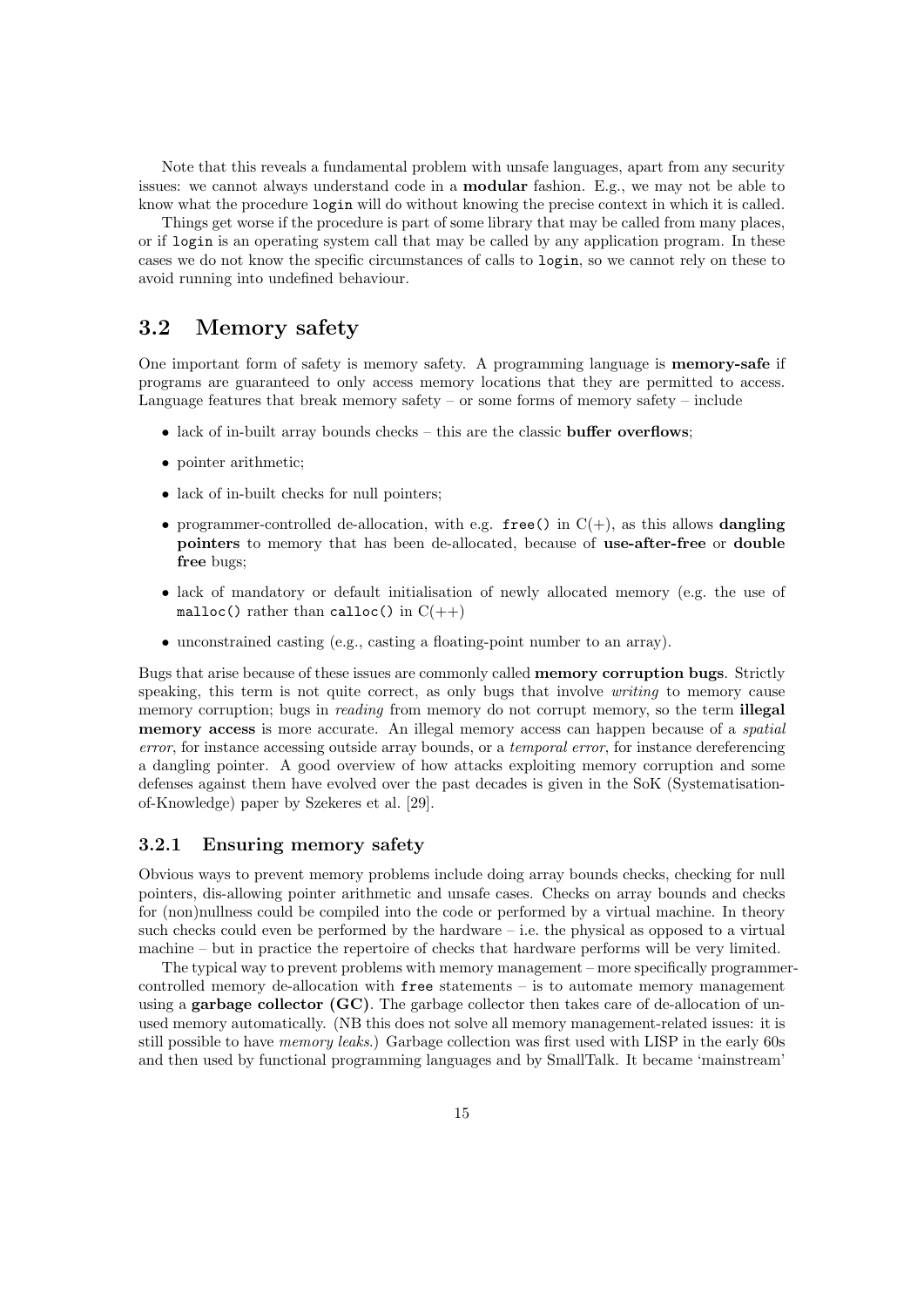with its use in Java. Most modern programming languages nowadays rely on garbage collection, e.g. JavaScript, Ruby, Python, PHP, C#, and Go.

A downside of garbage collection is the additional overhead: the process of garbage collection requires memory space and time. Moreover, a program can temporarily become unresponsive when the garbage collector – periodically and at unpredictable moments – kicks in. Especially for real-time applications such behaviour is problematic. However, there are techniques to do real-time garbage collection, where the overhead of garbage collection becomes predictable (e.g. [\[25\]](#page-50-3)).

There are other techniques to automate memory management besides having a garbage collector, which are used for instance in  $Rust<sup>1</sup>$  $Rust<sup>1</sup>$  $Rust<sup>1</sup>$  and  $Swift<sup>2</sup>$  $Swift<sup>2</sup>$  $Swift<sup>2</sup>$ . These languages are intended for low-level system programming and here one would like to avoid the overhead of automated garbage collection.[3](#page-15-4)

### <span id="page-15-0"></span>3.2.2 Memory safety and undefinedness

Memory safety is a special case of the notion of safety as discussed in section [3.1:](#page-12-0) accessing a memory location that you should not be accessing will not have a well-defined semantics and can break any abstractions the language provides.

Memory unsafety makes it hard  $-$  if not impossible  $-$  to understand programs in a modular fashion. Consider a program consisting of two modules, P and Q, written in a language that is not memory safe. Code belonging to module Q can makes changes anywhere in memory, including data belonging to module P. So code belonging to module Q could corrupt data that module P relies on, for instance breaking data invariants. This means we cannot make guarantees about P just by looking at P, we also have to make sure Q does not interfere with P. Note that this means we cannot make guarantees about extensible programs, as any extension could corrupt existing behaviour.

If a language is memory-safe then programs can never crash with a segmentation fault. One might even consider it safe to switch off the checks the operating system performs on memory access for these programs. However, the execution of the memory-safe program might rely on some interpreter or execution engine that is written in an unsafe language, which could still cause out-of-bounds memory access. Also, memory safety might rely on the correctness of compilers and type checkers, which may contain bugs. So, in line with the security principle of **Defence** in Depth, keeping the memory access control performed by the operating system switched on is always a wise thing to do.

### <span id="page-15-1"></span>3.2.3 Stronger notions of memory safety

A stronger notion of memory safety also guarantees that programs never read uninitialised memory. For the earlier definition of memory safety – programs are guaranteed to only access memory locations that they are permitted to access – one can argue whether accessing uninitialised memory should also count as access that is not 'permitted'.

One consequence of this is that programs cannot observe the old content of physical memory that other processes used previously. So it rules out the possibility of spying on other programs discussed in Chapter [2.](#page-6-0)

<span id="page-15-2"></span><sup>1</sup><https://doc.rust-lang.org/book/>

<span id="page-15-4"></span><span id="page-15-3"></span><sup>2</sup><https://swift.org>

<sup>3</sup>Rust uses a notion of object ownership, which allows the compiler to insert calls to de-allocate object at compile time. Swift uses reference counting, more specifically Automatic Reference Counting or ARC, to decide at runtime when object can be de-allocated. So unlike Rust's approach this does involve some runtime overhead in the bookkeeping of reference counts.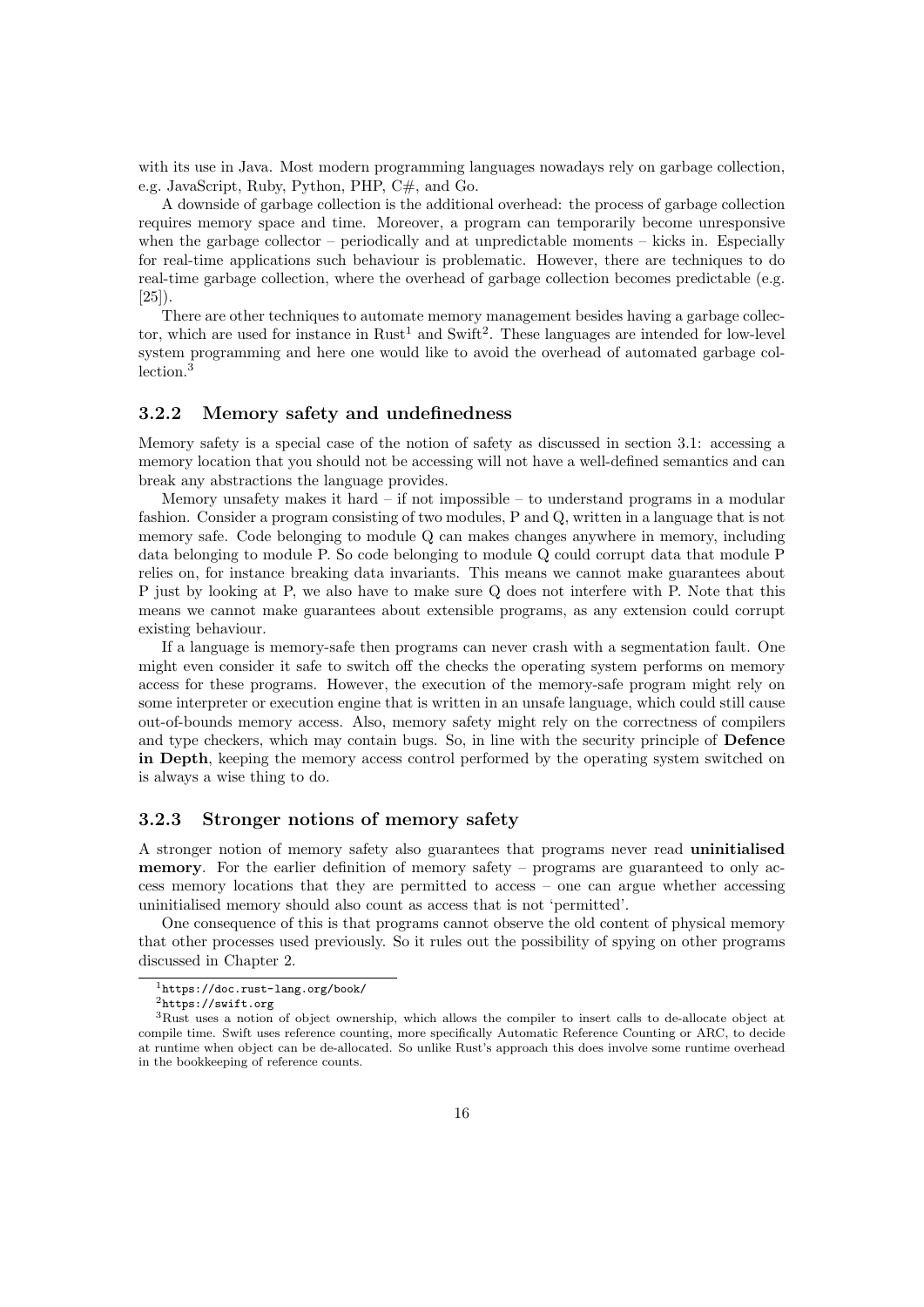```
1. unsigned int tun_chr_poll(struct file *file, poll_table *wait){
2. struct tun_file *tfile = file->private_data;
3. struct tun_struct *tun = __tun_get(tfile);
4. struct sock *sk = tun->sk;
5. if (!tun) return POLLERR;
        ...
     }
```
Figure 3.1: A classic example of how undefinedness, or rather the compiler optimalisations allowed by undefinedness, can unexpectedly cause security problems [\[32\]](#page-50-4). In line 4 tun is de-referenced: If tun is NULL, this leads to undefined behaviour. Line 5 returns with an error message if tun is NULL. However, because the behaviour of the code is undefined if tun is NULL, the compiled code may exhibit any behaviour in that case. In particular, a compiler may choose to remove line 5: after all, any behaviour is acceptable if tun is NULL, so there is no need to return with the error specified in line 5 if that case. Modern compilers such as gcc and Clang will actually remove line 5 as an optimisation. This code is from the Linux kernel, and removal of line 5 by the compiler led to a security vulnerability [CVE-2009-1897]. With the compiler flag -fno-strict-overflow such optimisations can now be turned off in gcc.

A more interesting consequence is that programs behave more deterministically. A program that reads uninitialised memory can behave differently every time it is started. This can for instance make programs hard to debug, as errors might be very hard to reproduce.

### <span id="page-16-0"></span>3.3 Type safety

Another important form of safety is type safety.

As discussed earlier, safety involves avoiding erroneous conditions under which programs become meaningless. Type systems impose some restrictions on the programmer that avoid meaningless programs. It is therefore not surprising that many safe languages are typed. However, not all safe languages are typed. For example, LISP is a safe, but untyped language.

Type soundness, also called type safety or strong typing, is the guarantee that executing well-typed programs can never result in type errors. This means that in a type-safe language we can rely on the abstractions offered by the type system.

C, C++, and Pascal are examples of languages that are typed, but not type-safe. Here programs can easily undermine any guarantees of the type system. Java, C#, Modula, Scheme, ML, and Haskell are type-safe.

Type checking is the process of verifying that a program is well typed. This can be done at compile-time, in which case we talk of static type checking, or at run-time, in which case we talk of dynamic type checking.

Static type checking has the obvious advantage of catching problems earlier. It also offers advantage in speed: if we can rule out some type errors statically, we can omit run-time checks, making programs run faster. (Of course, only in a type-safe language it is safe to do this.)

Most type-safe languages rely on a combination of static and dynamic checks. Typically, array bounds and certain cast operations will be checked at run-time.

It is often claimed that "well-typed programs cannot go wrong", but this is of course wildly overstated. At best well-typed programs are less likely to go wrong, and only if the type system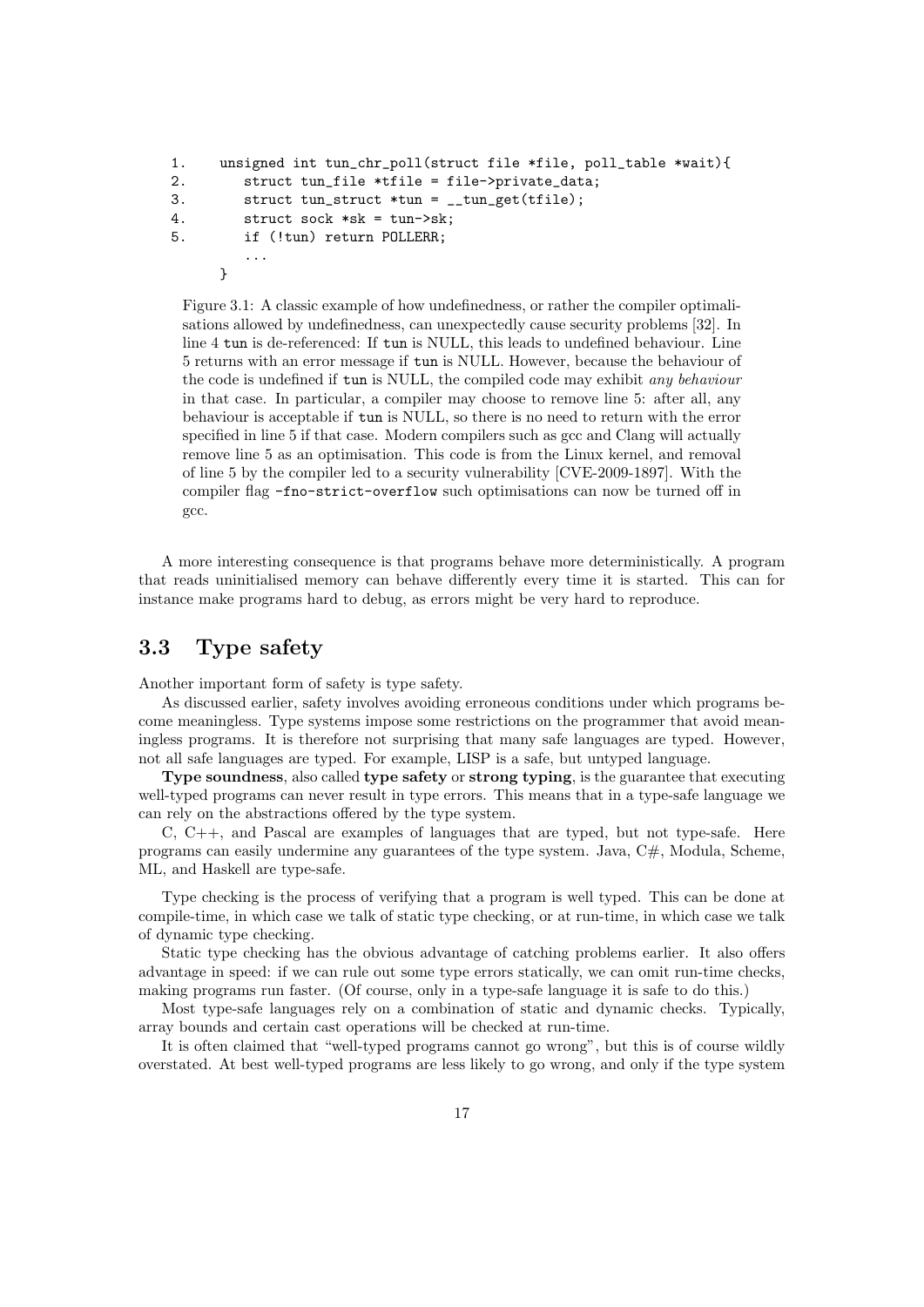is sound we can guarantee that certain types of things cannot go wrong.

### <span id="page-17-0"></span>3.3.1 Expressivity

Many programming languages use type systems that have roughly similar expressivity, and have a similar division between checks done at compile-time and checks done at run-time. However, still important choices can be made here, and we may well see languages with different, possibly more expressive type systems in the future.

For example, most imperative programming languages check for nullness of references at runtime. Their types allow null values, and problems with accessing null references are only detected at run-time. Using a more expressive type system, there is no fundamental reason why some or even all problems with null references could not be detected at compile time<sup>[4](#page-17-2)</sup>. For this we have to distinguish between types that include null reference and those that don't. E.g., the Spec $\#$ dialect of  $C \# [3]$  $C \# [3]$  distinguishes between class types A and A?, for all classes A, where only values of A? are allowed to be null. Values of type A can be implicitly promoted to type A?, but using a value of type A? where a non-value of type A is expected requires an explicit cast, which will result in a check for nullness at run-time. Of course, this does introduce some extra work for the programmer: he has to specify which references are and which are not allowed to be null. But note that a good programmer has to think about this anyway, so we are only providing notation to document this in the code – notation which is backed up by tool support in the compiler or type checker. In casting from A? to A null-pointer exceptions can of course still arise, but these can then be limited to specific – and hopefully few - points in the programs.

### <span id="page-17-1"></span>3.3.2 Breaking type safety

Safe type systems can provide strong guarantees about data, but type safety is a very fragile property. A tiny loophole in a type system can be fatal – and usually is, undermining the whole type system and destroying all the guarantees that it meant to provide. A loophole can be a flaw in the type system, in which case the type system is not safe, or a bug in the implementation of the type checker.

To exploit a loophole in a type system, one usually tries to create type confusion, where one creates references to the same location in memory which the type system thinks have different, and incompatible, types. Here it is important to realise that in the end all values, irrespective of their types, are just blobs of memory, sequences of bytes or words in RAM or on disk. And any blob of memory of the right length can be interpreted as a value of any type.

For an example, in some object-oriented language, suppose we have types A and B,

class A { int i }; class B { Object o };

and suppose we have variables a and b of type A and B, respectively. If through some flaw in the type system we can get a and b to point to the same location, then by changing the value of a.i. we can change the value of b.o; effectively this means we can do pointer arithmetic.

If we can do the same with a reference of type C, where

class C { final int x };

then by changing the value of  $a.i$  we can change  $c.x$ , even though the type C indicates that the field x is final and should therefore be unchangeable. So all guarantees that a language provides

<span id="page-17-2"></span><sup>4</sup> Indeed, most functional programming languages already do this.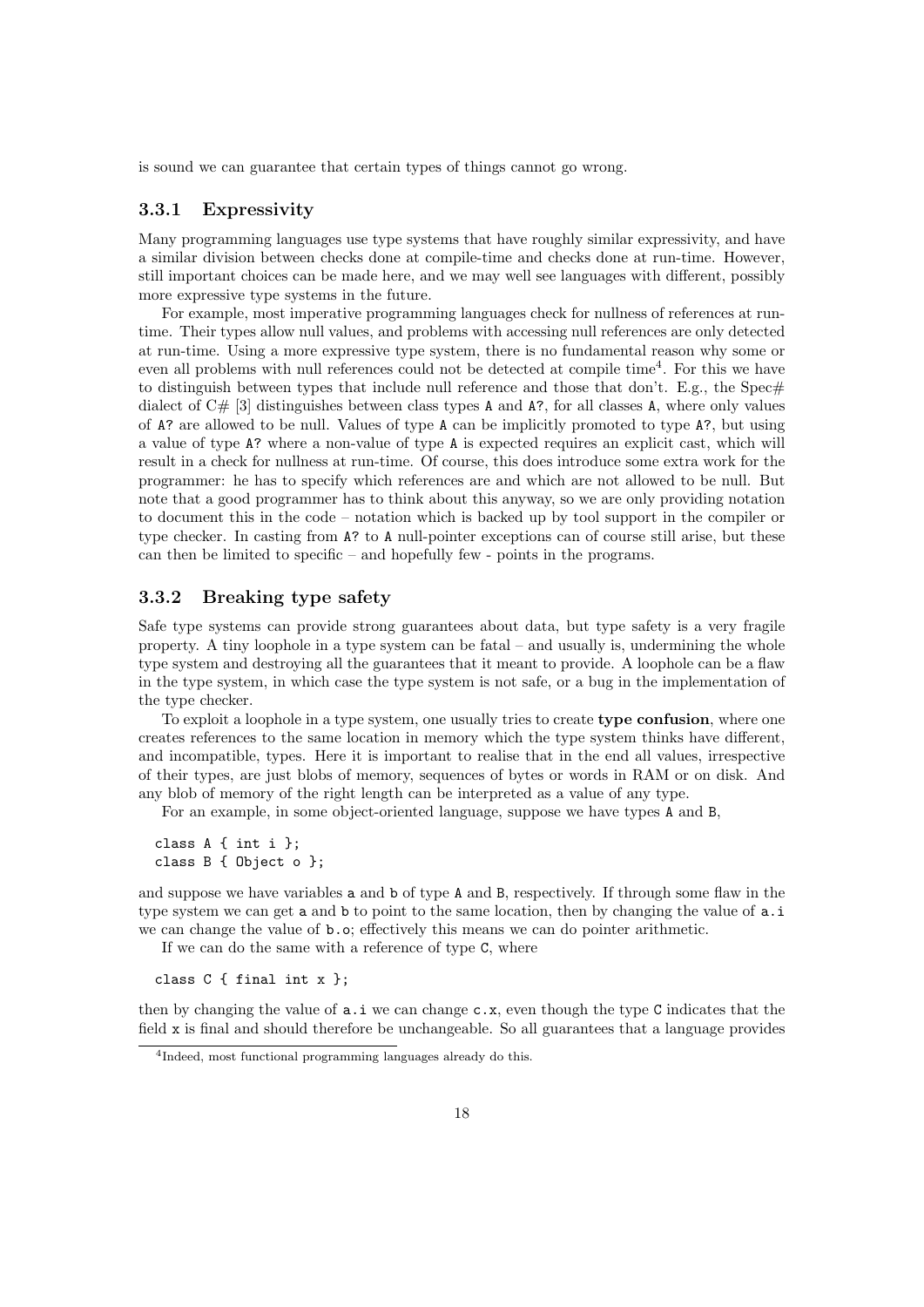(e.g., those discussed later in Section [3.5\)](#page-21-0), can also be broken by exploiting loopholes in the type system.

An classic example of a loophole in the implementation of the type checker of Navigator 3.0 was discovered by Drew Dean. Here type confusion could be created by defining a class with the name A and a class with the name A[]. The latter should not be allowed, as [ and ] are illegal characters to use in class names! The type checker then did not distinguish between arrays of A and objects of type A[], providing an easy loophole to exploit. This attack is discussed in Section 5.7 in [\[17\]](#page-50-5).

In some implementations of Java Card, a dialect of Java for programming smartcards, bugs have also been found where exploiting some strange interactions between the normal object allocation mechanism of Java(Card) and smartcard-specific mechanisms in the Java Card API could lead to type confusion ([\[18,](#page-50-6) Sect. 3.3]).

### <span id="page-18-0"></span>3.3.3 Ensuring type safety

To prevent fundamental flaws in a type system one can try to mathematically prove the correctness of type systems. This can be done as a pencil-and-paper exercise, typically for an interesting subset of the language which captures the essential features. It can also be done using a theorem prover, a software program that assists in logical reasoning in the same way as Maple or Mathematica assist in mathematical analysis. This provides a higher degree of confidence, especially as larger subsets of a real programming language are considered. For example, Java has 205 bytecode instructions; in a pencil-and-paper proof with 205 cases it is easy to overlook a mistake. Safety of various subsets of the Java language has been formally verified using such theorem provers (e.g., see [\[16\]](#page-50-7)).

It is not so easy to define what it means for a type system to be safe, be it informally or formally. A formal definition is needed for any mathematical correctness proof.

One way is to define an operational semantics of the language in two ways: a 'typed (defensive) semantics' where all values are explicitly tagged with type information and where run-time checks are performed for every execution step, and an 'untyped semantics' which only performs those type checks which would normally happen at run-time (e.g., for array indices, nullness, or type casts), and then prove that for any program that passes the type checker the two semantics are equivalent.

Another way is to prove representation independence. The idea behind this is that a type system is safe if the abstractions it provides cannot be broken. For example, in a type-safe language it should be impossible to find out if the boolean value true is represented as 1 (or maybe a 32- or 64-bits word ending with a 1) and false as 0, or the other way around. If we define two semantics of a type-safe language, one where true is represented as 1 and false as 0 and one where true is represented as 0 and false as 1, we should be able to prove that for any well-typed program the semantics are equivalent regardless of which of these two representations is used.

### <span id="page-18-1"></span>3.4 Other notions of safety

When people talk about safe programming languages, they usually mean memory safety and type safety as in modern object-oriented languages such as Java. Still, there are other notions of safety than the ones discussed so far. There is no black-and-white distinction between safe and unsafe. Languages can be more or less safe to different degrees, and in different respects.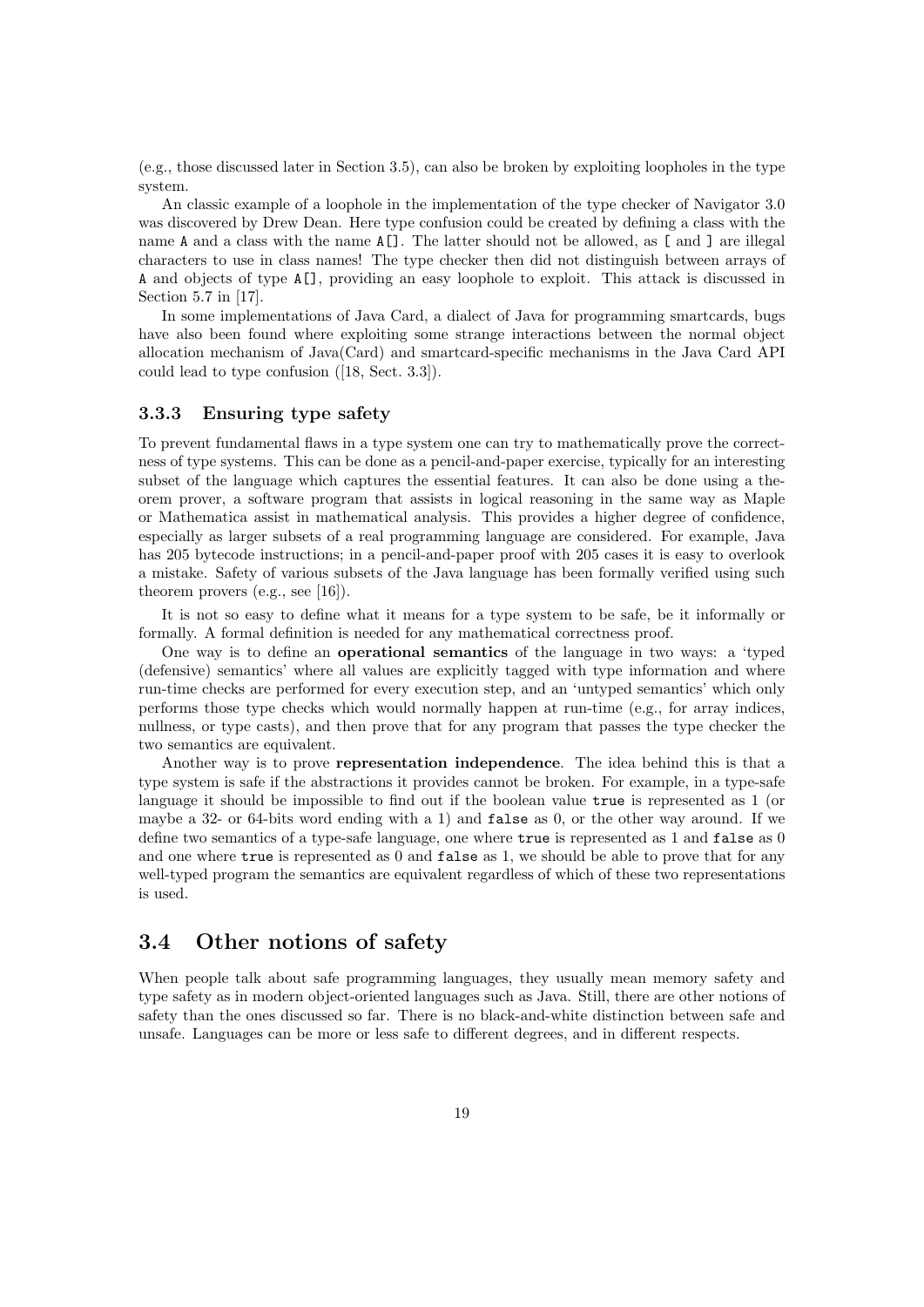### <span id="page-19-0"></span>3.4.1 Safety concerns in low-level languages

For lower-level language there are the additional safety notions about issues we take for granted in higher-level languages, such as

- Control-flow safety, the guarantee that programs only transfer control to correct program points. Programs should not jump to some random location.
- Stack safety, the guarantee that the run-time stack is preserved across procedure calls, i.e., that procedures only make changes at the top frame of the stack, and leave lower frames on the stack, of the callers, untouched.

For high-level languages one typically takes such guarantees for granted. E.g., in a high-level language it is usually only possible to jump to entry points of functions and procedures, and when these are completed execution will return to the point where they were called, providing control-flow safety. Of course, such a guarantee is fundamental to being able to understand how programs can behave. Only if the compiler is buggy could such safety properties be broken. However, an attacker may be able to break such guarantees: for instance ROP (Return-Oriented Programming) attacks [\[23\]](#page-50-8) exploit the possibility to jump to arbitrary points in the code.

For lower-level languages one might also consider whether procedures (or subroutines) are always called with the right number of arguments. A language like C is not quite safe in this respect: a C compiler typically will complain if a procedure is called with the wrong number of arguments, but format string attacks demonstrate that the compiler does not catch all problems here and that it is possible for compiled code to call procedures with too few arguments, resulting in weird behaviour that can be exploitable for an attacker.

### <span id="page-19-1"></span>3.4.2 Safe arithmetic

Even for something as basic as arithmetic questions about safety arise. For example, consider the statement

 $i = i+1;$ 

This statement makes sense if i is an integer, but what if computing i+1 results in an integer overflow? Does this make 'sense'?

In C, a signed integer overflow is undefined behaviour, so C is not safe in this respect<sup>[5](#page-19-2)</sup>. In Java the semantics is precisely defined: overflows behave the way one would expect in two's complement arithmetic (so adding 1 to  $2^{32} - 1$  becomes  $-2^{32}$ ), and such overflows are silent, meaning that execution continues and no exception is thrown.  $C#$  goes one step further: a code block or an expression can be marked as checked, in which case integer overflow will result in a run-time exception.

In some situations – say, in software for a bank – integer overflow can be a serious concern. One could consider a language where integer overflow results in an exception to be safer than a language with silent integer overflow, even if both are safe in the sense that the semantics is precisely defined.

By the way, integer overflows are a well-known cause of security vulnerabilities, usually in combination with buffer overflows: here the integer overflow leads to the incorrect buffer size.

One of the more expensive software failures ever was due to a problem with arithmetic. The Ariane V rocket was lost due to a software error, where a large numeric value caused an overflow

<span id="page-19-2"></span> $5$ One might think that 'undefined behaviour' here just means that i ends up with an unknown value, but the official C standard, C99, literally allows any behaviour when integer overflow happens, including say reformatting the hard drive.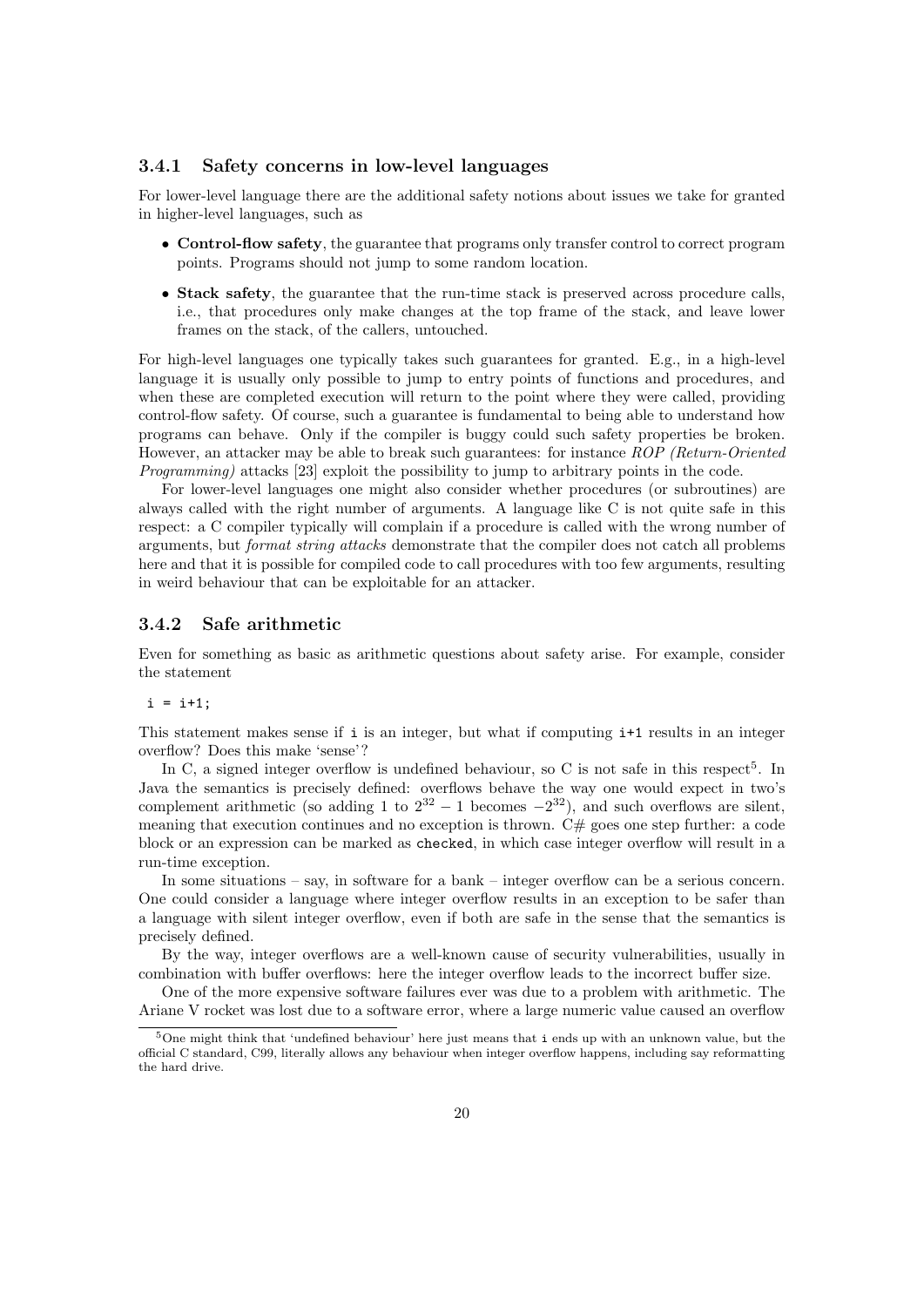```
1. char *buf = \dots; // pointer to start of a buffer
2. char *buf_end = \dots; // pointer to the end of a buffer
3. unsigned int len = ...;
4. if (buf + len >= buf_end)
5. return; /* len too large */
6. if (buf + len < but)7 return; /* overflow, buf+len wrapped around */
8. /* write to buf[0..len-1] */
```
Figure 3.2: A classic example of how undefined behaviour caused by integer overflow allows compilers to introduce security vulnerabilities. The code above performs a standard check to see if is safe to write in range buf[0..len-1]. In line 6 the programmer assumes that if the integer expression buf + len overflows this will produce a negative number. However, integer overflow results in undefined behaviour according to the C standard []. This means that a compiler may assume that  $x + y \leq x$  can never be true for a positive number y; In case an overflow happens the expression might evaluate to true, but in that case the compiled code is allowed to exhibit any behaviour anyway so the compiler is free to do anything it wants. Modern compilers such as gcc and Clang do conclude that an overflow check such as buf  $+$  len  $\lt$  buf cannot be true for an unsigned and hence positive integer len, so they will remove line 6 and 7 as an optimisation.

that triggered a (hardware) exception – an exception that was not caught and which first crashed the program, and next the rocket. In this case ignoring the overflow would have been better, especially since – ironically – the piece of software causing the problem was not doing anything meaningful after the launch of the rocket. (The report by the Flight 501 Enquiry Board makes interesting reading, especially the list of recommendations in Section 4 [\[10\]](#page-49-7), which is a sensible list for security-critical software just as well as safety-critical software.)

### <span id="page-20-0"></span>3.4.3 Thread safety

Thread safety concerns the execution of multi-threaded or concurrent programs. With multithreading cores and multi-core CPUs becoming more common, thread safety will become more of an issue. Indeed, concurrency is widely predicted to become a more important source of software problems (for more discussion, read [\[28\]](#page-50-9)), and it will then also become a major source of security flaws. In fact, there already is a well-known category of security vulnerabilities when there is concurrent access to some resource, namely so-called TOCTOU (Time-of-Check, Time-of-Use) errors, also known as 'Non-Atomic Check and Use'.

A procedure, function, method – or generally, some piece of code – is called thread-safe if it can be safely invoked by multiple threads at the same time. In an object-oriented language, a class is called thread-safe if multiple execution threads can simultaneously invoke methods on the same instance of that class.

In line with earlier characterisations of safety, one could define a programming language to be thread-safe if its semantics is well-defined in the presence of multi-threading. Even a supposedly safe programming language such as Java is inherently unsafe when it comes to concurrency: if a Java program contains data races, it may exhibit very strange behaviour, and one cannot make any guarantees about the semantics whatsoever. (A program contains a data race if two threads may simultaneously access the same variable, where one of these accesses is a write.)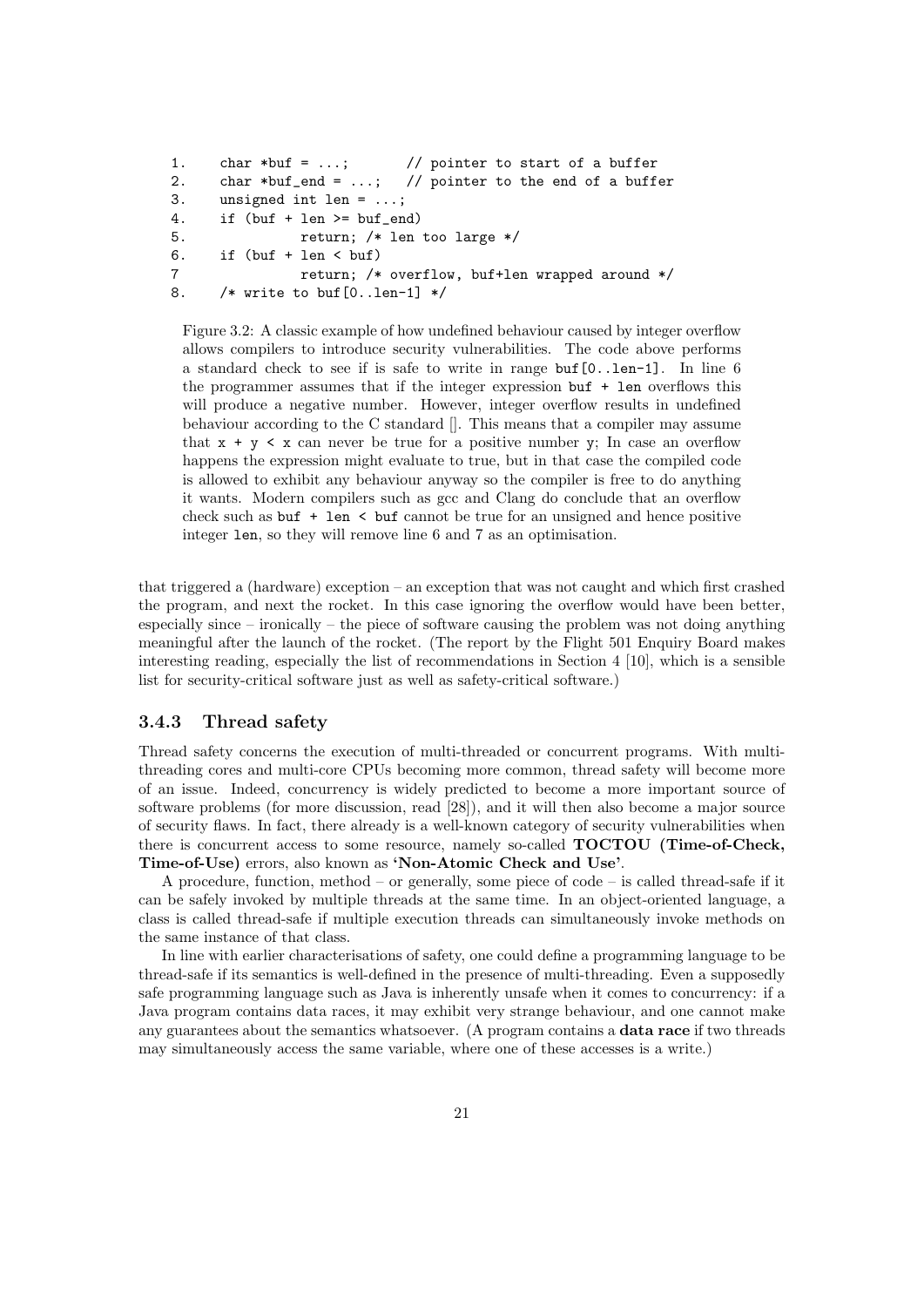For example, suppose initially x and y have the value 0 and we execute the following two threads:

| Thread 1   | Thread 2  |
|------------|-----------|
| $r1 = x$ ; | $r2 = y;$ |
| $v = 1$ ;  | $x = 2$ : |

One would expect either r1 or r2 to have the value 0 at the end of the execution. However, it is possible that in the end  $r1 == 2$  and  $r2 == 1$ . The reason for this is that a compiler is allowed to swap the order of two assignments in a thread if, within that single thread, the order of these assignments does not matter. (Such re-orderings can make a program more efficient, if say a value held in a register can be reused.) So a compiler could reorder the statements in thread 1.

In fact, things can get a lot weirder still. Some language definitions do not even exclude the possibility of so-called *out-of-thin-air values*, where a concurrent program which only swaps values around between various variables can result in a variable receiving some arbitrary value, say 42, even though initially all the variables were zero [\[1\]](#page-49-8).

The natural mental model of how a multi-threading program works, namely that all threads simply read and write values in the same shared memory – a so-called *strong memory model* – is fundamentally incorrect. Instead, we can only assume a *relaxed* or *weak memory model*, which accounts for the fact that individual threads keep shadow copies of parts of the shared memory in local caches, and where compiler optimisations like the one discussed above are possible. This affects both the possible behaviour of programs, and their efficiency. (For more on this read  $[19]$ .)

Of course, functional programming languages have an easier job in ensuring thread safety, as they avoid side-effects – and hence data races – altogether. The same goes for other declarative programming languages, for instance logic programming languages such as Prolog.

One of the most interesting programming languages when it comes to thread-safety is Rust  $6$ . Rust was designed as a language for low-level system programming, i.e. as a direct competitor of C and C++, but with safety, including memory- and thread-safety, in mind. To ensure threadsafety, data structures in Rust are *immutable by default*. For mutable data structures, Rust then using the concept of ownership to ensure that only one owner can access it at the same time. Apart from the focus on thread-safety, Rust is also very interesting in the way it provides memory-safety without relying on a garbage collector for memory management.

## <span id="page-21-0"></span>3.5 Other language-level guarantees

Apart from typing information, a programming language can allow programmers to express other kinds of properties and also enforce these.

### <span id="page-21-1"></span>3.5.1 Visibility

One such property is visibility. In object-oriented languages the programmer can specify if fields and methods are private or public, or something in between. For example  $C_{++}$  has three levels of visibility: public, protected, and private. Java has four levels, as it also has a (default) package visibility. This provides some form of access control or information hiding. (We will stick to the term visibility because access control can already mean lots of different things.)

<span id="page-21-2"></span> $6$ For an intro, see <https://doc.rust-lang.org/book>.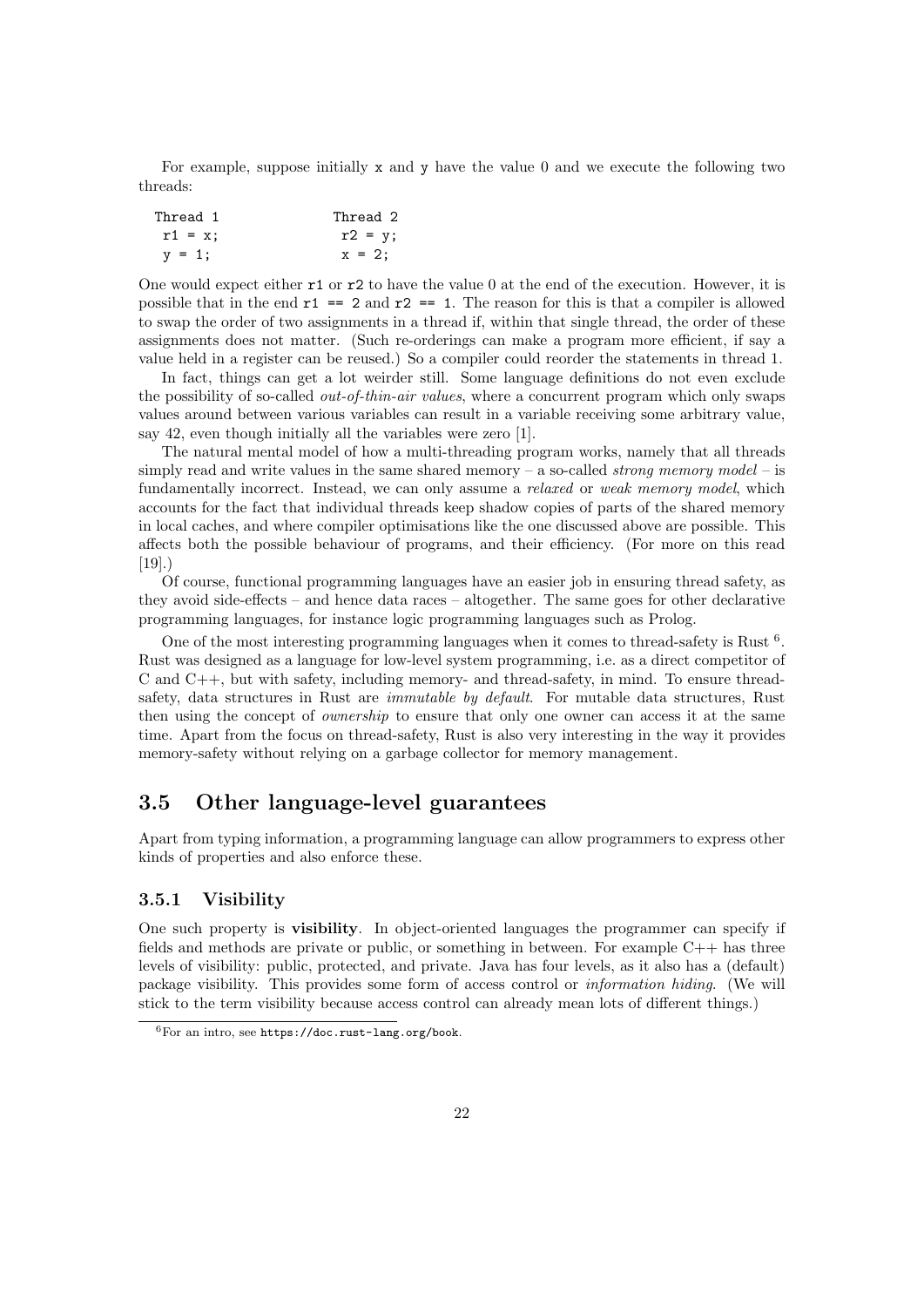Beware that the meaning of protected in Java and  $C++$  is different.<sup>[7](#page-22-1)</sup> More importantly, the guarantees that Java and C++ provide for visibility are very different. The absence of memory and type safety in  $C++$  means that any visibility restrictions in  $C++$  can be broken. In contrast, in safe languages such as Java and  $C#$  the visibility declarations are rigorously enforced by the programming language: e.g., if you define a field as private, you are guaranteed that no-one else can touch it.

The language guarantees provided by visibility are of course also useful from a software engineering point of view, as it rigorously enforces well-defined interfaces. This is also useful for security. E.g., an interface can provide a small **choke point** for all data to pass through, which can then be the place to perform input validation. In a language that is not type-safe one can never guarantee that such an interface cannot be by-passed. This becomes especially important in a setting where we have some untrusted code, i.e., if we trust some parts of the code more than others, typically because part of the code base is mobile code that we downloaded say over the internet, as is for instance the case with a Java applet in a web page. As we will discuss later, in Chapter [4,](#page-25-0) visibility is not enough here, and mechanism for enforcing more expressive policies than possible with visibility are needed.

Note that in Java protected is less restrictive in default package visibility: protected fields are accessible in all subclasses and in the package. This means that, from a security point of view, protected fields are not really that protected, and neither are package-visible fields: any code in the same package can access them. In a setting where we have untrusted, possibly malicious code, an attacker can get access to protected fields simply by declaring his attack code to be in the same package.

To defend against this, sealed packages were introduced in Java 1.4. By declaring a package as sealed, you effectively close the package, disallowing further extensions in other files. The package java.lang has always been a sealed package, since the very first release of Java, because it contains security-critical functionality that attackers should not be able to mess with by getting access to protected fields or methods.

If a class B is in a sealed package, and an attacker wants to get access to protected fields of objects of class B, instead of declaring a malicious class X in the same package as B, the attacker can also try to get creating a malicious subclass X of B in a different package: in this subclass the protected fields of B are visible. (Here it is important to realise that a subclass can be in a different package than its parent class, which may be surprising. Nnote that the way the visibility rules of Java work may not be so intuitive in these cases.) To prevent this, a class has to be declared as final.

All this means that protected is maybe a bit of a misnomer, as for fields it effectively only means

protected-but-only-in-a-final-class-in-a-sealed-package.

### <span id="page-22-0"></span>3.5.2 Constant values and immutable data structures

Another property commonly supported at programming language level is that of something being a constant or immutable, by declaring it const in  $C$  or  $C++$ , final in Java, or readonly in  $C#$ .

Although Java is a safe language, final fields are not quite constants: final fields are given their values during object initialisation (or during class initialisation, in case of static fields). So there is a (hopefully brief) period of time prior to this, when they still have their default initial value. Final instance fields cannot be read before they are initialised, so they really do behave

<span id="page-22-1"></span><sup>&</sup>lt;sup>7</sup>In Java, protected methods are accessible in subclasses; in C++, protected methods are also accessible in so-called friend classes and functions.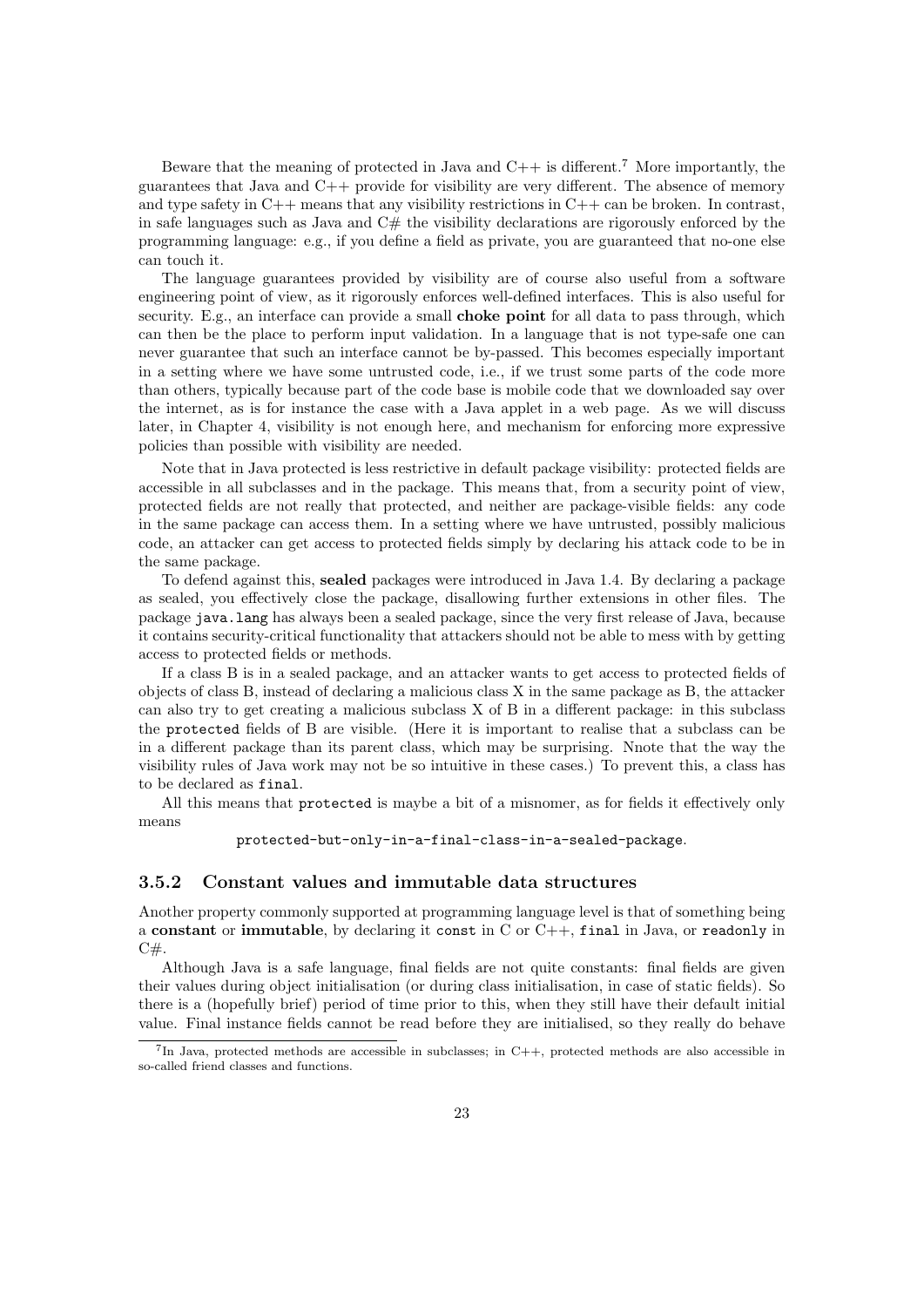as constants. However, final static fields can be read before they are initialised, namely in case there are circularities in the class initialisation.

For example, consider the two Java classes

```
class A {
  final static int x = B.y+1;
}
class B {
  final static int y = A.x+1;
}
```
Here one of the static fields,  $A \cdot x$  or  $B \cdot y$  – will have to be read before it is initialised (when it still has its default initial value zero), namely in order to initialise the other one. Depending on the order in which these classes are loaded  $A.x$  will be one and  $B.y$  two, or vice versa<sup>[8](#page-23-0)</sup>.

The example above shows that final static fields are not quite compile-time constants. In general, apparently simple notions such as being constant can be surprisingly tricky if you look closely at the semantics of a programming language. For instance, the precise semantics of const in C and C++ can be quite confusing.

Apart from having constant values for primitives types such as integers, one may also want more complex data structures to be constant or immutable. For example, in an object-oriented language one could want certain objects to be immutable, meaning that their state cannot be modified after they have been created.

The classic example of immutable objects are strings in Java. Once an object of type String has been created, it cannot be modified, so we can think of a Java string as a constant value. The fact that strings are immutable is in fact crucial for the security in Java, as we shall see when we discuss Java sandboxing. More generally, any object that you share with untrusted code should better be immutable, if you do not want that object to be modified by that code. One of the classic security loopholes in an early release of Java was due to mutability.

In fact, making objects immutable is a recommended programming practice. As Goetz puts it: 'immutable objects can greatly simplify your life' [\[11\]](#page-49-9)<sup>[9](#page-23-1)</sup>. You do not have to worry about aliasing or about data races, and things become conceptually simpler.

Immutability of objects is a property that could be expressible and enforced by (the type system of) a programming language. The language Scala<sup>[10](#page-23-2)</sup>, which combines the object-oriented features of Java with aspects of functional programming languages, does so: Scala makes an explicit distinction between mutable and immutable data structures, both for primitives types and objects. As mentioned in Section [3.4.3,](#page-20-0) Rust also supports the notion of immutability of data structures, in order to achieve thread-safety.

### Functionality versus security for visibility

Visibility provides another illustration of how security and functionality can be at odds with each other. Doug Lea's coding guidelines for Java<sup>[11](#page-0-0)</sup> suggest that you should use protected rather than private:

<span id="page-23-0"></span><sup>8</sup> Clearly, such circularities in the initialisation are something you want to avoid! The code analysis tool FindBugs for Java includes a check to detect such circularities. Findbugs is free to download from [http://](http://findbugs.sourceforge.net) [findbugs.sourceforge.net](http://findbugs.sourceforge.net) and very easy to get working. If you have never used FindBugs or some other static analysis tool, download it and give it a go!

<span id="page-23-2"></span><span id="page-23-1"></span> $^{9}$ <http://www-106.ibm.com/developerworks/java/library/j-jtp02183.html>

<sup>10</sup><https://www.scala-lang.org>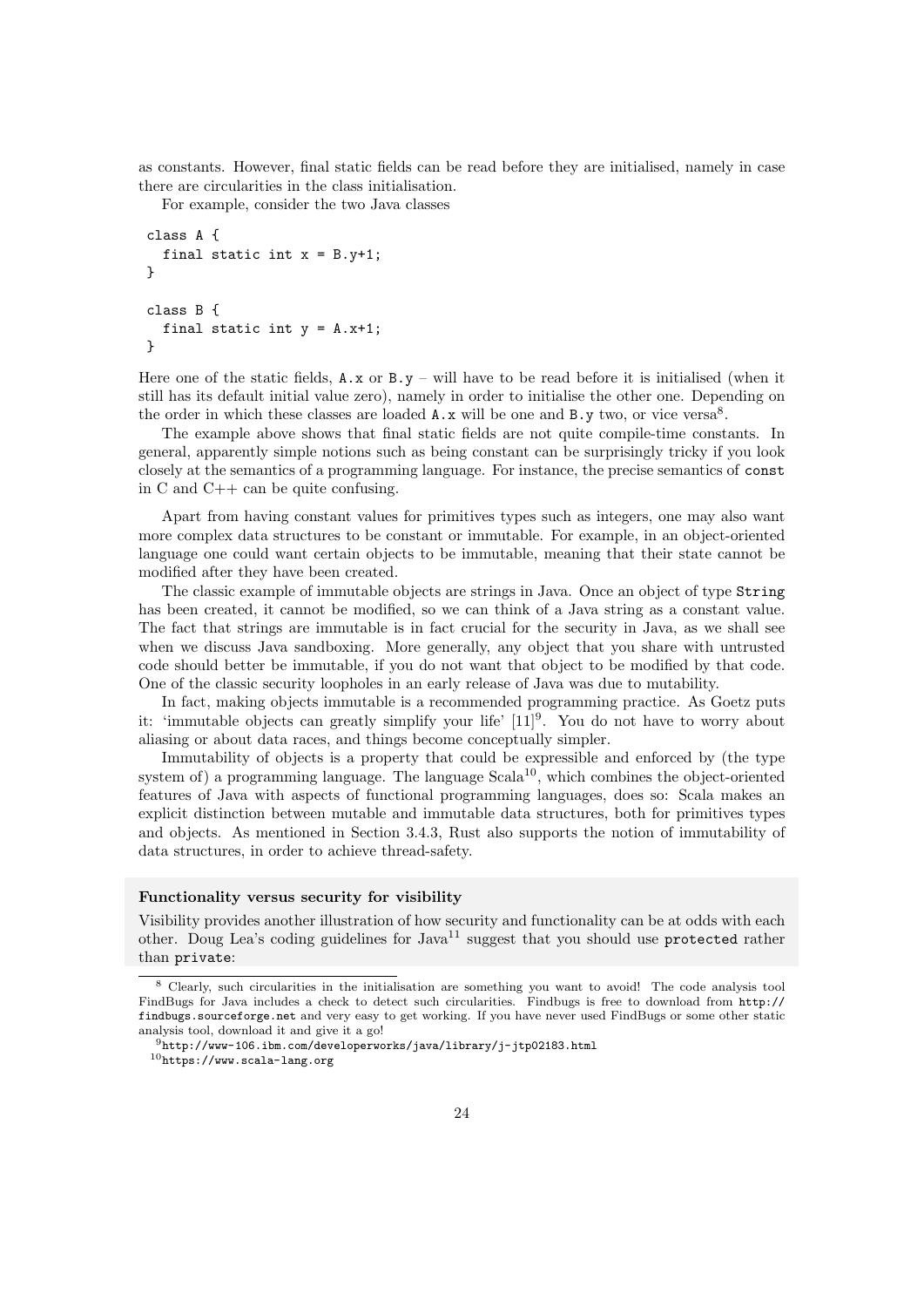"Generally prefer protected to private.

Rationale: Unless you have good reason for sealing-in a particular strategy for using a variable or method, you might as well plan for change via subclassing. On the other hand, this almost always entails more work. Basing other code in a base class around protected variables and methods is harder, since you have to either loosen or check assumptions about their properties. (Note that in Java, protected methods are also accessible from unrelated classes in the same package. There is hardly ever any reason to exploit this though.)"

But Gary McGraw and Edward Felten's security guidelines for Java<sup>[12](#page-0-0)</sup> suggests the opposite, as these include

"Make all variables private. If you want to allow outside code to access variables in an object, this should be done via get and set methods."

and warn against using package-level visibility (and hence also protected, as this is less restrictive):

"Rule 4: Don't depend on package scope

Classes, methods, and variables that aren't explicitly labelled as public, private, or protected are accessible within the same package. Don't rely on this for security. Java classes aren't closed [i.e., sealed], so an attacker could introduce a new class into your package and use this new class to access the things you thought you were hiding. . . .

Package scope makes a lot of sense from a software engineering standpoint, since it prevents innocent, accidental access to things you want to hide. But don't depend on it for security."

The final sentence here recognises the possible conflict between a software engineering standpoint – extensibility is good – and security standpoint – extensibility is evil, or at least a potential source of problems.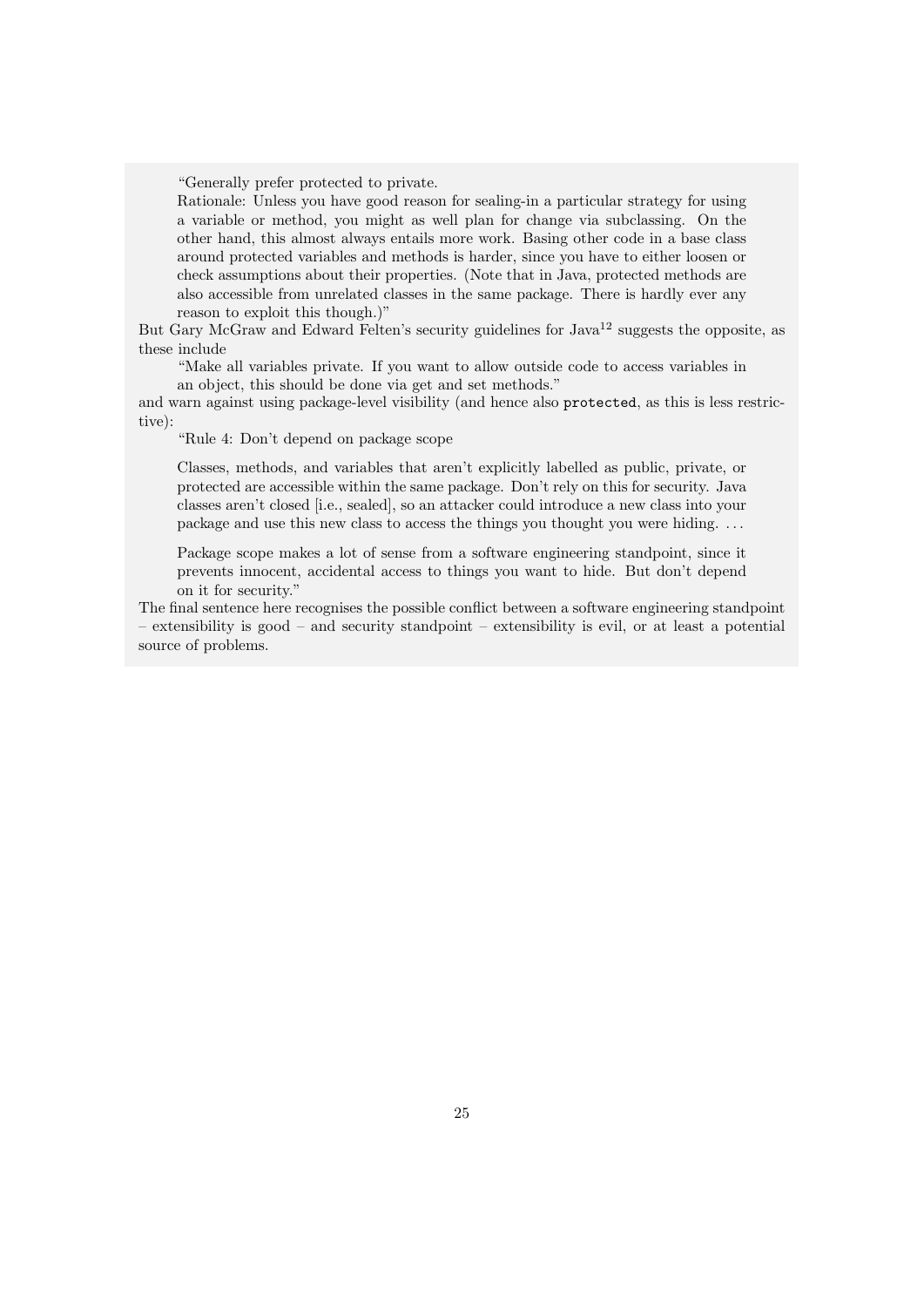# <span id="page-25-0"></span>Chapter 4

# Language-based access control

When the operating system performs access control for a program in execution, as discussed in Chapter [2,](#page-6-0) it equally does so for all program code: the operating system has one access policy for the program as a whole, so all the code in it executes with the same permissions<sup>[1](#page-25-2)</sup>.

In contrast, language-based access control does not treat all parts of the program in the same way. Here the language provides a **sandboxing** mechanism to provide more fine-grained access control, where different parts of the program – which we will call components<sup>[2](#page-25-3)</sup>– can be subject to different policies.

# <span id="page-25-1"></span>4.1 Language platforms

Programming language platforms (or 'frameworks'), such as Java or .NET, provide

- 1. an execution engine aka virtual machine that is responsible for executing code, and
- 2. an API that provides functionality (or services) of the platform itself and of the underlying operating system.

For the Java platform, officially called the Java Runtime Environment (JRE) and commonly referred to as 'the Java runtime', the execution engine is the Java Virtual Machine (JVM). The Java compiler compiles source code to byte code (aka class files) that the JVM can execute.

The Java API provides basic building blocks for programs (for example, java.lang.Object) and an interface to services of underlying operating system (for example System.out.println). It also encompasses some components responsible for the security functionality of the platform:

- the *class loader*, which is responsible for loading additional code at runtime;
- the bytecode verifier (bcv), which is invoked by the class loader to make sure this code is well-typed; the type checking by the bytecode verifier together with the runtime checks and memory management by the JVM ensue memory safety.

<span id="page-25-2"></span><sup>&</sup>lt;sup>1</sup>One exception here are system calls: when a program invokes an operating system call, this system call is executed with higher privileges, for which the operating system will do a context switch for user mode into kernel mode.

<span id="page-25-3"></span><sup>2</sup>The notion of component was popularised by Szyperski [\[30\]](#page-50-11), as a term for a reusable piece of software. We use the term rather loosely here, but components in the more precise sense of Szyperski could certainly be used as the components we consider.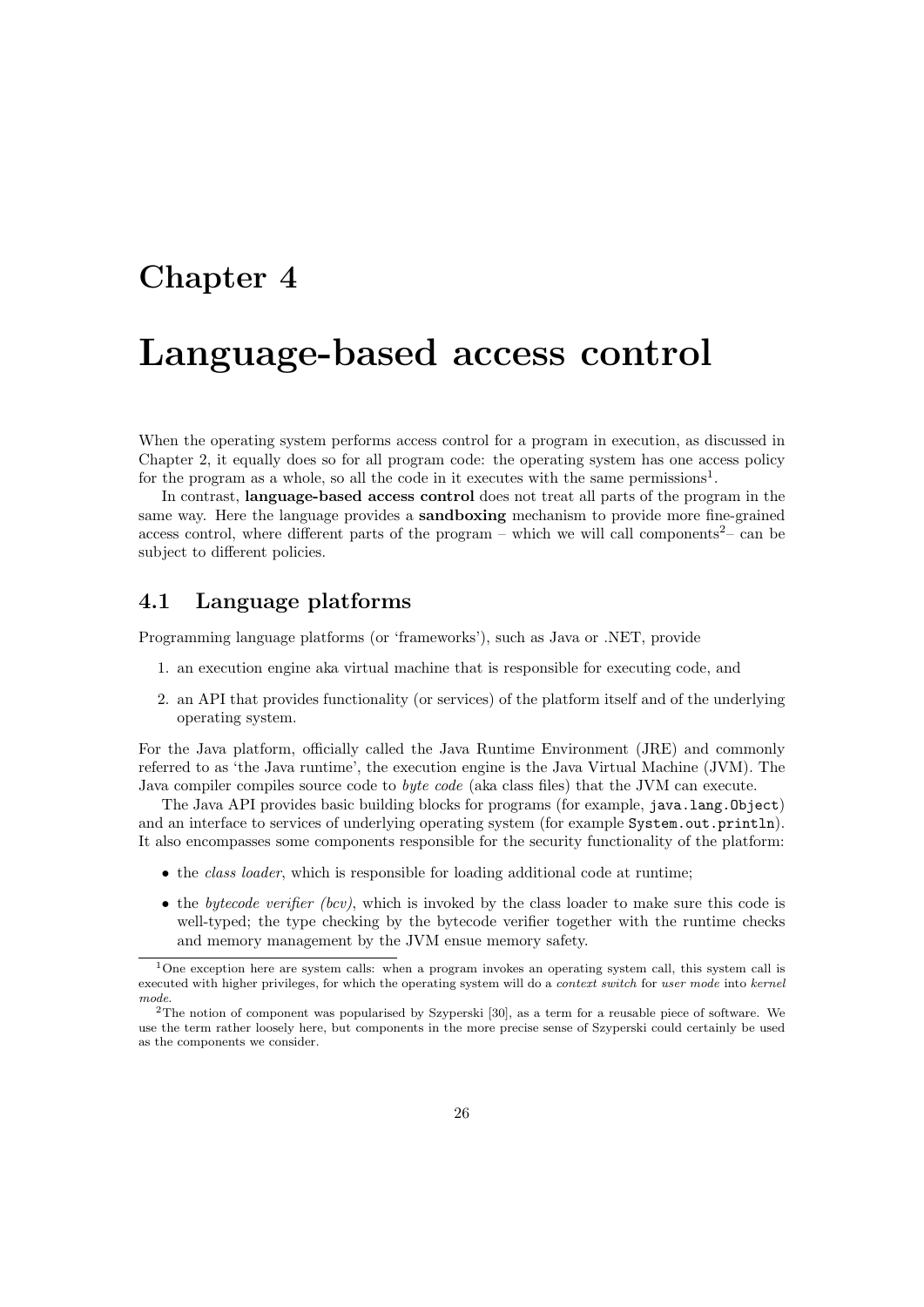<span id="page-26-1"></span>

Figure 4.1: Security controls at programming platform level: separation between components and access control per component.

• the (optional) security manager, which is responsible for enforcing the additional sandboxing discussed in this chapter.

With this sandboxing the platform performs access control where it treats different parts of the code – different components) differently, as illustrated in Figure [4.1.](#page-26-1) There are then two layers of access control, one by the language platform and one by the underlying operating system

The access control that can be done by at the level of the programming platform is more fine-grained than at the level of the operating system. So this allows a more rigorous adherence to the security principle of 'least privilege' [\[24\]](#page-50-12).

Having these two layers could be regarded as an instance of the security principle of 'defence in depth' [\[24\]](#page-50-12). In principle, one could get rid of the whole operating system, 'hiding' it under – or inside – the language platform, so that the language platform is the only interface to the underlying hardware for application programs; this is for example what is done on JavaCard smartcards.

# <span id="page-26-0"></span>4.2 Why do language-based access control?

Why would you want to do fine-grained access control which enforces different policies for different parts of the code? The fundamental reason is that different parts of the code may come from different sources that are not all equally trustworthy. Especially mobile code – downloaded over the internet to extend an application 'on the fly' – should be treated with suspicion.

The security features of Java were designed to make it possible to securely run mobile code, downloaded over the internet at runtime. The original idea was that Java applications, so-called applets, could be launched from a web-browser. Clearly you might not want to execute this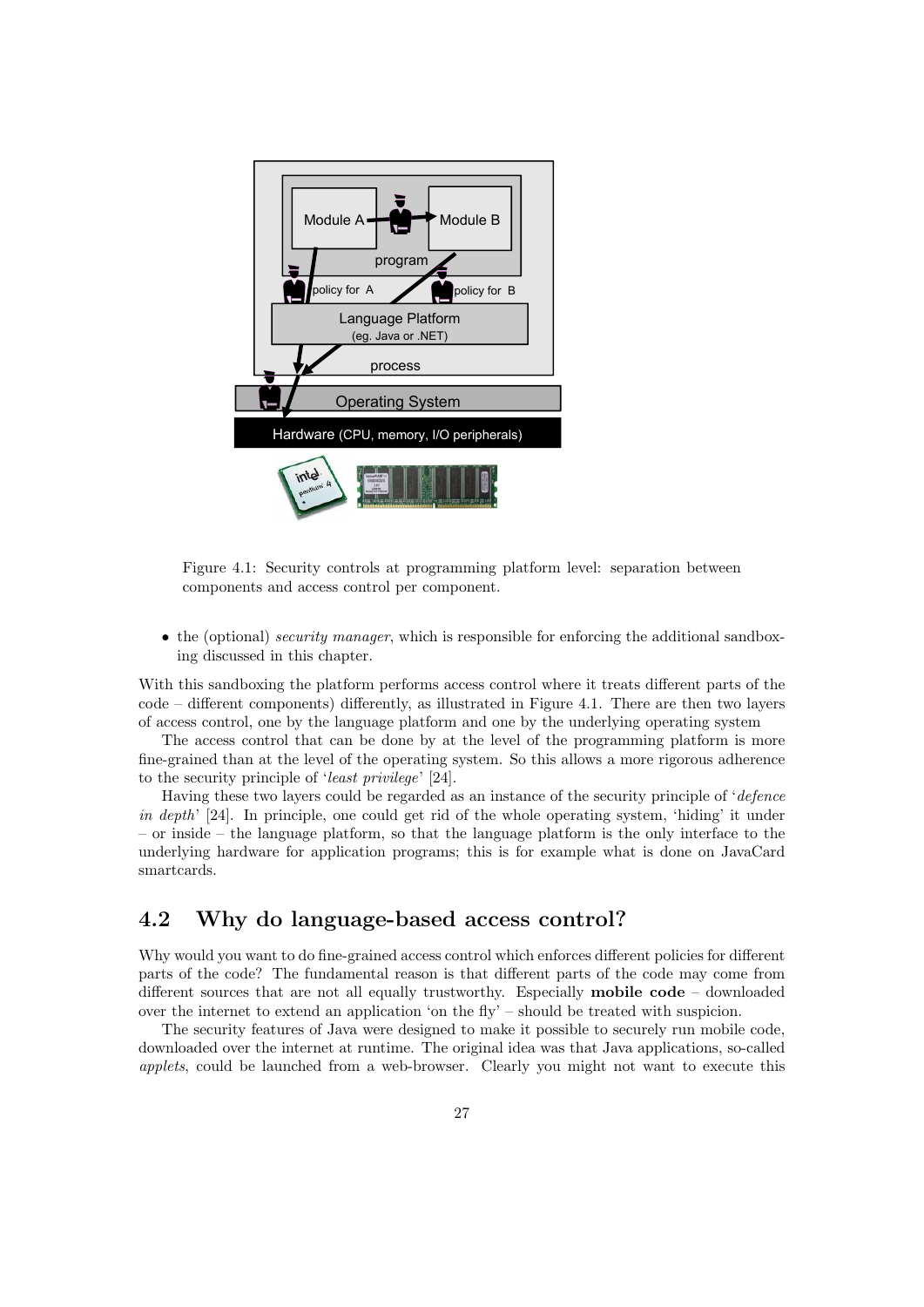code with all the access rights of the user, or even the access rights of the web browser. For example, your web browser can access the hard disk, but you don't want to give some applet on any web page that right. The sandboxing mechanism in Java (aka language-based access control, stack-based access control or stack walking) discussed in this chapter was designed to make it possible to execute untrusted code – or, more generally, less trusted code – with precisely tuned permissions.

This sandboxing mechanism is not just useful in the scenario where mobile code downloaded and executed client-side. Another envisioned use case for Java was at the server side, where a web server could run multiple web application (so-called servlets) and keeping the sandboxing mechanism to separate them and control their access rights.

Much more generally, sandboxing can be used in any large application to restrict access to some security-critical functionality to only small part of the code base. In the rest of the code bugs then become less of a worry, as the impact of such bugs is restricted. Measures to improve the quality of the code, or provide higher assurance about the quality, can be concentrated on the security-critical parts that have more privileges, reducing costs and efforts and improving cost-effectiveness: for instance, the best programmers can be used to develop the high-privilege parts of the code, those parts could be tested more thoroughly, or even subjected to code reviews. It can also offer protection against supply chain attacks. Supply chain attacks, where attackers try to compromise or backdoor a library to then attack applications that use this library, have been becoming much more popular as attack vector in the late 2010's. By restricting access to security-sensitive functionality to only part of the code base, the impact of supply chain attacks can be limited.

Mobile code executed client-side in web browsers has become huge success: nearly every modern website involves mobile code. However, JavaScript has completely eclipsed Java (and other client-side programming languages such Adobe Flash and Microsoft Silverlight) as the programming language that is used for this: nearly all webpages nowadays do contain mobile code, but in mainly the form of JavaScript[3](#page-27-0) (See [\[27\]](#page-50-13) for some statistics on this.)

In the past decade the term 'mobile code' has quickly turned into a pleonasm: most code is downloaded or regularly updated over the internet, including the operating system itself. Many of these forms of mobile code are much more dangerous than applets, as there are no sandboxing mechanisms in place to constrain them. For example, if you download a browser plugin to your web browser, the code of this plugin can probably be executed with the same rights as the browser itself.

When thinking about mobile code, also be aware of the fact that the distinction between data and code is often very blurred. Much of what we think of as  $data - e.g.,$  Office documents and spreadsheets, PDF or postscript files, etc – can in reality contain executable content. So much of the 'data' we email around or download is in fact mobile code.

#### Trust, trustworthiness, and the TCB

The notion of trust is important in security. It is also a source of confusion, especially if people are sloppy in their terminology, and do not distinguish between trust and trustworthiness.

<span id="page-27-0"></span><sup>3</sup>NB Despite the similarity in name, JavaScript has nothing to with Java! Java is an general purpose objectoriented programming language, which could be used for downloading and launching applications over the internet. JavaScript is a scripting language specifically for use in web pages. They have some basic notation in common, both use syntax inspired by C (i.e., lots of curly brackets), and they unfortunately have similar names. It is somewhat ironic that JavaScript has eclipsed Java as the programming language for mobile code: the name JavaScript was originally chosen to suggest a relation with Java and benefit from the publicity and hype around Java.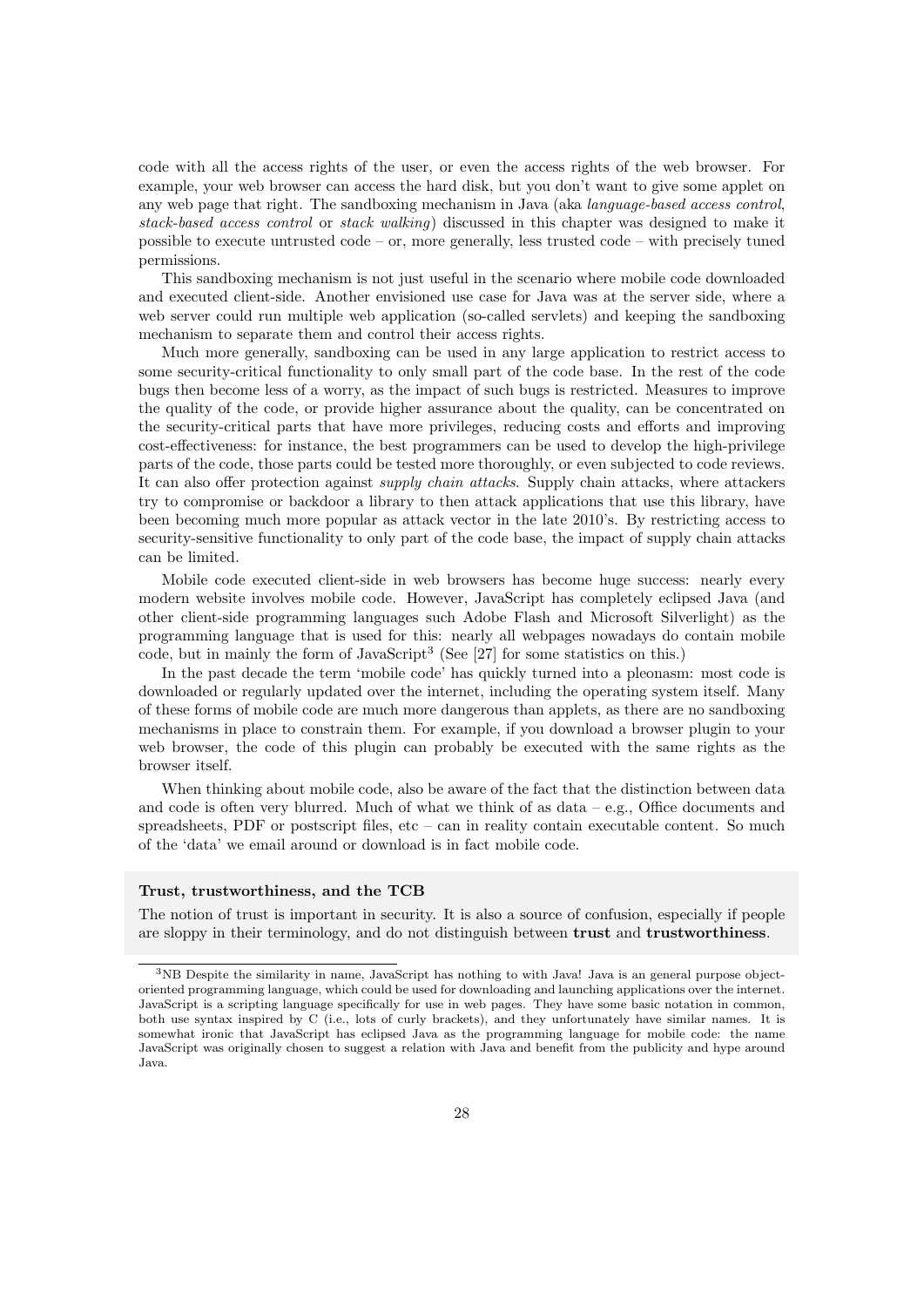Depending on your point of view, trust can be something good and desirable, or something bad and undesirable. Trust between parties is good in that it enables easy interaction and good collaboration between them. However, trust is bad in that trust in another party means that party can do damage to you, if it turns out not to be trustworthy. For example, if you give someone your bankcard and tell them your PIN code, you trust them; this can be useful, for instance if you want them to do some shopping for you, but is clearly also potentially dangerous.

Note that if a party is not trustworthy, then it may be so unintentionally (because it is careless or, in the case of software, riddled with security vulnerabilities) or intentionally (because it is downright malicious).

When considering a system that is meant to meet some security objectives, it is important to consider which parts of that system are trusted in order to meet that objective. This is called the Trusted Computing Base or TCB.

Ideally, the TCB should be as small as possible. The smaller the TCB, the less likely that it contains security vulnerabilities. (Still, you should never underestimates people's stupidity – or an attacker's creativity – to introduce security vulnerabilities in even the smallest piece of software.) Also, the smaller the TCB, the less effort it takes to get some confidence that it is trustworthy, for example, in the case of software, by doing a code review or by performing some (penetration) testing.

### <span id="page-28-0"></span>4.3 Language-based access control and safety

Obviously, language-based access control is impossible in a programming language that is not memory safe. Without memory safety, there is no way to guarantee separation of memory used by different program components. For example, in Fig. [4.1,](#page-26-1) code in component A should be prevented from accessing data belonging to component B. Stronger still, it should be prevented from accessing data of the underlying language platform since any data used in enforcing the access control by the language platform could be corrupted.

It is also hard to envisage how one could achieve language-based access control without type safety. Access control between components inside a program (as suggested by the horizontal arrow in Figure [4.1\)](#page-26-1) relies on the visibility declarations to define e.g., public versus private interfaces, as discussed in Section [3.5.1.](#page-21-1) Without type safety any restrictions on visibility can be accidentally or deliberately broken. Also, without type safety one has to be extremely careful with data passed between components as arguments or results of procedures and method calls, as this data can be malformed. This also applies to data shared between components via aliasing, as discussed in more detail in Section [4.5.2.](#page-33-0)

In the case of Java, the security of the sandboxing mechanism discussed in Section [4.4](#page-28-1) below crucially relies only many of the notions of safety discussed in Chapter [3:](#page-11-0) memory safety, type safety, visibility restrictions, and also immutability of objects of some core Java classes, notably String objects, to avoid security problems due to aliasing.

In light of the discussion above, one could even define a language as being safe iff it is possible to securely provide sandboxing at the language level.

### <span id="page-28-1"></span>4.4 How to do language-based access control?

Any kind of access control level, involves **policies** to specify access rights, a **policy language** to express these in, and a mechanism to enforce them.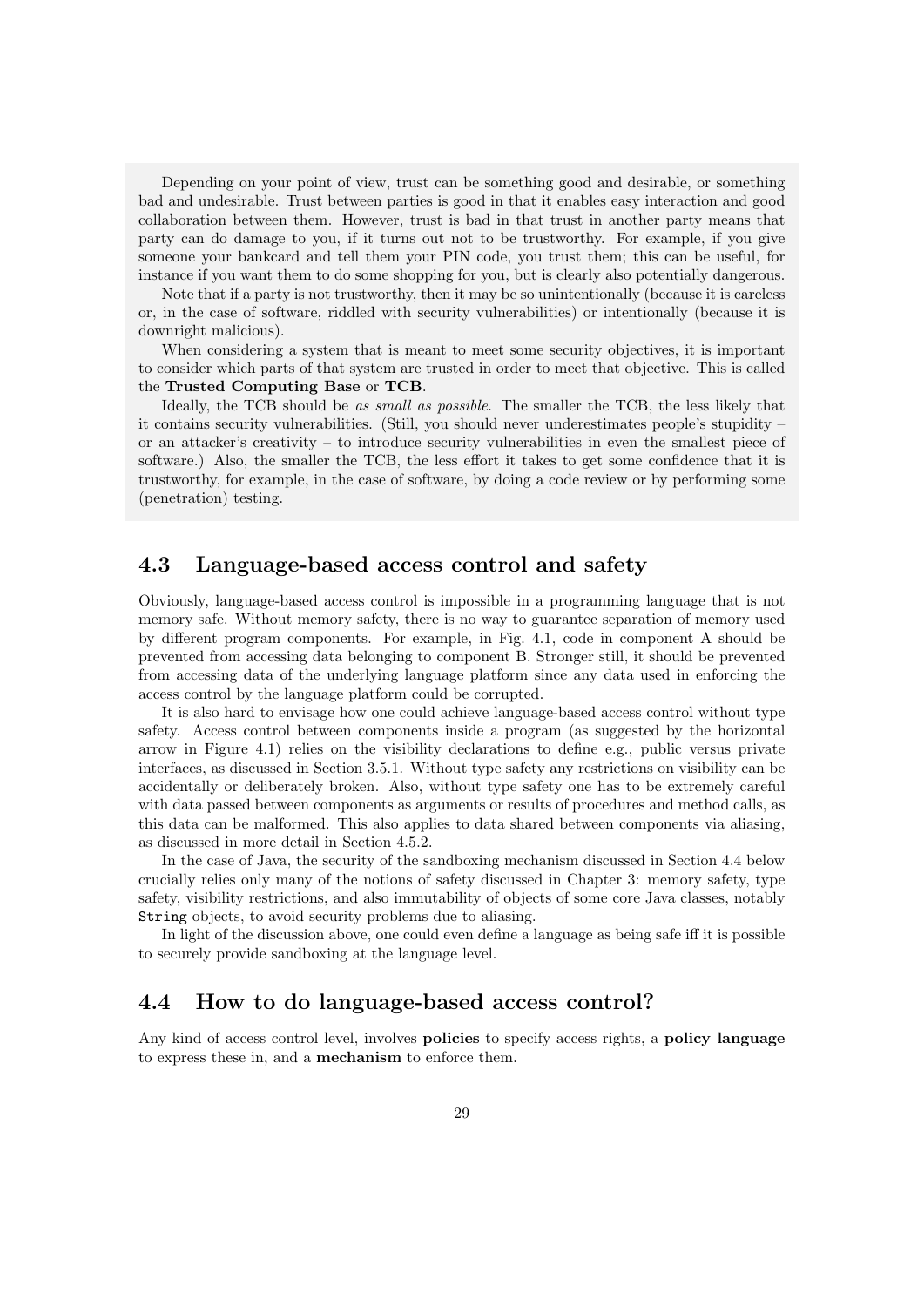### <span id="page-29-0"></span>4.4.1 Policies for language-based access control in Java

Sandboxing at the language level involves policies that assign permissions to program components. The basis for assigning permissions is typically the origin of this code, which can be the physical origin of the code (did it come from the hard disk – and, if so, from which directory– instead of being downloaded over the internet) or digitally signatures on the code that prove its provenance.

The permissions that are given are rights to perform all kinds of actions, e.g., accessing the file system, the network, the screen, etc. Some permissions are provided by the language platform, and used to control access to functionality that the platform provides. In Java the standard permissions include

- java.io.FilePermission for the file system access
- java.net.SocketPermission, java.net.NetPermission for network access, and
- java.awt.AWTPermission for user interface access.

For specific platforms there may be other permissions. For example the MIDP platform for Java-enabled mobile phones distinguishes permissions for components<sup>[4](#page-29-2)</sup> to dial phone numbers or send SMS text messages<sup>[5](#page-29-3)</sup>.

An example policy in Java is

```
grant signedBy "Radboud"
{ permission
   java.io.FilePermission "/home/ds/erik","read";
};
grant codebase "file:/home/usr/*"
{ permission
   java.io.FilePermission "/home/ds/erik","read";
}
```
which grants all code signed by 'Radboud' and all code in /home/usr on the file system readpermission in the specified directory. Here 'Radboud' is an alias for which the corresponding public key has to be defined in the keystore.

### <span id="page-29-1"></span>4.4.2 Stack walking

Program components can invoke each other's functionality by method calls. This complicates the precise meaning of policies: if a component  $A$  uses functionality of another component  $B$ , should it run with its own permissions or that of the other component?

Assume that a method good() is in a component Trusted that has permission to reformat the hard disk, and a method evil() is in a less-trusted component Evil that does not have this permission.

If the method good() invokes the method evil(), should evil() have permission to reformat the hard disk? After all, it is acting 'on behalf of' good(). The obvious answer is that it should not: if so, it would be easy for some untrusted code to create havoc.

<span id="page-29-3"></span><span id="page-29-2"></span><sup>4</sup>The Java components here are called midlets rather than applets.

<sup>&</sup>lt;sup>5</sup>Here the MIDP access control is very fine-grained. For example, a midlet can be given the right to send text messages or use internet access, but there may then still be a security pop-up where the user is asked for permission. Depending on how far the midlet is trusted, permission may then be granted to the midlet for its entire lifetime, only for the current session, or it may be a one-shot permission, e.g., for sending a single SMS.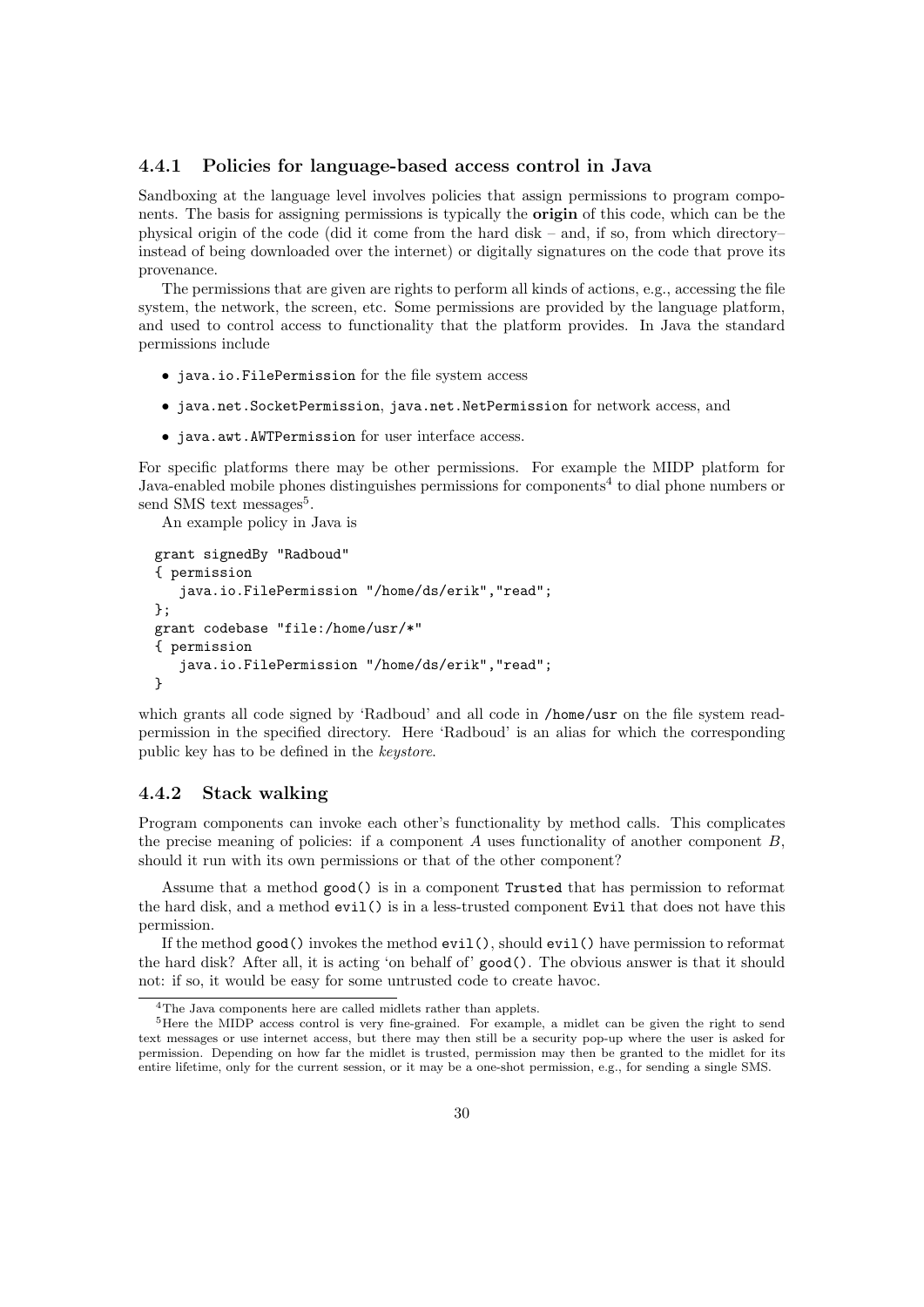The opposite situation is more tricky: if evil() invokes good(), should good() still use its permission to reformat the hard disk? Clearly there are dangers. But it is unavoidable that trusted components have to carry out requests by untrusted components. In fact, this is an important role for trusted components.

For an analogy in the physical world, assume you walk into the branch office of your bank and ask a cashier for some money from your bank account. From the perspective of the bank, you are the untrusted party here and the cashier is trusted: the cashier has access to the money and you don't. There may even be some bullet proof glass between you and the cashier to help enforce this access control. The software equivalent would be an untrusted Client component invoking the withdraw cash method of some BankEmployee component. When carrying out your request, the cashier will be using his privileges to get to the money. Carrying it out with only your permissions is clearly impossible. Of course, the cashier should be very careful, and e.g., verify your identity and check your bank balance, before handing over any cash. Unfortunately (or fortunately, depending on the point of view) human cashiers are not susceptible to buffer overflow attacks, where a client giving a carefully chosen and ridiculously long name will be given piles of cash without any checks.

A standard way to handle this is by stack inspection aka stack walking. Stack inspection was first implemented in Netscape 4.0, then adopted by Internet Explorer, Java, and .NET.

The basic idea here is that

whenever a thread T tries to access a resource, access is only allowed if all components on the call stack have the right to access the resource.

So the rights of a thread are the intersection of the rights of all outstanding method calls. The rationale for this is that if there is a method evil on the call stack that does not have some permission, there is the risk that this method is abusing the functionality. If the evil method is on top of the stack, it may try to do something unwanted itself; if the evil method is not on top of the stack, then it might be trying to trick some other code (namely the method higher on the stack that is invoked by evil) to do something unwanted.

As the example of the cashier at the bank suggests, this basic idea is too restrictive. A component can therefore override this and allow to use some of its privileges that a component lower on the call stack does not have. To do this, that component has to explicitly enable usage of this privilege, to reduce the chance that privileged functionality is exposed accidentally. In Java enabling a privilege is done using the method enablePrivilege. The decision to enable a privilege can also be revoked, by calling the method disablePrivilege.

Doing access control when some permission is used, now involves inspecting the frames on the call stack in a top-down manner – i.e., from the most recent method call down to the method call that started execution (e.g., a main method in some class). If a stack frame is encountered that does not have a privilege, access will be denied. If a stack frame is encountered that does have the permission and has it enabled, the walk down the stack is stopped and access is granted. If the stack inspection reaches the bottom of the call stack, which can only happen if all frames have the permission but none of them have explicitly enabled it, permission will be granted.

For a detailed description of stack inspection in Java, see Chapter 3 of [\[17\]](#page-50-5). The code in Figure [4.2](#page-31-0) illustrates how code for the cashier example discussed above might look like.

### Elevating privileges

The need for trusted code (or trusted processes) to make available some of its privileges to untrusted code (or untrusted processes) is quite common.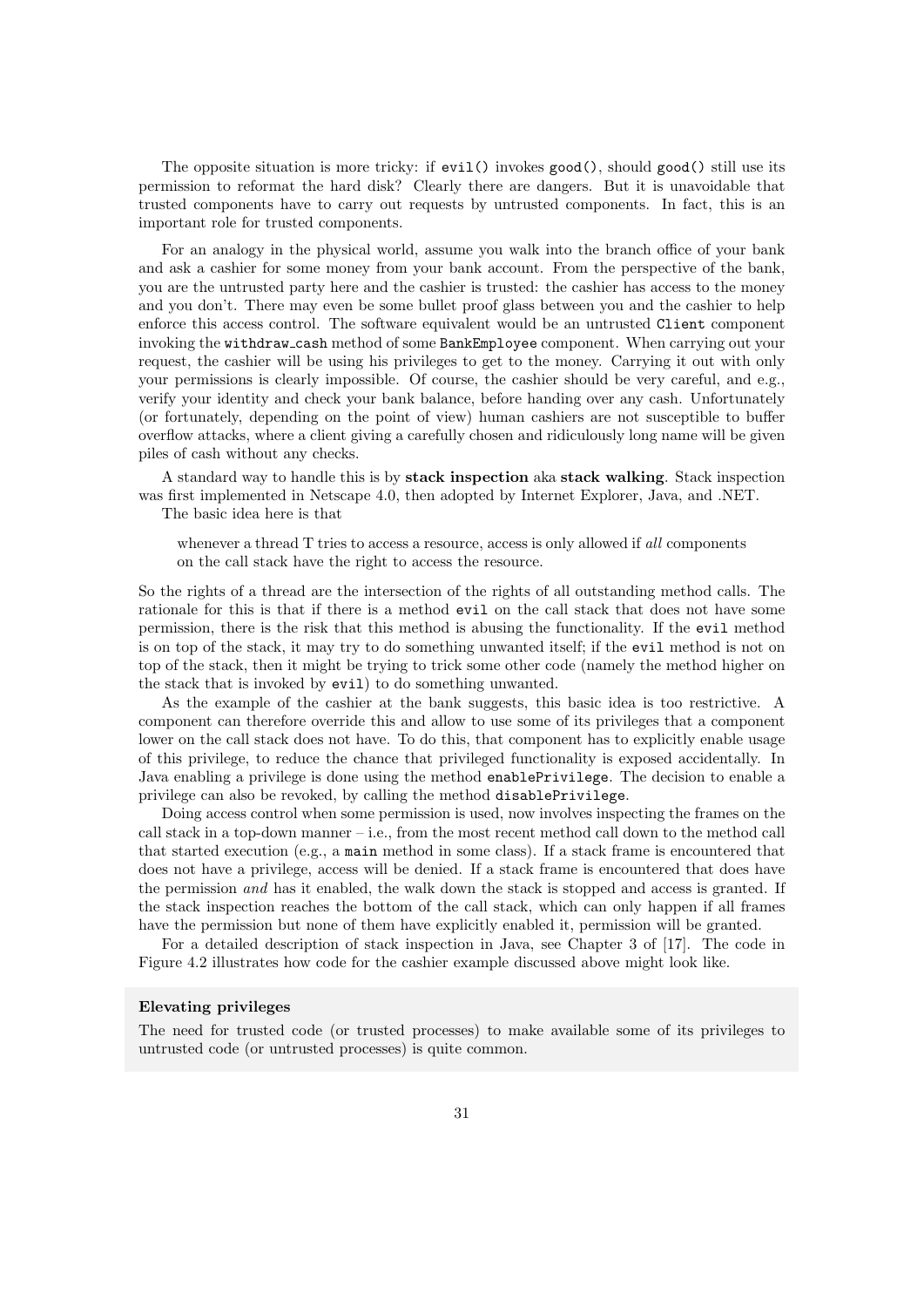```
// Untrusted BankCustomer, without CashWithdrawalPermission
class BankCustomer {
  ...
 public Cash getCash(Bank bank, integer amount){
   walkIntoBank(b);
   Cashier cashier = b.getCashier();
   return cashier.cashWithdrawal(this, amount);
 }
  ...
}
// Trusted Cashier, with CashWithdrawalPermission
class Cashier {
  ...
 public Cash cashWithdrawal (Customer c, integer amount){
   // perform security checks,
   // eg, authenticate customer & check his balance
   enablePrivilege(CashWithdrawalPermission);
   cash = teller.withdraw(amount);
   // update customer's bank balance
    ...
   return cash;
 }
  ...
```
}

Figure 4.2: Sample code for the banking example. A more secure implementation of cashWithdrawal would disable its CashWithdrawalPermission straight away after getting the cash, to avoid the risk of accidentally using this permission in the rest of the method.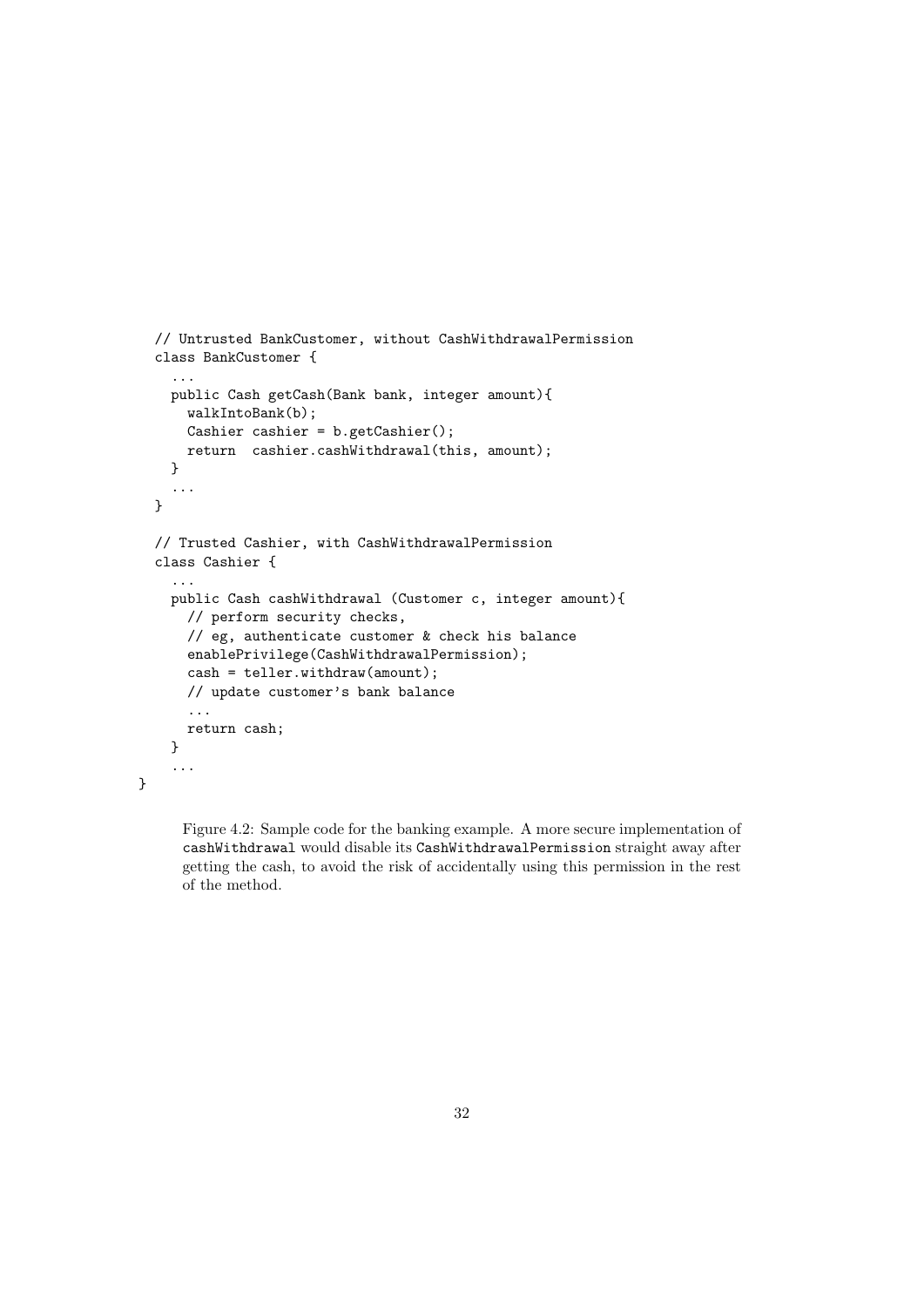As mentioned in the footnote on page [26,](#page-25-0) one place in which this happens in traditional operating systems is in system calls: when a program invokes an operating system call, this system call is executed with higher privileges.

Another way this happens on UNIX systems is through setuid executables. These executables run with the access rights of the owner of the executable rather than the access rights of the user that invokes the program. Often setuid executables are owned by root, giving them maximal rights. Windows operating systems offer so-called Local System Services to do roughly the same thing.

The classic example to illustrate the inevitable need for such temporary Elevation of Privilege is a log-in operation: for an unauthenticated user to log in with a username and password, access to the password file is needed. So a high privilege (access to the password file) is needed by some action executed on behalf of a user who is at that point still completely untrusted.

Mechanisms that offer temporary Elevation of Privilege are notorious sources of security vulnerabilities: if they contain security vulnerabilities then the higher privileges allow an attacker to do greater damage.

## <span id="page-32-0"></span>4.5 Things that can go wrong

As discussed in Section [4.3,](#page-28-0) the TCB for language-based access control is quite large. Even if this this TCB is correct (and hence trustworthy), which means that

- the type system is sound, and
- the implementation of the type checker is correct, and
- the language platform (including the virtual machine and the API classes responsible for the language-based access control) are implemented correctly, and
- all the API classes that these implementations rely on are implemented correctly, and

there are still things that can go wrong.

### <span id="page-32-1"></span>4.5.1 The need for defensive programming

A particular Java class may still be vulnerable to attacks by untrusted code if it is not programmed defensively, even if there are no mistakes in the policy file and the keystore does not contain incorrect data.

For example, a component could be careless and expose public fields, allowing an attacker to do damage by changing these, or a component might allow a class to be sub-classed, allowing an attacker to create a sub-class whose instances have malicious behaviour.

To prevent such vulnerabilities, the programmer has to keep security in mind and program defensively. Defensive programming guidelines for Java are discussed in Chapter 7.1 of [\[17\]](#page-50-5) or [\[31\]](#page-50-14). Secure coding guidelines for Java are also published by CERT<sup>[6](#page-32-2)</sup> and Oracle<sup>[7](#page-32-3)</sup>.

Of course, when implementing any components that are in the TCB for the language-based access control platform itself, such defensive programming guidelines should also be followed. This code not only has to be correct, but it also has to be secure against possible attacks by malicious code running on the same VM.

<span id="page-32-2"></span> $^6$ [https://www.securecoding.cert.org/confluence/display/java/The+CERT+Oracle+Secure+Coding+](https://www.securecoding.cert.org/confluence/display/java/The+CERT+Oracle+Secure+Coding+Standard+for+Java) [Standard+for+Java](https://www.securecoding.cert.org/confluence/display/java/The+CERT+Oracle+Secure+Coding+Standard+for+Java)

<span id="page-32-3"></span><sup>7</sup><http://www.oracle.com/technetwork/java/seccodeguide-139067.html>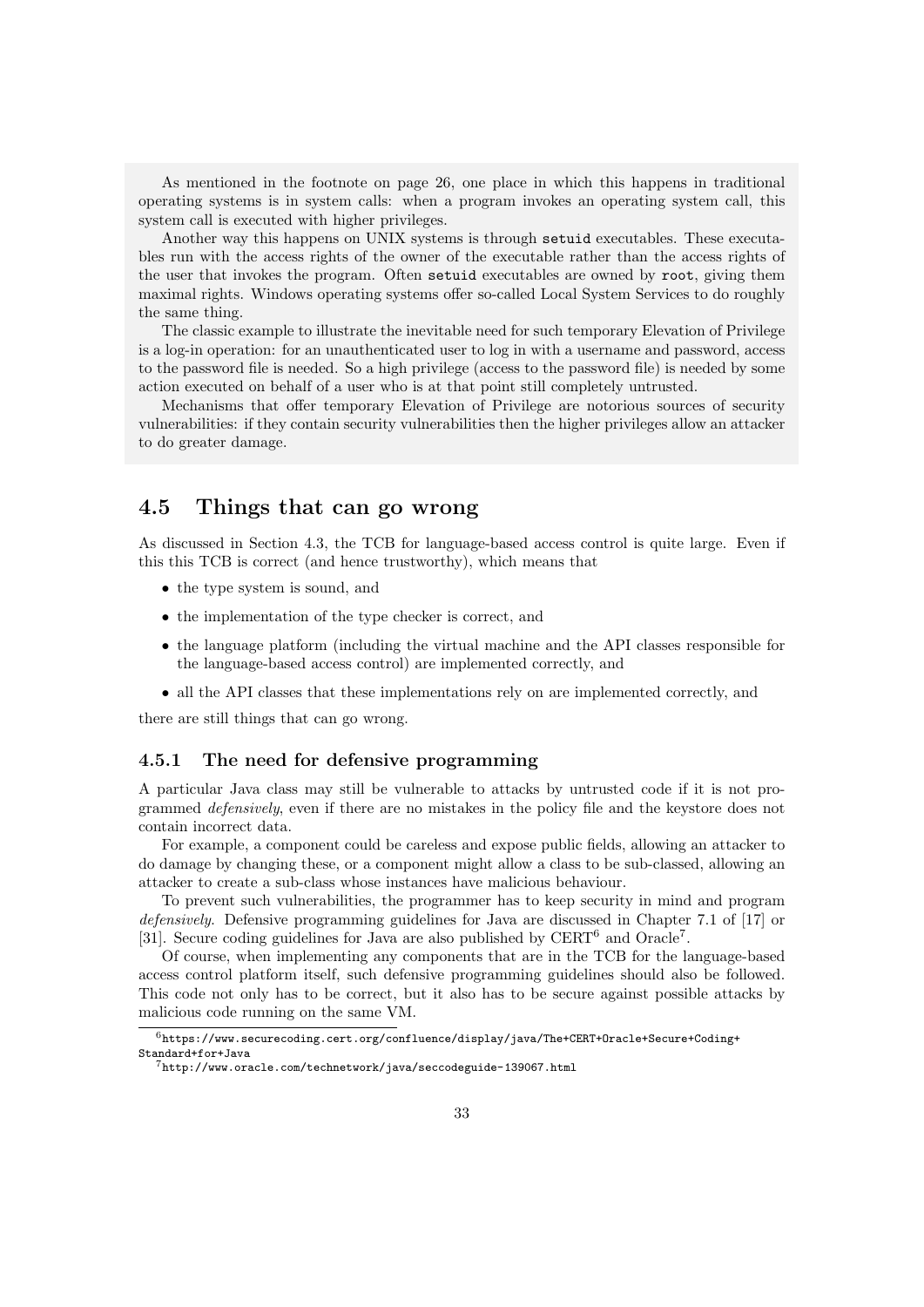### <span id="page-33-0"></span>4.5.2 Aliasing as cause of security trouble

One notorious loophole in enforcing separation between trusted and untrusted code is aliasing: if a trusted and untrusted component both have a reference to the same object this may be a way for the untrusted code to mess up the behaviour of the trusted code. As illustrated in Fig [4.3,](#page-34-1) aliasing can bypass any access control enforced by the language. A classic example of this is with private reference field: the language prevents access to private fields by 'outsiders', but the object that a private field points to can be accessed by anyone that has an alias to it.

Aliasing is harmless if the object in question is immutable. If a trusted and untrusted component share a reference to a String object in Java, then, because strings are immutable, there is no way the untrusted component can modify the shared reference. (Note that to ensure that String objects are immutable in the presence of untrusted code, it is crucial, amongst other things, that the class java.lang.String is final, to rule out malicious subclasses which allow mutable strings.)

The classic example of how aliasing of mutable data can be a security hole is the 'HotJava 1.0 Signature Bug'[8](#page-33-1) . The problem was caused by the implementation of the getSigners method in java.lang.Class, a method which returns an array of the signers of a class. The signers associated with a class are an important basis of language-based access control, as policies can associate certain permissions with signers.

The code was something like

```
package java.lang;
public class Class {
   private String[] signers;
   /** Obtain list of signers of given class */
   public String[] getSigners() {
      return signers;
   }
 ...
```
The problem with the code above is that the public method getSigners returns an alias to the private array signers. Because arrays in Java are always mutable, this allows untrusted code to obtain a reference to this array and then, change the content by including a reputable signer such as sun.java.com in the hope of getting high privileges.

The solution to the problem is for getSigners to return a copy of the array signers rather than an alias.

Note that this example illustrates that private fields are not necessarily that private: private fields that are references may be widely accessible due to aliasing.

#### Alias control to prevent aliasing bugs

Unwanted aliasing is a not just a notorious source of security holes, but it is a notorious source of bugs in general. There has been a lot of research into type systems for programming languages which enforce some alias control to rule out unwanted aliasing. Especially in an object-oriented language it is required to make some hard guarantees about encapsulation of objects. E.g., one could consider adding a modifier private and unaliased to Java to declare reference fields as being 'really private', which are then not allowed to be aliased from outside the class.

<span id="page-33-1"></span><sup>8</sup>For this and more examples of security holes in early versions of Java, see [http://sip.cs.princeton.edu/](http://sip.cs.princeton.edu/history/index.php) [history/index.php](http://sip.cs.princeton.edu/history/index.php).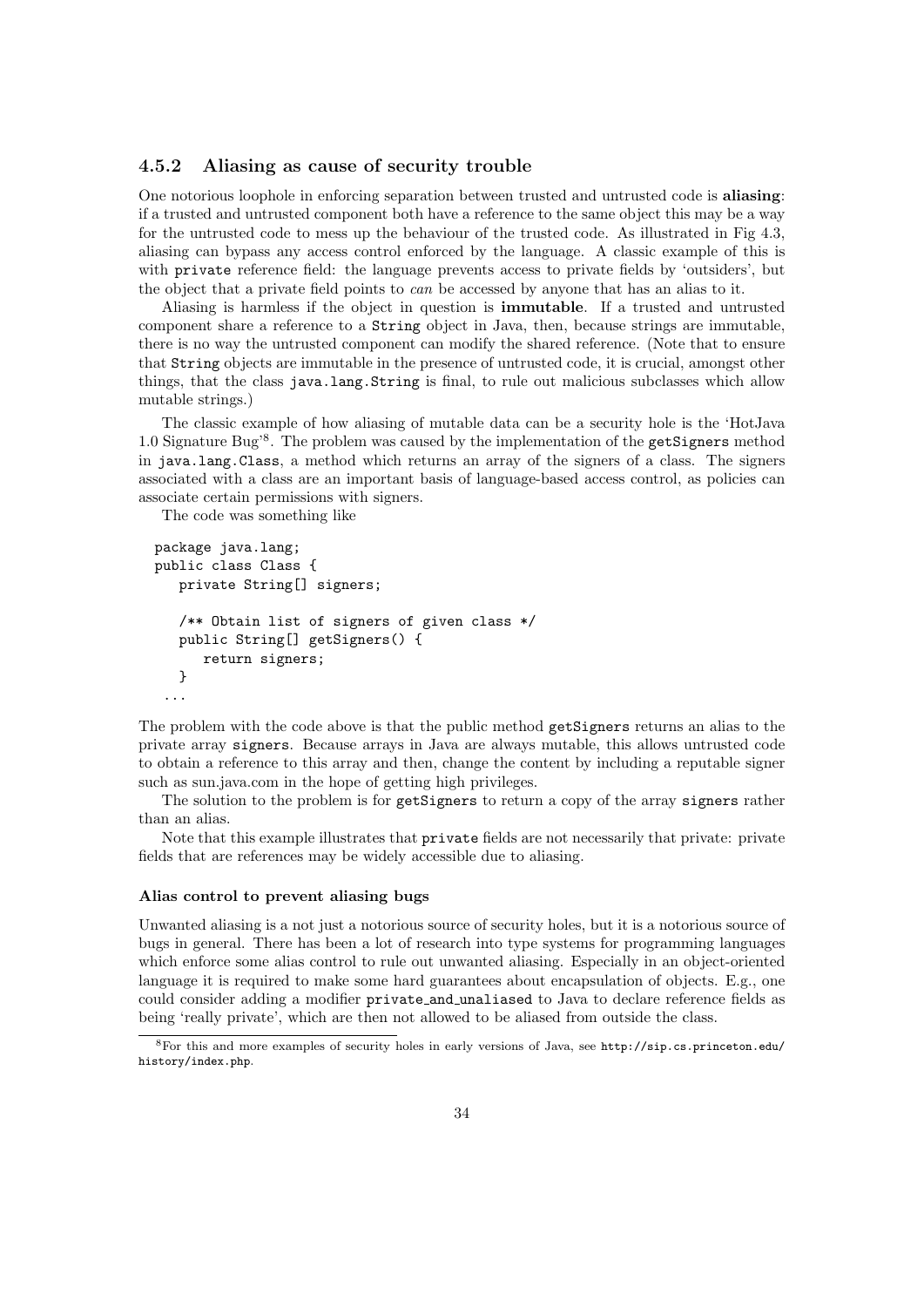<span id="page-34-1"></span>

Figure 4.3: Referencing as notorious loophole in language-level access control, bypassing language-level access control.

How to restrict aliasing is still an active topic of research. An example of a language platform that enforces restrictions on aliasing is Java Card; on Java Card smartcards it is not possible for applications in different packages to share references across package boundaries.

Because sharing mutable data is dangerous, one countermeasure is to only share immutable data. If this is not possible, an alternative is to make copies of objects – by cloning them – when passing them to untrusted code, or after receiving them from untrusted code. For example, in the Class example above, the method getSigners should not return signers, but signers.clone().

One has to be careful here to make a sufficiently deep copy of the data. In Java cloning an array returns a shallow copy, so the elements of signers and signers.clone() are aliased. Because the array contains immutable strings, it would be secure in getSigners to return signers.clone(). If strings were mutable, this would still not be secure, and a deep clone of the signers array would be needed, where all the elements of the array are cloned as well.

A way a programming language could help here is in offering some heuristics – or better still, guarantees – about how deep a clone method is. For example, the object-oriented programming language Eiffel distinguishes clone and deep clone operations, where the former is a shallow clone. In other languages such as Java or  $C#$  it can be unclear how deep a copy the clone method returns, which may lead to mistakes.

### <span id="page-34-0"></span>4.5.3 The security promise and failure of Java

Security was a key consideration in the design of Java. When Java was introduced in the 1990s, it came with big promises and hopes to improve security.[9](#page-34-2)

<span id="page-34-2"></span><sup>9</sup>Java was introduced by the Sun Microsystems, which was acquired by Oracle in 2010. After Sun introduced Java, Microsoft introduced C# (pronounced C-sharp), an almost identical programming language with an associated execution platform, the .NET platform.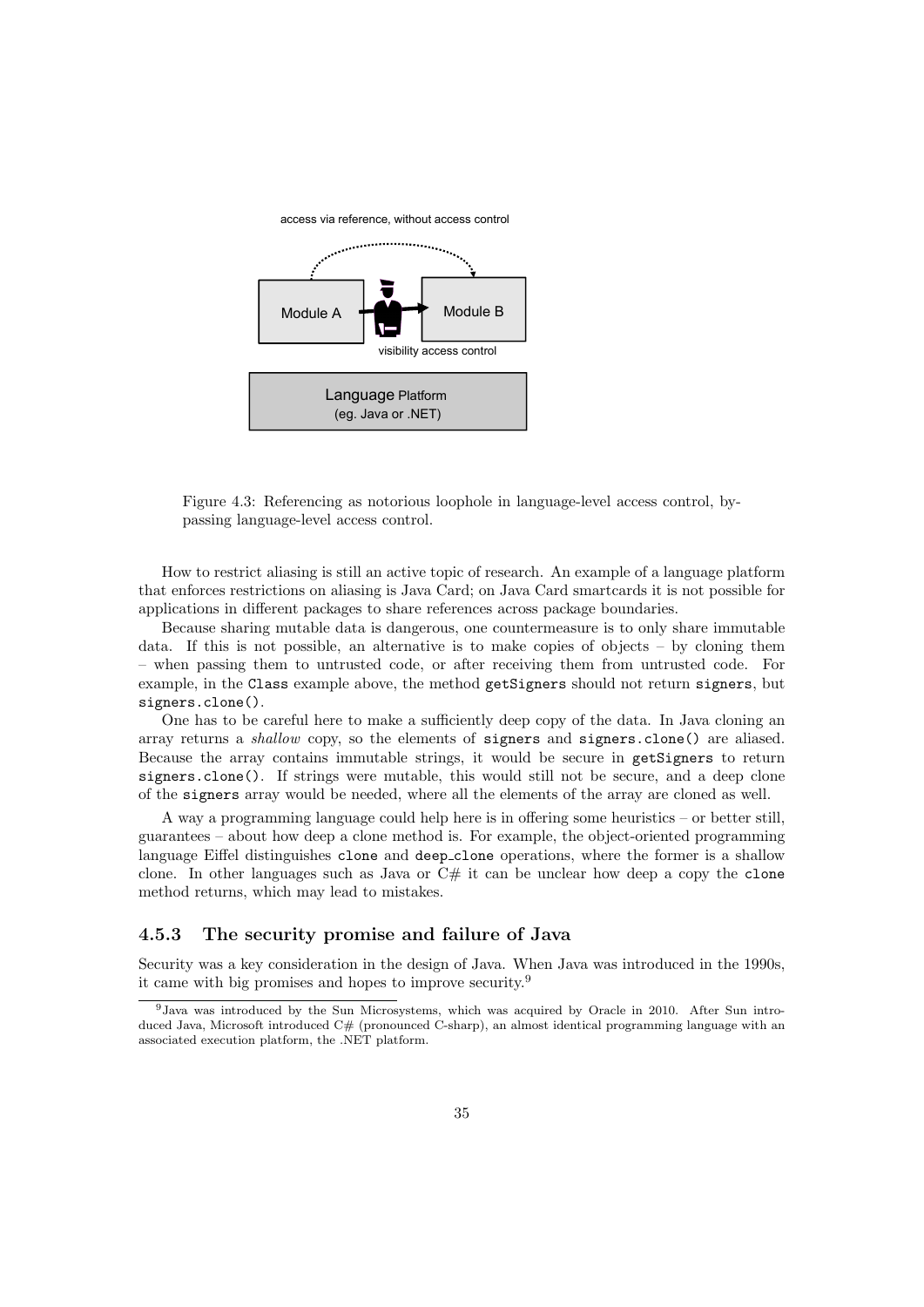As discussed earlier, the security features of Java were designed to make it possible to securely run mobile code downloaded over the internet at runtime. The original idea was that Java applications, so-called *applets*, could be launched from a web-browser. Later on Sun also introduced Java Web Start as a way to download and run Java applications from the internet without the use of a browser.

The security features of Java include memory-safety, type-safety, information hiding (or visibility), immutable objects, all discussed in the previous chapter, and language-based access control, also known as stackwalking or stack based access control, discussed in this chapter.

In the end, the Java platform ended up with quite a bad security reputation, especially in its use for mobile code executed via a browser plugin. In the early 2010's Java was widely reported to be the main source of security vulnerabilities, beating even Adobe Flash. For a historical impression of Java security woes, Brian Krebbs' website is a good source<sup>[10](#page-35-0)</sup>. There are also some good, more technical studies of Java's security problems [\[14,](#page-49-10) [8\]](#page-49-11).

Several factors played a role in Java's security problems, some of them very specific to technical internals of Java, other much more generic:

- One important factor is the complexity of Java's sandboxing mechanism, which involves multiple components, including for instance the ClassLoader and the SecurityManager. This means a sizeable chunk of the Java API code is in the TCB for the sandboxing mechanism, and this code is quite complex. Obviously, the chances of bugs in the TCB increases with the size and the complexity of the code. The evolution of Java language and its APIs over time, with the original developers leaving and new programmers joining, meant that the code base grew and new bugs were introduced over time.
- A related issue is that part of the security mechanisms for the sandbox (for instance ClassLoader and the SecurityManager) are – at least partly – implemented in Java. This highly trusted code then runs alongside any downloaded Java code on the same VM. This presents a huge attack surface for a attacker who uses malicious code as attack vector: all the features of the Java languages and any functionality in the Java libraries can be (ab)used to attack the trusted code. Particular features that are very powerful and which have turned out to be especially dangerous here include the reflection API, the MethodHandles API, and the deserialisation, as discussed in detail by Holzinger et al. [\[14\]](#page-49-10).

Reflection allows code to inspect itself: code in a class can use it to obtain references to its own class, to other classes, and then to fields and methods of these classes, and possibly by-pass visibility restrictions to accessing private fields.

Deserialisation of potentially malicious input is not just a security worry in Java, but is a much more general problem. Deserialisation was even added to the OWASP Top Ten in 2017. One issue is that deserialisation of some malicious input may result in an object that is malformed, and in a state that should not exists; such an object may then behave in weird ways that an attacker can exploit. Another issue is that deserialisation triggers code execution: deserialising an object of some class will typically trigger the execution of constructors of that class to create the deserialised object. This may be a way for an attacker to trigger code execution. (though in the scenario of malicious code as attack vector the attacker already has this capability).

Other factors contributing to the security problems with Java are not so much about Java's internal workings, but more about the functionality provided and the way this functionality is integrated into other systems, notably web-browsers:

<span id="page-35-0"></span> $10$ <https://krebsonsecurity.com/tag/java>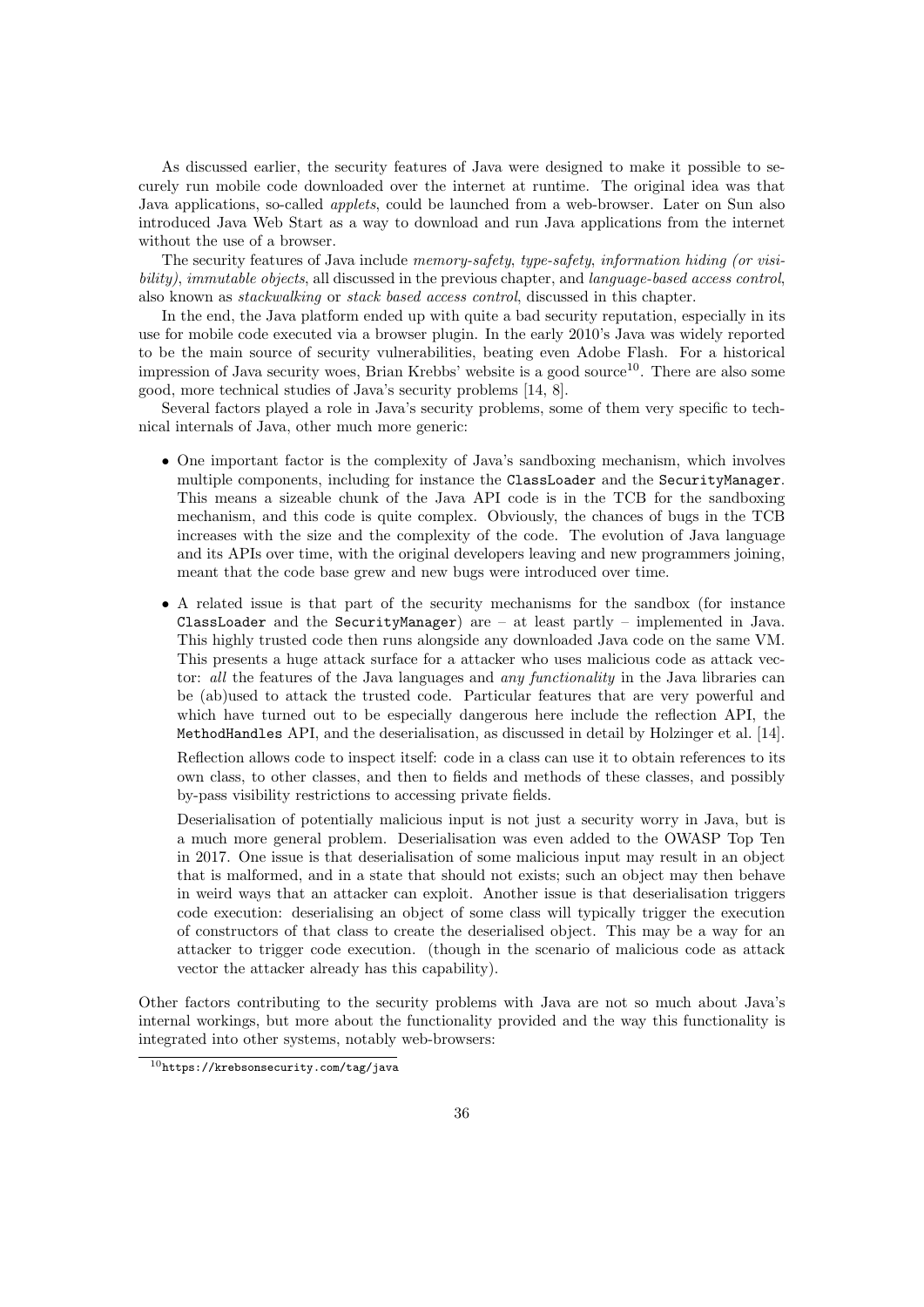- The simple fact that downloading remote code is a built-in *feature* of Java, and it may even be a feature that is on by default in some browser plugins, obviously makes it an interesting place to attack and one that is easy to reach. It is no coincidence that Adobe Flash, another technology notorious a prime source of security vulnerabilities, also provides a powerful execution engine reachable via browser plugins.
- The widespread deployment of Java meant is was an interesting target for attackers, with the added advantage that it potentially works cross-platform on Windows, Apple and Linux machines.
- The fact that Java (like Flash) is third-party code on most systems does not help with getting updates rolled out.

Additionally, Java's update mechanism has also come in for criticism because when installing new versions it might leave the older version behind. Obviously users having up with multiple version of Java on their computer, and possibly needing multiple versions to run old applications, does not help with keeping things up to date. Microsoft update mechanism for .NET worked in the same way.

Only in 2012, did Java 7 introduce the ability to disable any Java application from running in the browser by simply unchecking a tick-box in a control panel<sup>[11](#page-36-0)</sup>, which is obviously a sensible precaution if you do not intend to use this feature. Turning off Java in modern browsers is something you no longer have to worry about. In 2015 Chrome dropped support for the cross-platform plugin architecture NPAPI, which disabled Java (and also Microsoft's Silverlight). In 2018 the last version of Firefox still supporting NPAPI dropped it.

### Code-based versus process-based access control

The nature of access control in language-based access control is different from access control in standard operating systems: the former is based on origin of the code and the associated visibility restrictions, the latter is based on the process identity. The examples below illustrate this.

Suppose on an operating system you start the same program twice. This results in two different processes. (Sometimes when a user tries to start a program twice, instead of starting a second process, the first process will simply spawn a new window. Indeed, when clicking an icon to start a program it not always clear if this starts a second process or if the first process simply creates a second window. You can find out by checking which processes are running on the operating system. Another way to find out is when one of the windows crashes: if the other window also crashes then it probably belonged to the same process. From a security point of view, it is preferable to have separate processes.) Although these two processes execute the same code, the operating system will enforce separation of the address spaces of these programs. That the processes execute the same code does not make any difference (except maybe that the processes might try to use the same files).

Now suppose that within a process that executes a Java program you start up two threads, for instance by opening two windows.

If these threads execute different code, say one is started by new. SomeThread(). start() and the other by new.AnotherThread().start(), then the visibility restrictions of the programming language can prevent the first thread from accessing some data belonging to the second thread.

<span id="page-36-0"></span><sup>11</sup>https://www.oracle.com/technetwork/java/javase/7u10-relnotes-1880995.html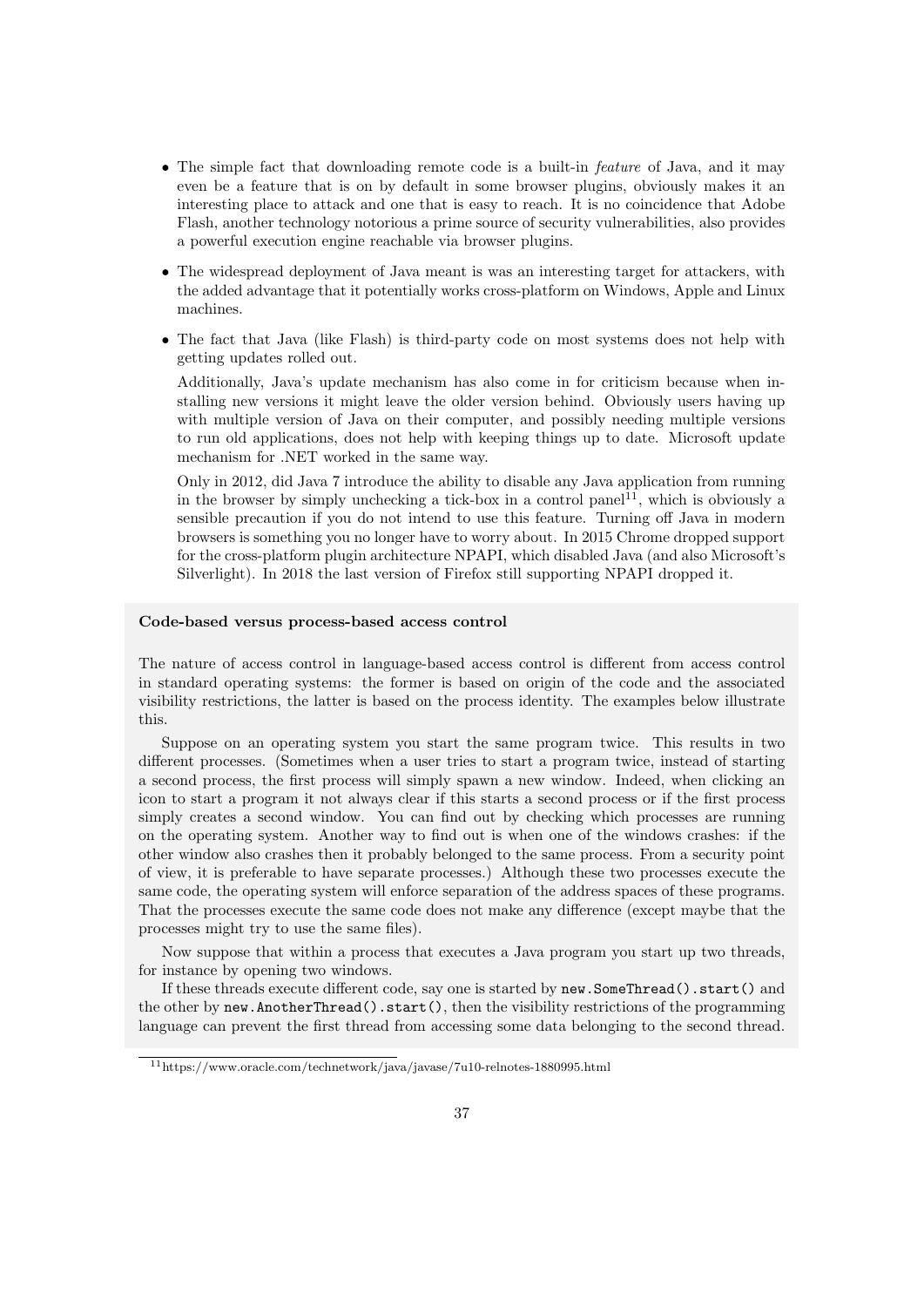For example, private fields in the SomeThread class will not be visible – and hence not accessible – in the AnotherThread class. If the classes are in different packages, they will not be able to access each other's package-visible fields.

But if both threads execute the same code, say they are both started by new.SomeThread().start(), they can access each others private, protected, and package-visible fields. (Note that in Java a private field is not only accessible in the object it belongs to, but by all objects of that class.)

Even if the threads execute different code, the visibility restrictions between them are rather fragile. We do not have hard and simple encapsulation boundaries between these threads like we have between different processes on the operating system. For example, suppose one threads executes new.SomeThread().start() and the other new.AnotherThread().start(), where SomeThread and AnotherThread are in different packages. There is then some separation between the threads since they only touch each other's public fields. However, the two threads might share references to some common object, due to aliasing, which might be a way for one execution to influence the other in unintended ways.

One prominent example where separation between different objects of the same class would be useful, are the different tabs of a window or a web browser.

For example, suppose you look at different web pages simultaneously with your web browser, either in different windows or in different tabs in the same window, and in one of these you are logged in to your gmail account. If you visit a website with malicious content in another web page, you might be exposed to all sort of security vulnerabilities, such as cross-site scripting, session fixation, session hijacking, cross-site request forgery, or click jacking. The root cause of all these attacks is the same: the other window executes with the same permissions as your gmail window.

If you would start up new processes instead of starting new windows or tabs within the same process to look at different web pages, many of these attack vectors would disappear. Of course, for this to work cookies should not be stored on disk and shared between these processes, but should be in main memory to benefit from the memory separation enforced by the operating system.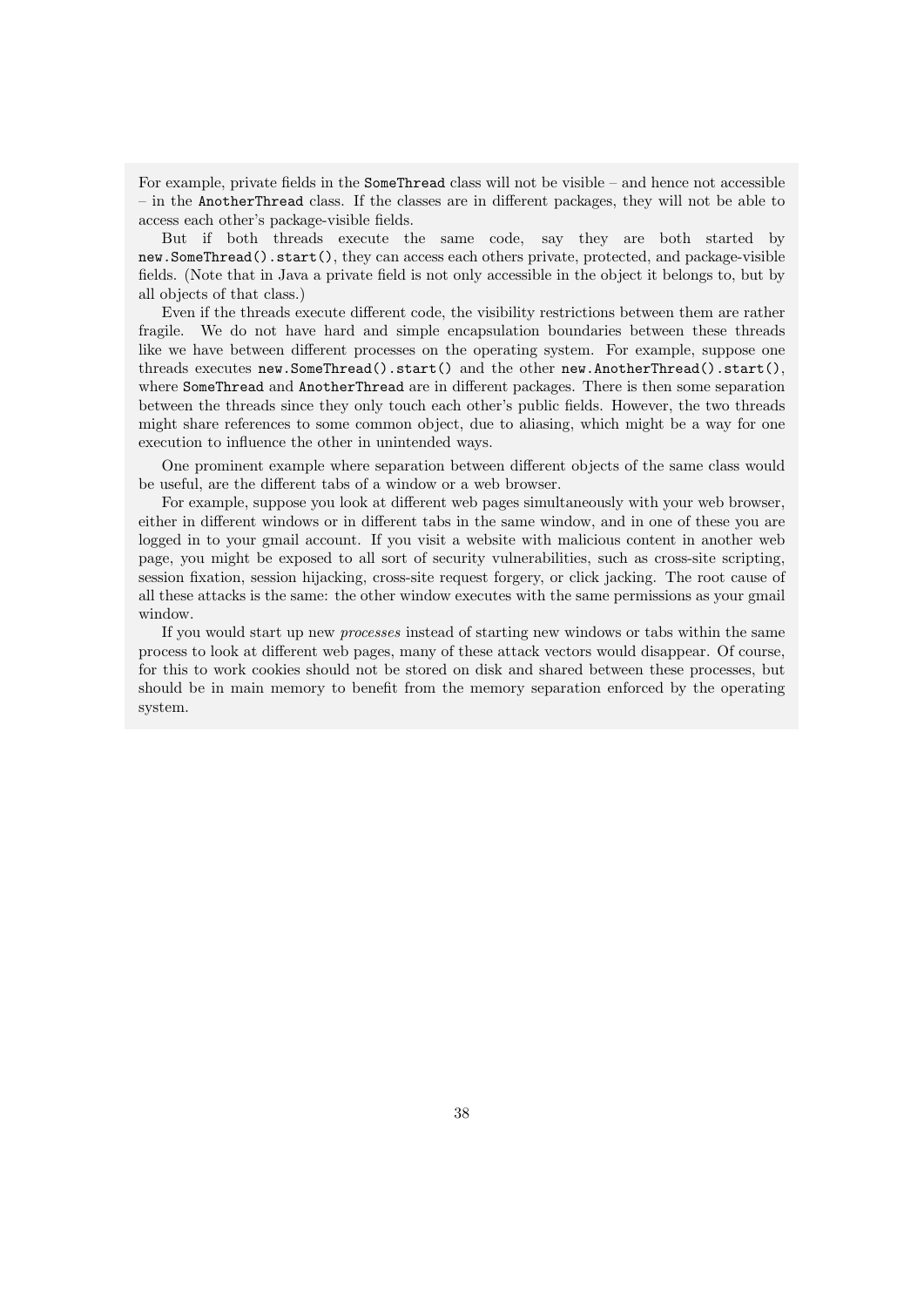# <span id="page-38-0"></span>Chapter 5 Information flow

Information flow is about a more expressive category of security properties than traditionally used in access control. It is more expressive than access control at the level of the operating system discussed in Chapter [2](#page-6-0) or at the level of the programming platform discussed in Chapter [4.](#page-25-0) This chapter discusses what information flow properties mean, both informally and formally, how they can be specified, and how they can be enforced.

Traditional access control restricts what data you can read (or write), but not what you can do with this data after you have read it. Information flow does take into account what you are allowed to do with data that you have read, and where this information is allowed to  $flow$ hence the name. For write access, it not only controls which locations you can write to, but also controls where the value that you write might have come from.

As an example, consider someone using his smart phone to first locate the nearest hotel by say using Google maps, and then book a room there via the hotel's website with his credit card. Maybe he even called some HotelBooker app on his phone that does all these actions for him. The sensitive information involved includes the location information and the credit card details. The location data will have to be given to Google, to let it find the nearest hotel. The credit card information will have to be given to the hotel to book a room. So an access control policy for a HotelBooker app would have to allow access to both location data and the credit card number. There is no need to pass the credit card information to Google, or to pass the current location data to the hotel; especially the former would be very undesirable. Hence an *information flow* policy for a HotelBooker app might say that location data may only be leaked to Google and the credit card may only be leaked to the hotel. Note that such an information flow policy specifies more precise restrictions than access control can, and involves the way information flows inside the application.

### Integrity versus Confidentiality

Information flow properties can be about **confidentiality**, as in the example above, or about integrity. For confidentiality we are worried about where some data that has been read might end up. For integrity we are worried about where some data that is written might have come from. The former can violate the confidentiality of the data, the latter can violate the integrity of the data.

As an example, suppose an application receives untrusted, and potentially malicious, input over the internet. Such untrusted data is usually called tainted data. You might not want this input to be used in sensitive actions, say as the argument of system(), the standard C operation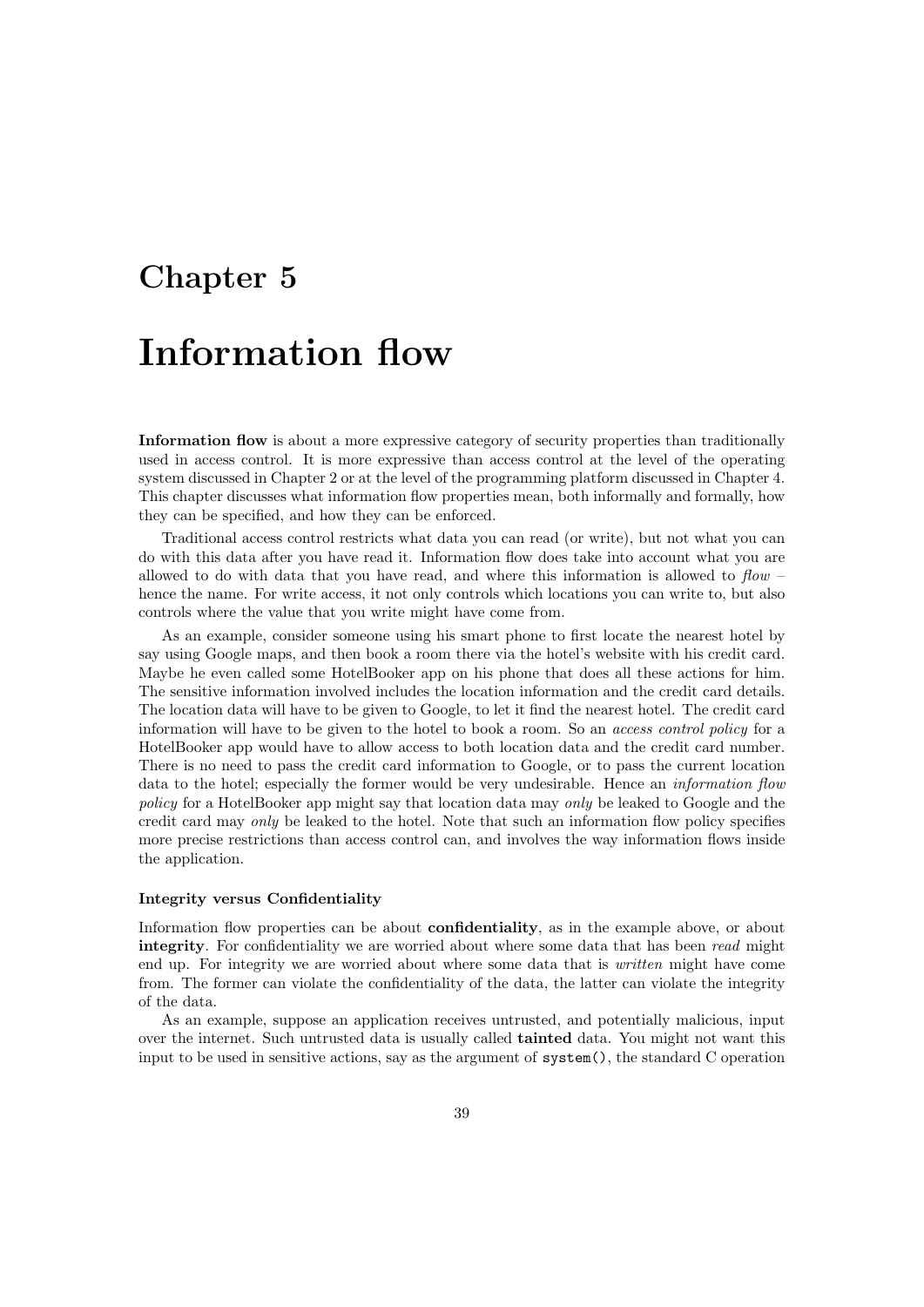to pass a raw command to the underlying operating system.

Lack of input validation is a major source of security vulnerabilities; these all involve unwanted information flows where some untrusted (i.e., low integrity) data ends up in a sensitive place (where only high integrity data should be used). Such problems can be detected and prevented to some degree by information flow control using a policy for integrity. This is also called **taint** checking.

Integrity and confidentiality are duals. This means that for every property of confidentiality there is a similar but somehow opposite property for integrity. We will see some more examples of this duality later: for every way to specify or enforce information flow for confidentiality, there is a corresponding – dual – approach for integrity.

#### Integrity versus confidentiality

The duality between confidentiality and integrity shows up in many places. E.g., asymmetric cryptography can be used to encrypt data (ensuring confidentiality) or to sign data (ensuring integrity).

When you think about security, often your first instinct is to worry about confidentiality. Indeed, some people think that security is all about secrecy. But in many (most?) situations integrity is a far greater worry than confidentiality. After all, for data for which confidentiality is important, such as your medical records, your criminal record, or information about your finances, integrity is usually also important – and often much more. You may find it annoying if other people can find out how much money you have in your bank account, but if they can change this number it is a more serious security concern!

Moreover, many security problems in software are caused by malicious input and insufficient input validation – i.e., insufficient integrity checks. Malware tries to destroy the integrity of the systems we use, even if the goal is to then steal confidential information.

### <span id="page-39-0"></span>5.1 Principles for information flow

The work on information flow dates back to the seminal work of Denning & Denning [\[7\]](#page-49-12). Information flow properties, be it for integrity or confidentiality, involve a **lattice** to classify data. The simplest possible lattice for confidentiality just distinguishes public and secret data:

```
Secret
Public
```
Much more complicated lattices are possible, for instance to classify data at different secrecy levels or on different topics, as illustrated in Figure [5.1.](#page-40-1)

The lattice on the right in Fig. [5.1](#page-40-1) shows that secrecy levels do not have to be a total ordering: someone with clearance to read confidential information about the Netherlands is not necessarily cleared to read confidential information about Belgium, or vice versa. Still, given incomparable secrecy levels there is always a least upper bound – in this case 'Conf. Benelux'.

A lattice for integrity nearly always just considers two categories, which distinguishes tainted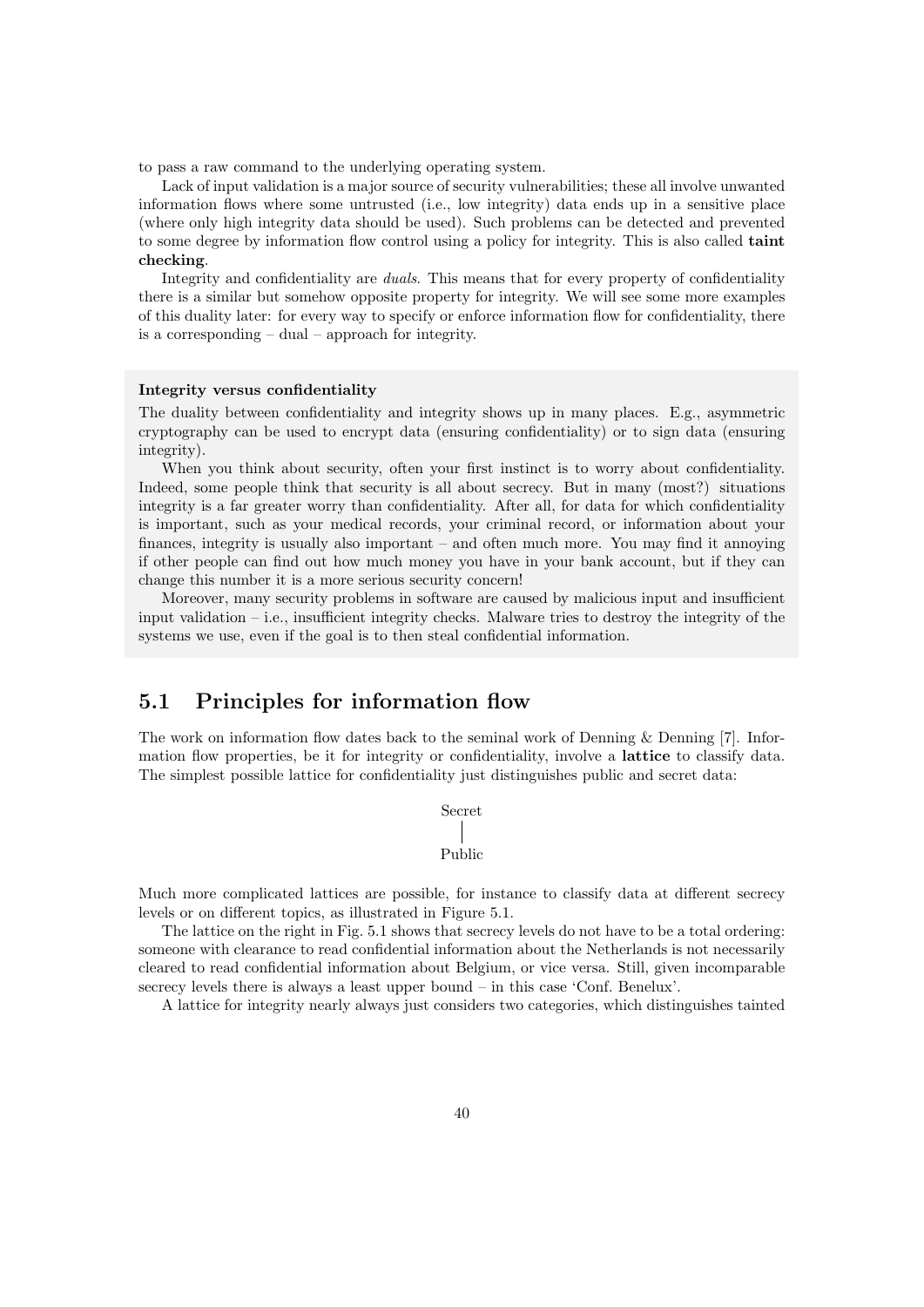<span id="page-40-1"></span>

Figure 5.1: Lattices for confidentiality: on the left the official NATO classification (which does really include the level 'Cosmic'!), on the right some imaginary classification of sensitive information about the Benelux countries.

data – typically untrusted input – from the rest:

```
Untainted
 Tainted
```
These lattices provide an ordering on the different categories: data has a higher degree of confidentiality or integrity if you go up in the lattice. There is also an implicit 'inclusion' in one direction. For example, it is safe to treat some public data as if it were secret, but not the other way around. Similarly, it is safe to treat some untainted data as if it were tainted.

Information flow properties involve **sources** where information come from and **sinks** where information end up in. In the discussion and examples below we will often use program variables as both sources and sinks. In addition to this, input mechanisms give rise to sources and output mechanisms to sinks.

### <span id="page-40-0"></span>5.1.1 Implicit and explicit flows

In information flow we distinguish explicit and implicit flows.

An explicit (or direct) information flow happens when we do an assignment of a value to a variable:

 $x = y;$ 

is an explicit flow from y to x.

If a variable lo holds public data and a variable hi holds secret data, then the assignment  $lo = hi$ ; breaks confidentiality, whereas  $hi = Io$ ; does not.

Dually, if a variable lo holds untrusted, tainted data and a variable hi holds untainted data, then  $hi = Io$ ; breaks integrity, whereas  $lo = hi$ ; does not.

Implicit (or indirect) flows are trickier. Suppose that program variable 10 holds public data and variable hi holds secret data. The statement

if  $(hi > 0)$  {  $lo = 99$ ; }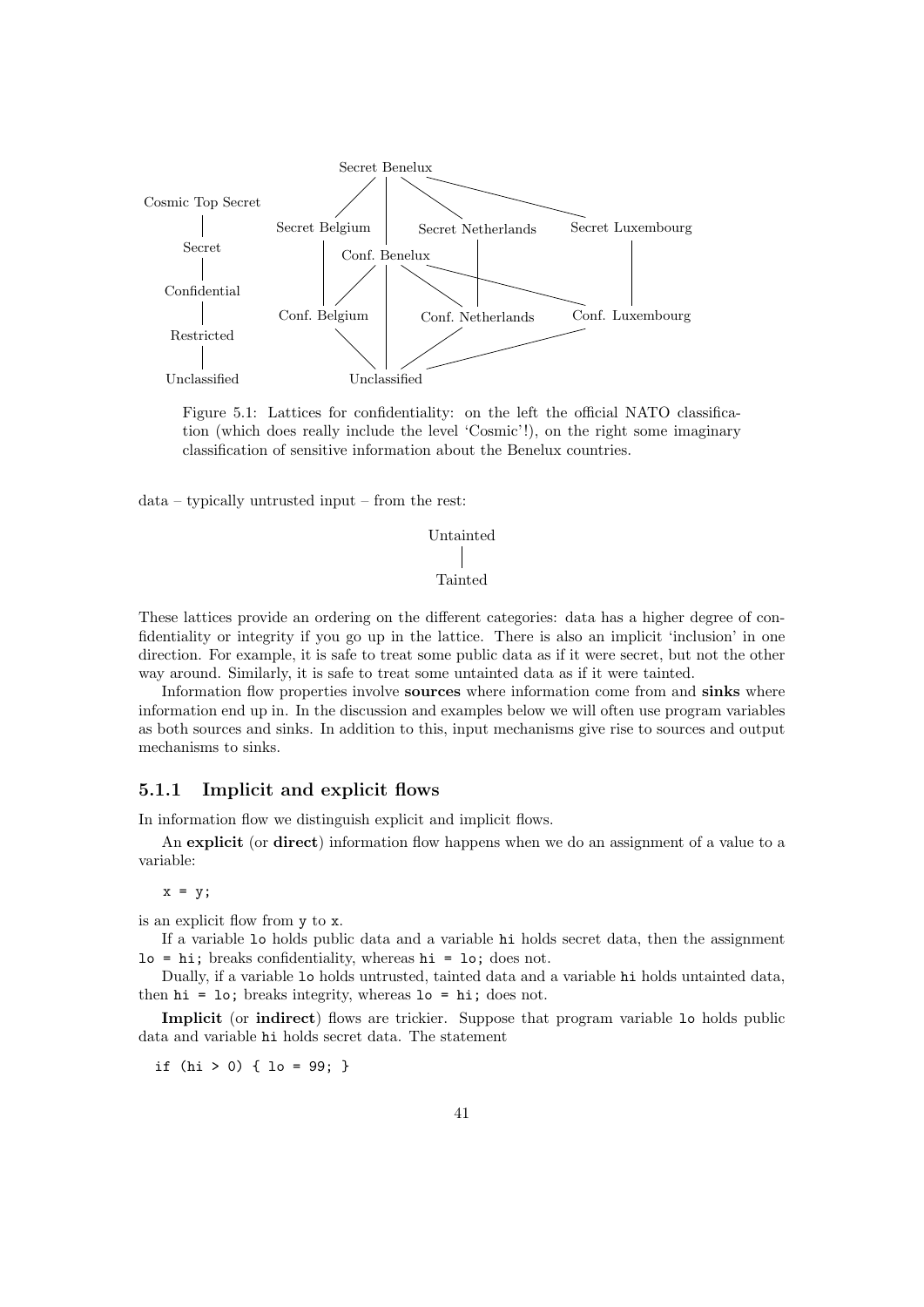does not leak the exact value of hi to lo, but it does leak some information about the value of hi to lo. Someone observing lo could tell whether hi is negative or not.

In the worst case, an implicit flow is just as bad as an explicit one. For example, for boolean variables b1 and b2, the (implicit) information flow in

if  $(b1)$  then  $b2 = true$  else  $b2 = false$ :

is equivalent to the (explicit) information flow in

 $b1 = b2;$ 

Implicit flows can become quite tricky. Suppose we have two arrays,  $\pi i v$  and  $\pi i v$ , where priv contains secret data and pub contains public data. The assignments below are then not problematic

pub[3] = lo;  $priv[4] = hi;$ 

But what about the statements below?

```
pub[hi] = 23;
priv[hi] = 24;priv[lo] = 25;
```
The assignment pub[hi] = 23; does leak confidential information, because someone observing the content of pub could learn something about the value of hi. More subtle is the problem with  $\text{priv}[hi] = 24$ ; this may look harmless, but it may leak information: e.g., if hi is negative, the statement will throw an exception because of a negative array index; if an attacker can observe this, he can tell that hi was negative.

Finally,  $priv[1o] = 25$  will throw an exception if 1o is negative or if 1o larger than the length of the array priv; if the length of the array priv is considered confidential, then in the second case some confidential information is leaked.

Information can not only be leaked by throwing exceptions, but also by the execution time of a program, or by the fact that a program terminates or not. For example, consider the program fragment below

for  $(i = 0; i < hi; i++)$  { ... };

If after this for-loop there is some event that an attacker can observe, then the timing of this event leaks some information about the value of hi. This is also the case if there is some observable event inside the loop.

The program fragment

for  $(i = 0; i < 10; i=i+hi)$  { ... };

will not terminate if hi is zero, so this program fragment not only leaks information by the time it takes to complete, but also by the fact whether it terminates at all. This may be easier to observe by an attacker.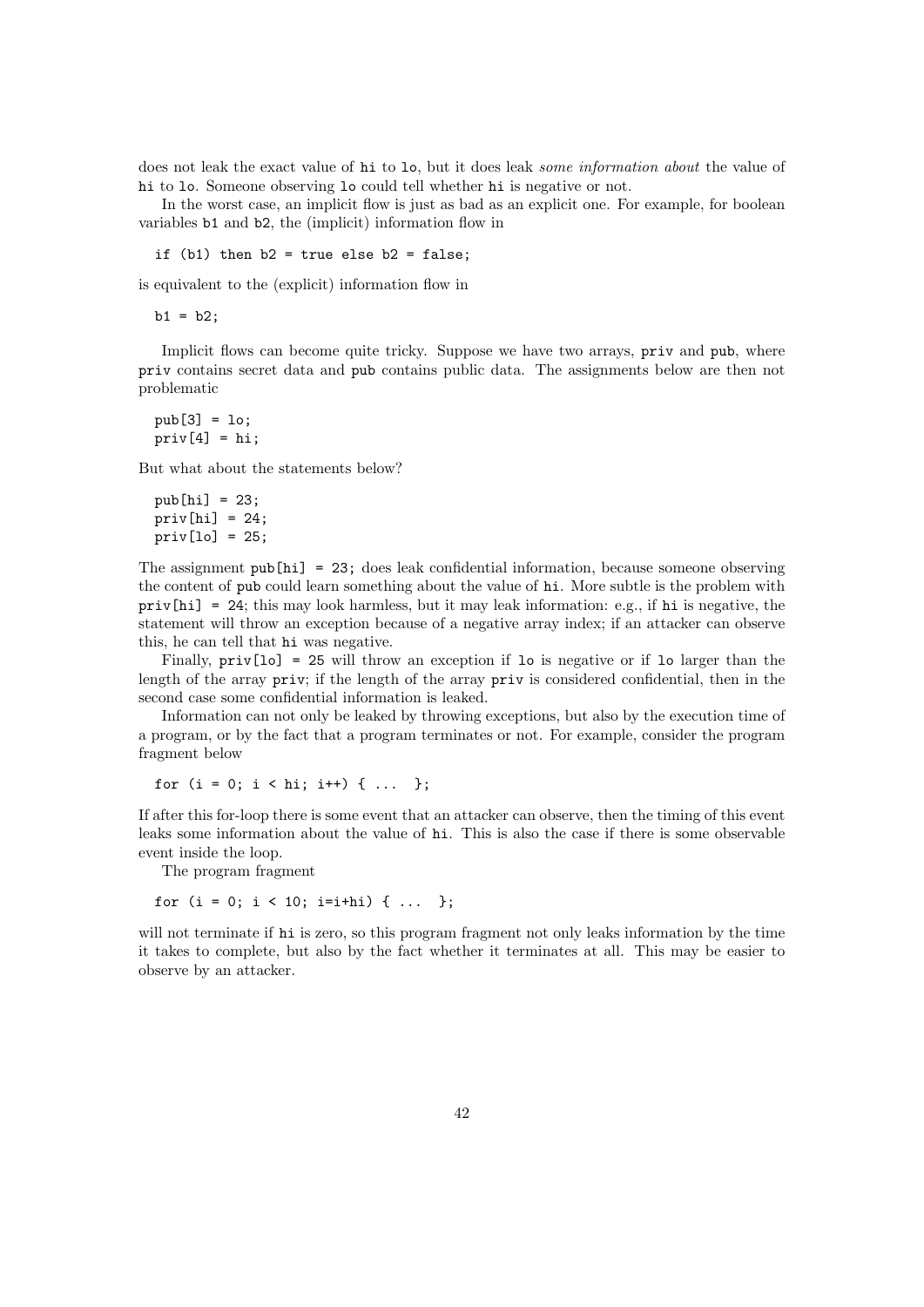### Hidden channels

In the examples above, the throwing of an exception, the timing, and the termination of a program is used as so-called covert or hidden channel.

Especially when implementing cryptographic algorithms timing is a notorious covert channel. For instance, a naive implementation of RSA will leak information about the key through time, as the time it takes will increase with the numbers of 1's in the secret key. There are all sorts of covert channels that might leak sensitive information: such as power usage, memory usage, electromagnetic radiation, etc. One of the most powerful attacks on smartcards to retrieve secret cryptographic keys nowadays is through power analysis, where the power consumption of a smartcard is closely monitored and statistically analysed to retrieve cryptographic keys.

The notion of covert channels is about observing data, rather than influencing it, so it is an issue for confidentiality, but less so (not at all?) for integrity. So here the duality between confidentiality and integrity appears to break down.

# <span id="page-42-0"></span>5.2 Information flow in practice

There are different ways to use the notion of information flow to improve security:

• One way is through **type systems** which take levels of confidentiality or integrity into account. Breaches of information flow policies can then be detected at compile-time by means of type checking. (Of course, breaches could also be detected at runtime.) Section [5.3](#page-44-0) describes this possibility in more detail. An early realisation of such a type system for a real programming language is the Jif extension of Java, which is based on JFlow [\[20\]](#page-50-15).

With the extension of the Java annotation system to allow annotations on types (JSR 308). information about security levels can be added to Java code without the need to extend the language. The SPARTA project uses to make compile-time information flow guarantees for Android apps [\[9\]](#page-49-13).

• Many source code analysis tools perform some form of information flow analysis. Source code analysis tools, also known as code scanning or static analysis tools, analyse code at compile time to look for possible security flaws. The capabilities of source code analysis tools can vary greatly: the simplest versions just do a simple syntactic check (i.e., a CTRL-F or grep) to look for dangerous expressions, more advanced versions do a deeper analysis of the code, possible including information flow analysis.

Information flow analyses by code analysis tools focus on integrity rather than confidentiality, and is also called taint checking. Some sources of data are considered as tainted (for example, arguments of HTTP POST or GET requests in web applications) and the tool will try to trace how tainted data is passed through the application and flag a warning if tainted data ends up in dangerous places (for example, arguments to SQL commands) without passing through input validation routines.

So the tool has to know (or be told) which routines should be treated as input validation routines, i.e., which routines take tainted data as input and produce untainted data as output. Also, the tool will have to know which API calls give rise to information flows. For example, if a Java string s is tainted, then

s.toLowerCase()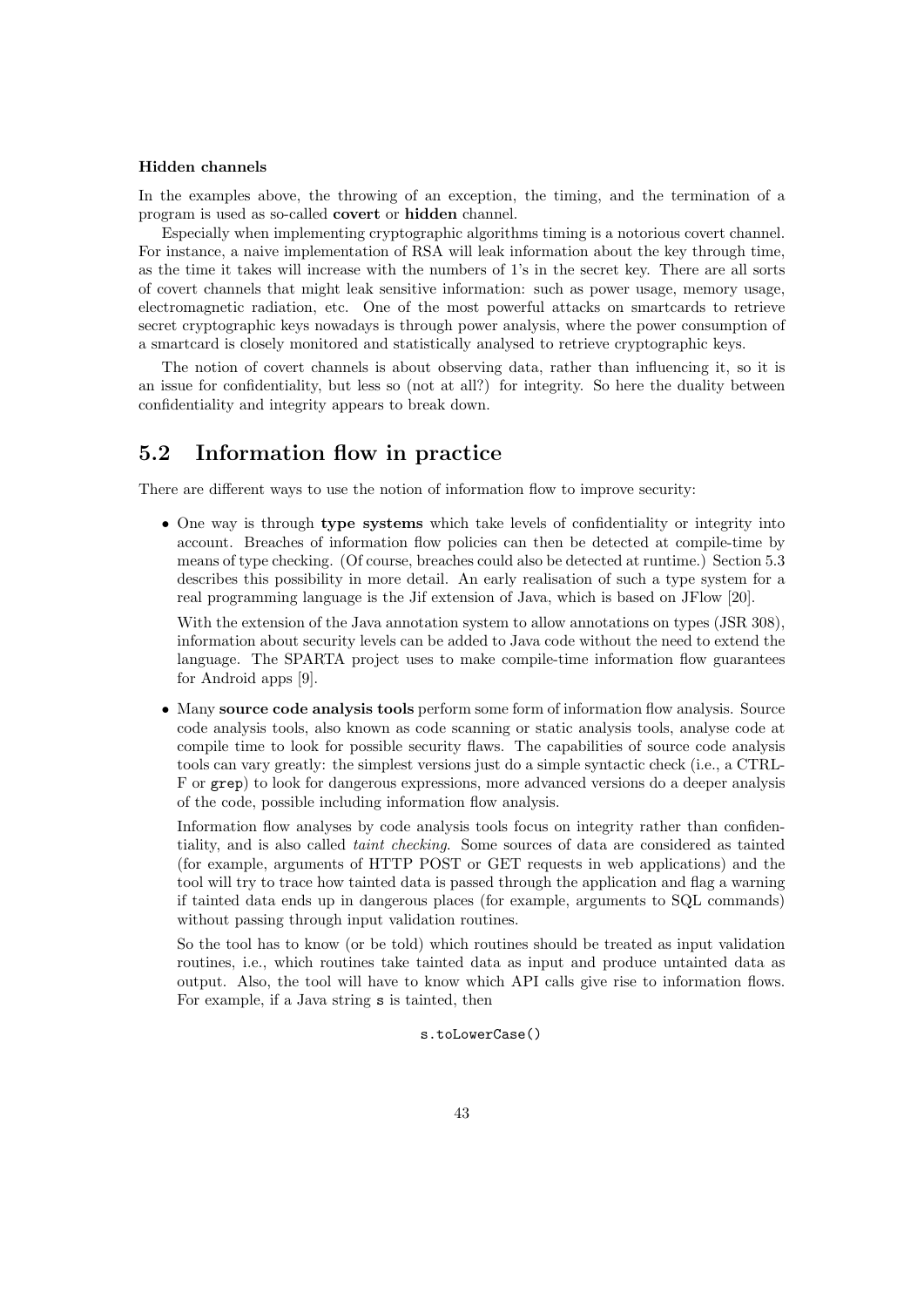probably has to be considered as tainted too, but

org.apache.commons.lang.StringEscapeUtils.escapeHtml(s)

can be considered as untainted. (Or maybe the last expression should then only be considered as untainted when used as HTML, and still be treated as tainted when used in say an SQL query... $)$ 

Taken to its extreme, such an information flow analysis would be equivalent to having a type system. However, most source code analysis tools take a more pragmatic and ad-hoc approach, and cut some corners to keep the analysis tractable without too much programmer guidance (in the form of type annotations), without too much computation (e.g., tools may refrain from doing a whole program analysis and only look for unwanted information flow within a single procedure), and without generating too many false positives. So in the end the analysis will often not be sound (i.e., it will produce some false negatives) or complete (i.e., it will produce some false positives).

• Instead of the static approaches above, one can also do a dynamic taint propagation. Here tainted data is tagged at runtime, and during execution of the program these tags are propagated, and execution is halted if data that is tagged as tainted ends up in dangerous places, such as arguments to security-sensitive API calls. The idea of dynamic taint propagation was popularised by Perl's taint mode.

Compared to a static analysis (either by a type system or a source code analysis tool), such a dynamic approach has the advantage of being simpler and being more precise. The obvious disadvantage is that it will only detect potential problems at the very last moment.

• Dynamic taint propagation can also be used to detect certain buffer overflow exploits, and combat the worms that plague operating systems. The basic idea is the same: untrusted input is tagged as tainted, these tags are propagated, and the system flags a warning if tainted data ends up in the program counter, is used as an instruction, or ends up in a critical argument of a security-sensitive system call [\[6\]](#page-49-14). Unlike a traditional signaturebased approach to detect known exploits, this can even detect zero-day exploits. Such a dynamic taint propagation could even be pushed down to the hardware level, on a 65-bits machine where 1 bit is used to track tainting information, and the remaining bits are used for regular 64-bit data values. Unfortunately, there are limits to the type of exploits that can be stopped in this way [\[26\]](#page-50-16).

### Run-time monitoring for information flow

Information flow properties are harder to enforce by run-time monitoring than access control properties. Access control for some application can be enforced by run-time monitoring of its (input and output) behaviour and then intervening to stop any disallowed actions. For information flow this is not possible. For example, consider a run-time monitor for the HotelBooker app above, which tries to ensure that my credit card number is not leaked to anyone except the hotel. Let's assume my credit card number is 1234 5678 9012 3456. If the monitor sees this number appear, say as parameter in an http-request to <mafia.org>, the monitor could spot it and stop the request. But would a monitor also spot and stop such a request with the parameter "6543 2109 8765 4321"? Worse, still, if the monitor spots the number 1 being communicated over the network, how can it possibly know if this is not leaking the first digit of my credit card number?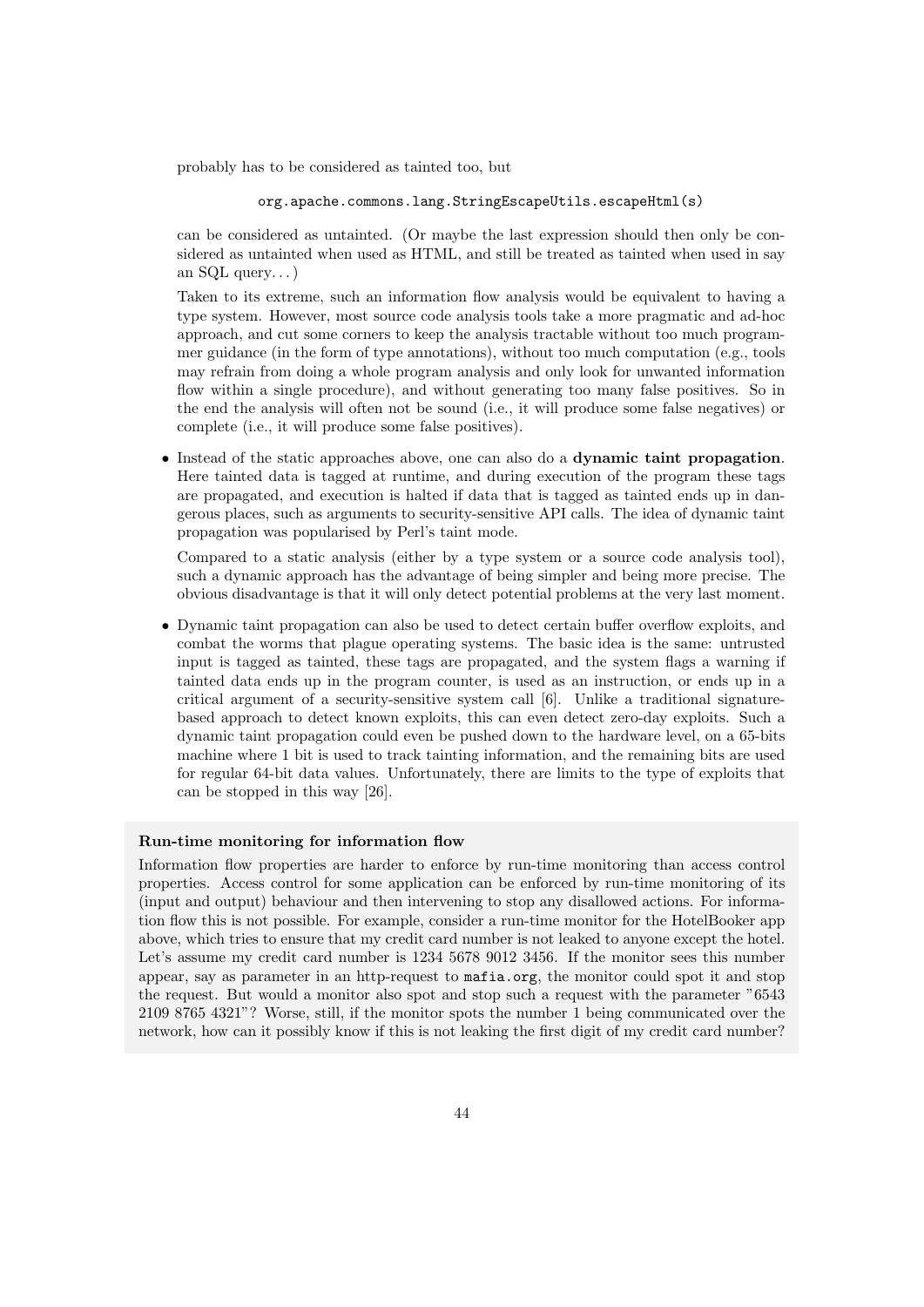The only way a run-time monitor could know this is by tracking values passed around *inside* the application, and this is what the dynamic techniques for enforcing information flow policies mentioned above do.

# <span id="page-44-0"></span>5.3 Typing for information flow

This section discusses how information flow policies can be enforced by typing, for a toy language, in a sound way – more specifically, sound with respect to the formal characterisation of information flow using non-interference.

H

 $\mathbf{L}$ 

For simplicity, we just consider a lattice with two levels of secrecy:  $H(igh)$  and  $L(ow)$ .

All program variables will have to be assigned a level (type). We will write the level of a program variable as a subscript, so for example we write  $x_t$  to mean that program variable x has level t. For a real programming language, the levels of program variables would have to be declared, for instance as part of the type declarations.

The type system involves typing judgements for expressions and for programs. A typing judgement for an expression is of the form  $e : t$ , that expression e has security level t. For expressions we have the following type derivation rules<sup>[1](#page-44-1)</sup>

(variable)

\n
$$
\frac{x_t : t}{x_t : t}
$$
\n(binary operations)

\n
$$
\frac{e_1 : t \quad e_2 : t}{e_1 \oplus e_2 : t}
$$
\nwhere  $\oplus$  is any binary operation.

\n(subtyping for expressions)

\n
$$
\frac{e : t \quad t < t'}{e : t'}
$$

In the subtyping rule,  $\lt$  is the ordering on types induced by the lattice. For the simple lattice we consider, we just have  $L < H$ . This rule allows us to increase the secrecy level of any expression.

Instead of having a separate subtyping rule for increasing the secrecy level, as we have above, this could also be built into the other rules. For example, an alternative rule for binary operation would be

$$
\frac{e_1 : t_1 \quad e_2 : t_2}{e_1 \oplus e_2 : t_1 \sqcup t_2}
$$

where  $t_1 \sqcup t_2$  is the least upper bound of  $t_1$  and  $t_2$  in the lattice. For example, for the lattice in Fig [5.1,](#page-40-1) 'Secret Belgium  $\sqcup$  Secret Netherlands' would be 'Secret Benelux'. Note that this alternative rule is derivable from the rules for binary operations and subtyping given above. This alternative rule makes it clear that if we combine data from different secrecy levels, the combination gets the highest secrecy level of all the components. For example, a document which contains secret information about Belgium and about the Netherlands would have to be classified 'Secret Benelux'.

<span id="page-44-1"></span><sup>1</sup>These rules are given in the standard format for type derivation rules. In this format premises of a rule are listed above the horizontal line, and the conclusion below it. It can be read as an implication or an if-then statement: if the typing judgements above the line hold then we may conclude the typing judgement below it.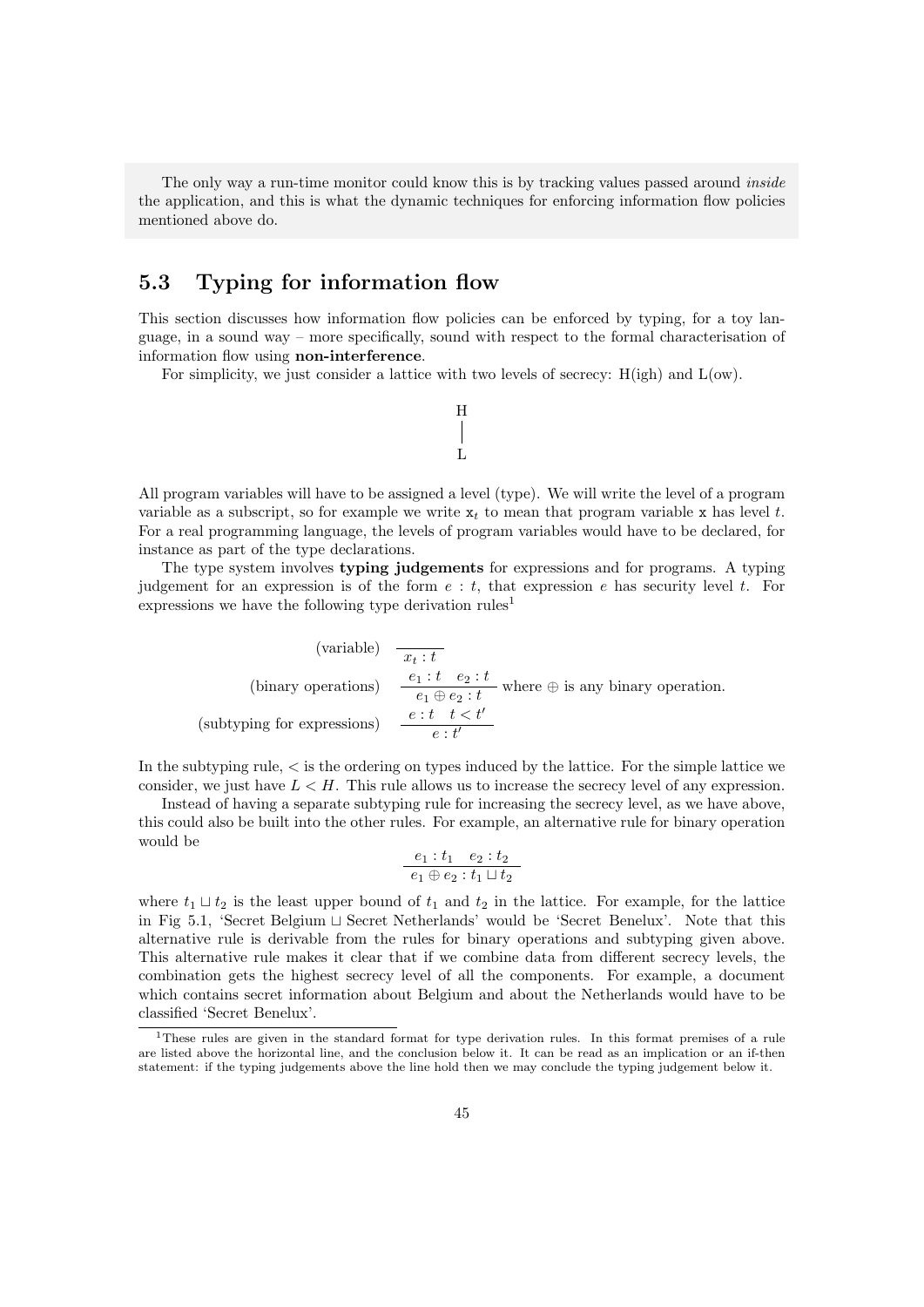To rule out explicit information flows, we clearly want to disallow assignment of H-expressions to L-variables. For a typing judgement for programs of the form  $p : \mathsf{ok}$ , meaning that program p does not leak information, the type derivation rule for assignment would have to be

$$
\frac{e:t}{x_t=e:\mathsf{ok}}
$$

In combination with the subtyping rule for expressions given above, this rule also allows expressions e with a lower classification level than t to be assigned to a program variable  $x_t$  of level t.

If our programming language would include some output mechanism, say some print-statement, the type derivation rule might be

$$
\frac{e:L}{\texttt{print}(e): \texttt{ok}}
$$

so that only non-confidential information, i.e., information of level  $L$ , can be printed.

The type system should also rule out implicit flows, as in a program fragment

$$
\mathtt{if}\ e_1\ \mathtt{then}\ x_l=e_2
$$

where  $x_l$  is a low variable and  $e_1 : H$ ; just requiring that  $e_2$  has level L is not good enough for this.

In order to rule out implicit flows, the type system for programs should keep track of the levels of the variables that are assigned to in programs: typing judgements for programs, of the form  $p : \mathsf{ok}\,t$ , will mean that

 $p$  does not leak information and does not assign to variables of levels lower than  $t$ .

The type derivation rules are then as follows

(assignment) 
$$
\frac{e:t}{x_t = e : \text{ok } t}
$$
  
\n(if-then-else) 
$$
\frac{e:t}{\text{if } e \text{ then } p_1 \text{ else } p_2 : \text{ok } t}
$$
  
\n(composition) 
$$
\frac{p_1 : \text{ok } t}{p_1; p_2 : \text{ok } t}
$$
  
\n(while) 
$$
\frac{e:t}{p_1; p_2 : \text{ok } t}
$$
  
\n(subtyping for commands) 
$$
\frac{p : \text{ok } t \quad t' < t}{p : \text{ok } t'}
$$

The rule for assignment says that we can only assign values e of level t to variables  $x_t$  of level t; using the subtyping rule for expressions we can also store values of lower levels than  $t$  in a variable of level  $t$ .

Note that here the rule for if-then-else ensures that the level of variables assigned to in the then- or else-branch is equal to the level of the guard  $e$ . (In fact, it can also be higher, as we can use the subtyping rule for expressions to increase the level of the guard e; see Exercise [5.3.1](#page-47-0) below.) This rules out unwanted implicit flows: assigning to a variable of a lower level than the guard would be an unwanted implicit information flow. Similarly, the rule for while forbids assignments to variables that have a lower level than the guard.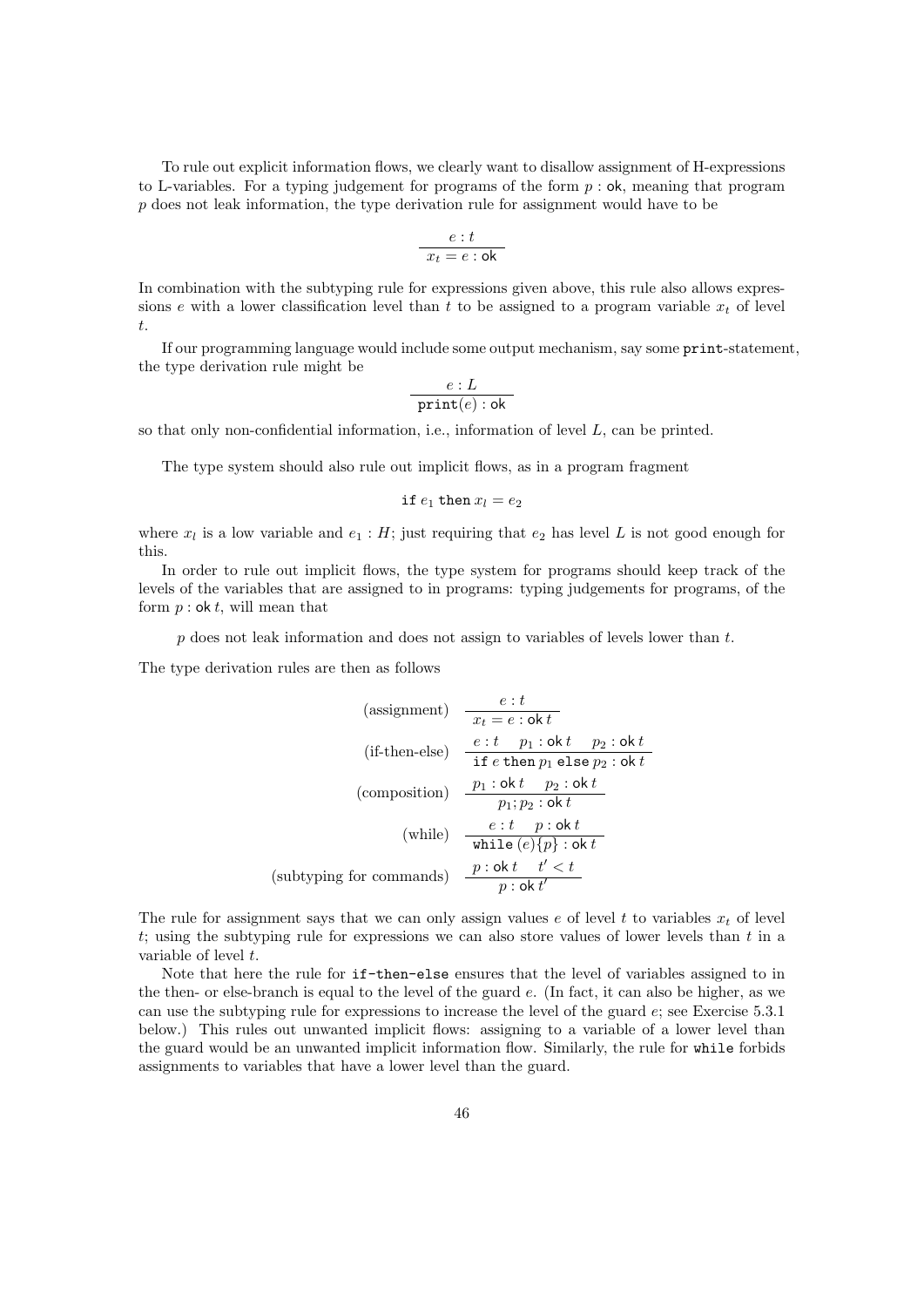Also note that the subtyping rule for commands goes in the opposite direction as the one for expressions<sup>[2](#page-46-0)</sup>.

Important questions for the type system above, as for any type system, are:

- Is the type system sound? In other words: are well-typed programs guaranteed not to contain unwanted information flows?
- Is the type system complete? In other words: are all programs that do not contain unwanted information flows guaranteed to be typable?

The type system is not complete. Simple examples can show this: for example, suppose  $e_{high}$ is a high expression, and  $x_{low}$  is a low variable, then the following program lines are not well typed

$$
x_{low} = e_{high} - e_{high};
$$
  
if  $e_{high}$  then  $x_{low} = 7$  else  $x_{low} = 7$ ;

even though they clearly do not leak information.

The type system above is sound. To prove this, we need some formal definition of what it means for a program not to contain unwanted information flows. The standard way to do this is by means of non-interference, which defines interference (or dependencies) between values of program values. For this we have to consider program states, which are vectors that assign a value to every program variable. For program states we can consider if they agree on the values for the low variables:

**Definition 5.3.1** For program states  $\mu$  and  $\nu$ , we write  $\mu \approx_{low} \nu$  iff  $\mu$  and  $\nu$  agree on low variables.

The idea behind this definition is that  $\mu \approx_{low} \nu$  means that an observer who is only allowed to read low variables cannot tell the difference between states  $\mu$  and  $\nu$ .

Semantically, a program can be seen as a function that takes an initial program state as input and produces a final program state as output. Given the notion of  $\approx_{low}$  we can now define the absence if information flow as follow:

**Definition 5.3.2 (Non-interference)** A program  $p$  does not leak information if, for all possible start states  $\mu$  and  $\nu$  such that  $\mu \approx_{low} \nu$ , whenever executing p in  $\mu$  terminates and results in  $\mu'$  and executing p in  $\nu$  terminates and results in  $\nu'$ , then  $\mu' \approx_{low} \nu'$ .

The idea is that if in an initial state  $\mu$  we change the values of one or more of the high (secret) variables then, after executing  $p$ , we cannot see any difference in the outcome as far as the low (public) variables are concerned. In other words, the values of high variables do not interfere with the execution as far as low variables are concerned. This means an observer who is only allowed to observe low variables cannot learn anything about the values of high values.

For this characterisation of (absence of) unwanted information flows we can now prove:

**Theorem 5.3.1 (Soundness)** If p : okt then p is non-interferent, i.e., does not leak information from higher to lower levels.

The typing rules that rule out potential implicit flows are overly restrictive, in that they disallow many programs that do not leak. In other words, the type checker will produce a lot of false warnings. A practical way out here, used in the SPARTA approach [\[9\]](#page-49-13), is to rely on manual analysis for these cases: the type system then only generates a warning for potential implicit flows, and these warnings have to be manually checked by a human auditor.

<span id="page-46-0"></span><sup>&</sup>lt;sup>2</sup>People familiar with the Bell-LaPadula system for mandatory access control with multiple levels of access can recognise the 'no read up' and the 'no write down' rules in the subtyping rules for expressions and commands, respectively.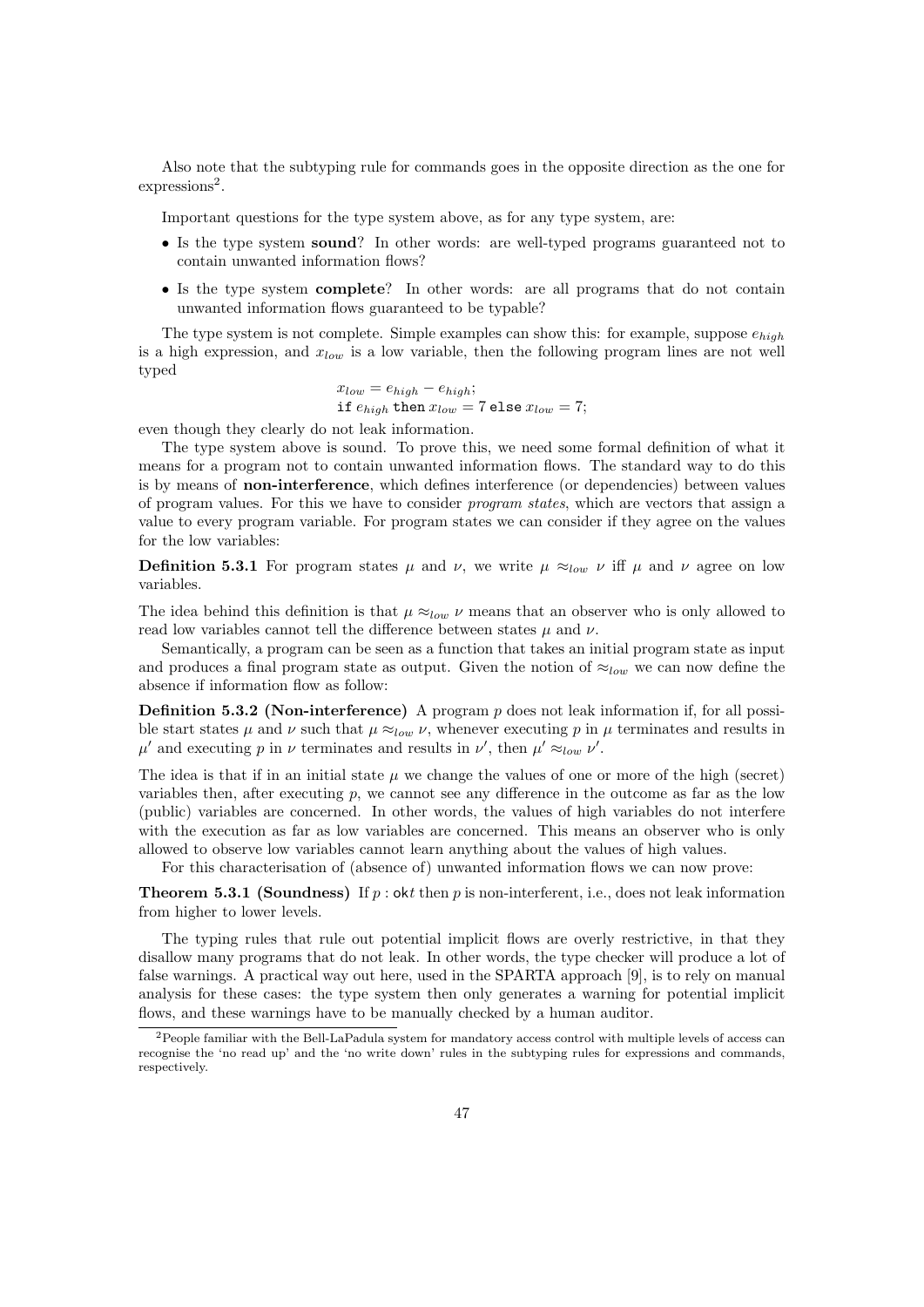### Exercises on typing for information flow and non-interference

<span id="page-47-0"></span>Exercise 5.3.1 (Alternative rules) Fill in the . . . below to give an alternative rule for if-thenelse, which can be derived from the rule for if-then-else and the subtyping rule for expressions

$$
\frac{e:t-p_1:\mathsf{ok}\,t'-p_2:\mathsf{ok}\,t'-\dots}{\texttt{if}\,e\,\texttt{then}\,p_1\,\texttt{else}\,p_2:\dots}
$$

Now fill in the . . . below to give an even more general rule, which can be derived if we also use the subtyping rule for commands

$$
\frac{e:t-p_1:\mathsf{ok}\,t_1-p_2:\mathsf{ok}\,t_2\quad \ldots}{\texttt{if}\,e\,\texttt{then}\,p_1\,\texttt{else}\,p_2:\ldots}
$$

Hint: here it is useful to use the notation  $\Box$  for greatest lower bound.

Exercise 5.3.2 (Typing for integrity) As an exercise to see if you understand the idea of the type system above, define a type system for integrity instead of confidentiality.

For simplicity, we just consider a lattice with two levels of integrity: U(ntainted) and T(ainted).



Assume that all program variables  $x_t$  are labelled with an integrity level t.

First define rules for expressions  $e$  for judgements of the form  $e : t$ , which mean that expression e has integrity level t or higher.

Then define rules for programs  $p$  for judgements of the form  $p : \textbf{ok}t$ , which mean that program p does not violate integrity (i.e., does not store tainted information in a variable of level  $U$ ), and only stores information in variables of level  $t$  or lower.

Exercise 5.3.3 (Non-interference for integrity) As an exercise to see if you understand the idea of non-interference, define a notion of non-interference for integrity instead of confidentiality.

As part of this you will have to think about the appropriate notion of equivalence  $\approx$  on program states that you need to express this.

### Termination-sensitive information flow

The typing derivation rules above do not take non-termination into account as a hidden channel. For termination-sensitive information flow, the rules for if-then-else and while have to be more restrictive, namely:

(if-then-else) 
$$
\frac{e: L \ p_1: \text{ok } t \ p_2: \text{ok } t}{\text{if } e \text{ then } p_1 \text{ else } p_2: \text{ok } t}
$$
  
(while) 
$$
\frac{e: L \ p: \text{ok } t}{\text{while } (e)\{p\}: \text{ok } t}
$$

The rule for while here excludes the possibility of a high (secret) condition  $e$ , as this may leak information. For example, the program while(b){ skip } will leak the value of b in the termination behaviour. Similarly, the rule for if-then-else excludes the possibility of a high (secret) guard, because this may leak information – namely in case  $p_1$  terminates but  $p_2$  does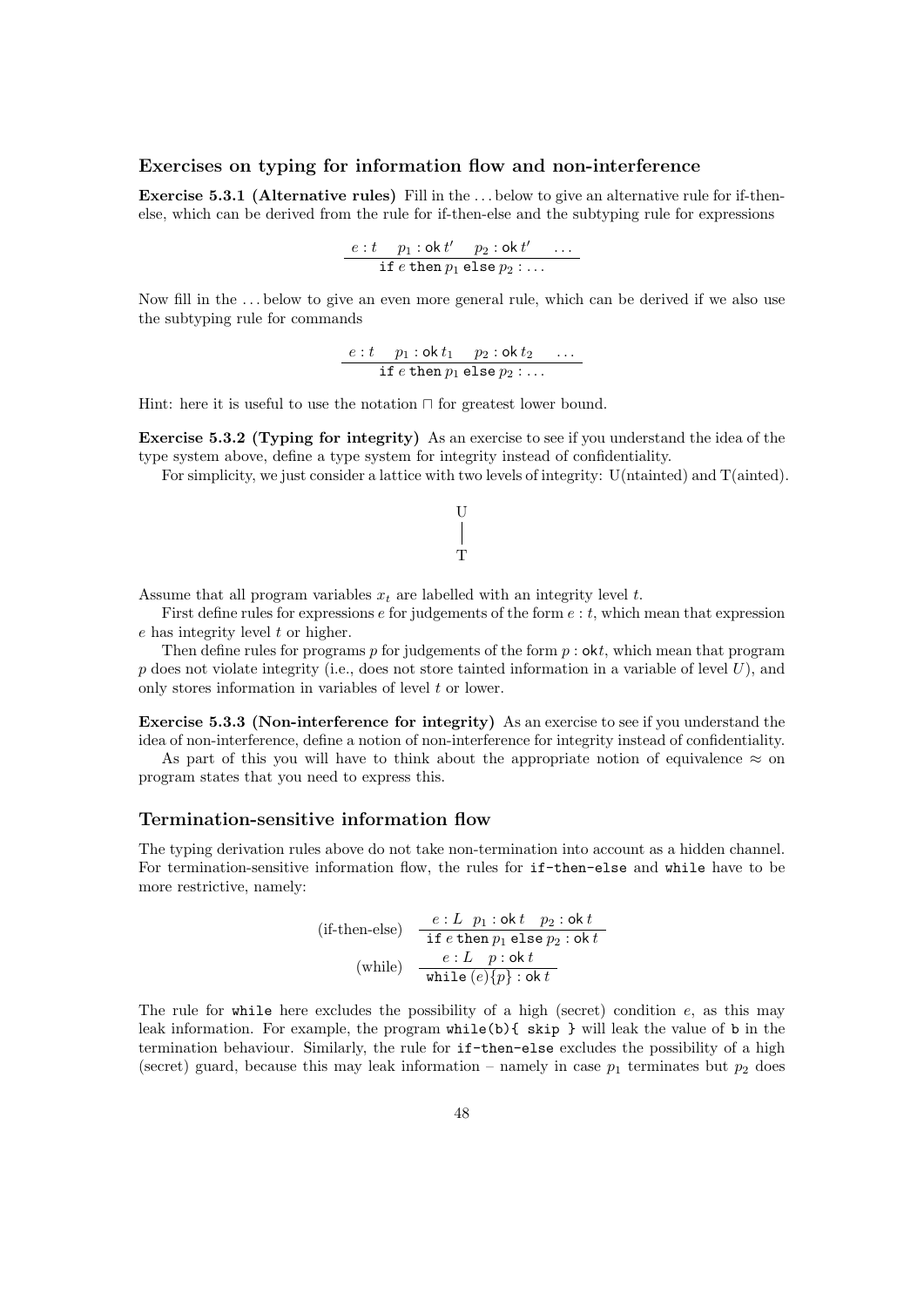not, or vice versa. Note that these rules are very restrictive! It means it is impossible to branch on any conditions that involve high information.

With these rules the type system will again not be complete. To prove soundness, we now need a different characterisation of what it means for a program not to leak, which takes nontermination into account as a hidden channel:

**Definition 5.3.3 (Termination-sensitive Non-interference)** A program  $p$  is terminationsensitive non-interferent (i.e., does not leak information, not even through its termination behaviour) if, for all  $\mu \approx_{low} \nu$ , whenever executing p in  $\mu$  terminates and results in  $\mu'$ , then executing p in  $\nu$  also terminates and results in a state  $\nu'$  for which  $\mu' \approx_{low} \nu'$ .

For the more restrictive rules for if-then-else and while we can now prove soundness.

**Theorem 5.3.2 (Soundness)** If  $p : \text{ok } t$  then p is termination-sensitive non-interferent, i.e., does not leak information from higher to lower levels, even through its termination behaviour.

More complicated notions of non-interference can be given to account for execution time as a hidden channel, or to define what unwanted information flow means for non-deterministic programs.

### Growing suspicions

Looking back at the evolution of computing, we can see a steady increase in complexity in ever more fine-grained access control, in response to a steady decline in trust.

- Initially, software ran on the bare hardware, free to do anything it wanted.
- Then operating systems (and hardware) introduced a distinction between kernel and user mode, and began to enforce access control per user.
- At first all processes started by a user were trusted equally, and trusted as much as the user himself, so ran with all the user's privileges. Gradually options appeared to reduce privileges of individual processes, to face the fact that some applications should be trusted less than others, even when executed by one and the same user.
- Language-based access control is a next step in the evolution: different parts of a single program are trusted to a different degree, and hence executed with different permissions, as for instance enforced by the Java sandbox.
- The notion of information flow suggest a possible next step in the evolution: our trust in a process running on some computer might not only depend on (i) the user who started the process and (ii) the origin of the different parts of the code, but also on the origin of the input that we feed to it: the same piece of code, executed by the same user, should be trusted less when acting on untrusted input (say input obtained over the web) than when acting on trusted input (say input typed on the user's keyboard). It remains to be seen if such forms of access control will ever become mainstream.

Note that Windows Office already does this: Word or Excel files that are downloaded over the internet or received as email attachments are opened Protected View, meaning that macros in these documents are disabled. This measure has been introduced because macros in such files are a notorious and simple way for attackers to gain access to systems.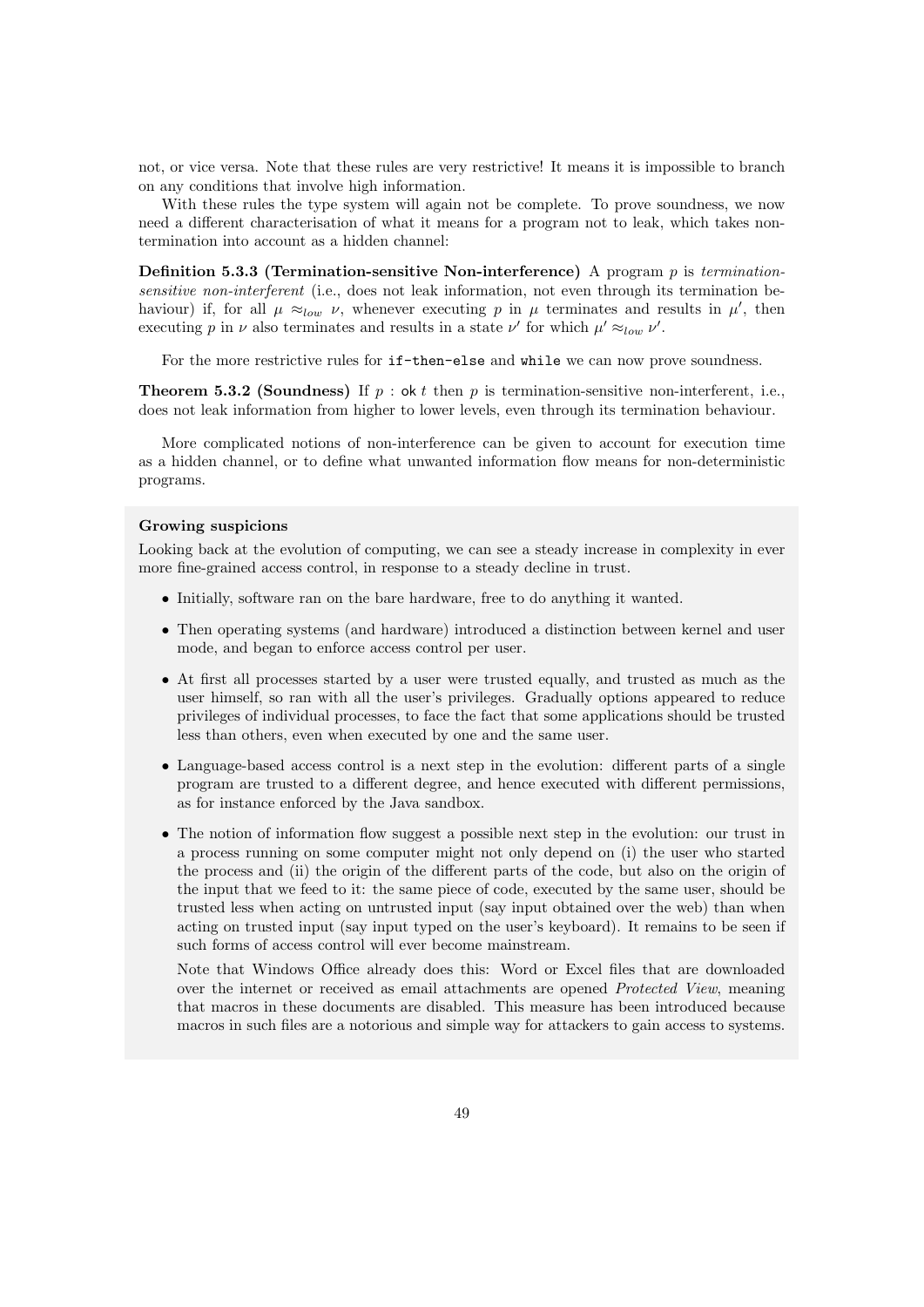# Bibliography

- <span id="page-49-8"></span>[1] Sarita V. Adve and Hans-J. Boehm. Memory models: A case for rethinking parallel languages and hardware. Communications of the ACM, 53(8):90-101, 2010.
- <span id="page-49-2"></span>[2] Iván Arce, Kathleen Clark-Fisher, Neil Daswani, Jim DelGrosso, Danny Dhillon, Christoph Kern, Tadayoshi Kohno, Carl Landwehr, Gary McGraw, Brook Schoenfield, Margo Seltzer, Diomidis Spinellis, Izar Tarandach, and Jacob West. Avoiding the top 10 software security design flaws. Technical report, IEEE Computer Society Center for Secure Design (CSD), 2014.
- <span id="page-49-6"></span>[3] Mike Barnett, Manuel Fähndrich, K. Rustan M. Leino, Peter Müller, Wolfram Schulte, and Herman Venter. Specification and verification: the Spec# experience. Communications of the ACM, 54(6):81–91, 2011.
- <span id="page-49-5"></span>[4] Sergey Bratus, Michael E. Locasto, Meredith L. Patterson, Len Sassaman, and Anna Shubina. Exploit programming: From buffer overflows to weird machines and theory of computation. ;login:, pages 13–21, 2011.
- <span id="page-49-0"></span>[5] Cristian Cadar and Koushik Sen. Symbolic execution for software testing: three decades later. Communications of the ACM, 56(2):82–90, 2013.
- <span id="page-49-14"></span>[6] M. Costa, J. Crowcroft, M. Castro, A. Rowstron, L. Zhou, L. Zhang, and P. Barham. Vigilante: end-to-end containment of internet worms. In ACM SIGOPS Operating Systems Review, volume 39, pages 133–147. ACM, 2005.
- <span id="page-49-12"></span>[7] Dorothy E. Denning and Peter J. Denning. Certification of programs for secure information flow. Communications of the ACM, 20(7):504–513, July 1977.
- <span id="page-49-11"></span>[8] Ieu Eauvidoum and disk noise. Twenty years of escaping the Java sandbox. Phrack magazine, September 2018.
- <span id="page-49-13"></span>[9] Michael D Ernst, Ren´e Just, Suzanne Millstein, Werner Dietl, Stuart Pernsteiner, Franziska Roesner, Karl Koscher, Paulo Barros Barros, Ravi Bhoraskar, Seungyeop Han, et al. Collaborative verification of information flow for a high-assurance app store. In Computer and Communications Security (CCS'14), pages 1092–1104. ACM, 2014.
- <span id="page-49-7"></span>[10] Jacques-Louis Lions et al. Ariane V Flight 501 failure - Enquiry Board report. Technical report, 1996.
- <span id="page-49-9"></span>[11] Brian Goetz. Java theory and practice: To mutate or not to mutate? immutable objects can greatly simplify your life, 2003.
- <span id="page-49-4"></span>[12] Sudhakar Govindavajhala and Andrew W. Appel. Windows access control demystified. Technical report, Princeton University, 2006.
- <span id="page-49-3"></span>[13] M. Graff and K.R. Van Wyk. Secure coding: principles and practices. O'Reilly Media, 2003.
- <span id="page-49-10"></span>[14] Philipp Holzinger, Stefan Triller, Alexandre Bartel, and Eric Bodden. An in-depth study of more than ten years of Java exploitation. In Computer and Communications Security (CCS'16), pages 779–790. ACM, 2016.
- <span id="page-49-1"></span>[15] Michael Howard, David LeBlanc, and John Viega. The 24 deadly sins of software security. McGraw-Hill, 2009.